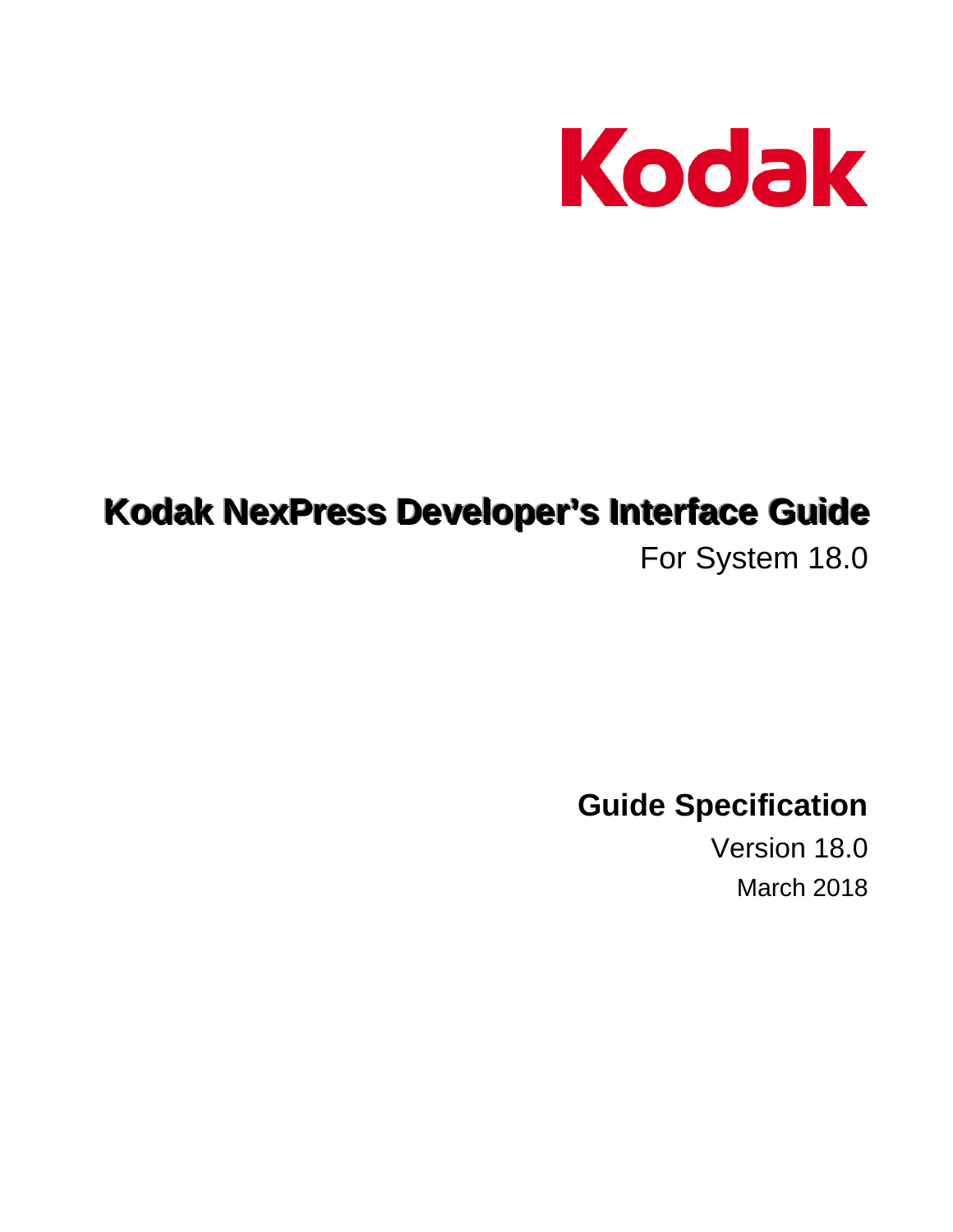# **LEGAL**

All rights reserved. No part of this work may be reproduced or transmitted in any form or by any means, electronic or mechanical, including photocopying, recording, or by any information storage or retrieval system, without the prior written permission of the copyright owner.

The information contained in this document and the accompanying written materials is provided "as is" without warranty of any kind, expressed or implied. Eastman Kodak Company specifically disclaims the warranties of fitness for a particular purpose and merchantability.

Eastman Kodak Company believes that the information contained within this document and the accompanying material to be correct. However, Eastman Kodak Company does not make any warranties of any kind, either express or implied, as to the correctness of this document or the accompanying material. Eastman Kodak Company specifically reserves the right to make any changes to the material contained in this document or the accompanying material without notice.

The information contained in this document and the accompanying material shall not by oral or written information or advice given by publisher, its dealers, distributors, agents, or employees create a warranty and you may not rely upon such information provided in this document and the accompanying material alone or in combination with advise given by Eastman Kodak Company related to the information provided in this document and the accompanying material to create any such warranty.

NEITHER EASTMAN KODAK COMPANY NOR ANYONE ELSE WHO HAS BEEN INVOLVED IN THE CREATION, PRODUCTION OR DELIVERY OF THIS DOCUMENT AND ACCOMPANYING DOCUMENTS SHALL BE LIABLE FOR ANY DIRECT, INDIRECT, CONSEQUENTIAL, OR INCIDENTAL DAMAGE (INCLUDING DAMAGE FOR LOSS OF BUSINESS PROFIT, BUSINESS INTERRUPTION, LOSS OF DATA, AND THE LIKE) ARISING OUT OF THE USE OF OR INABILITY TO USE THE INFORMATION CONTAINED IN THIS DOCUMENT AND ACCOMPANYING DOCUMENTS EVEN IF EASTMAN KODAK COMPANY HAS BEEN ADVISED OF THE POSSIBILITY OF SUCH DAMAGE.

Trademarked names may appear in this document. Rather than use a trademark symbol with every occurrence of a trademarked name, we use the names only in an editorial fashion and to the benefit of the trademark owner, with no intention of infringement of the trademark.

> Eastman Kodak Company 2400 Mt. Read Blvd Rochester, NY 14650 USA

Kodak, 2006-2017. Kodak, NexPress, and NexTreme are trademarks of Kodak.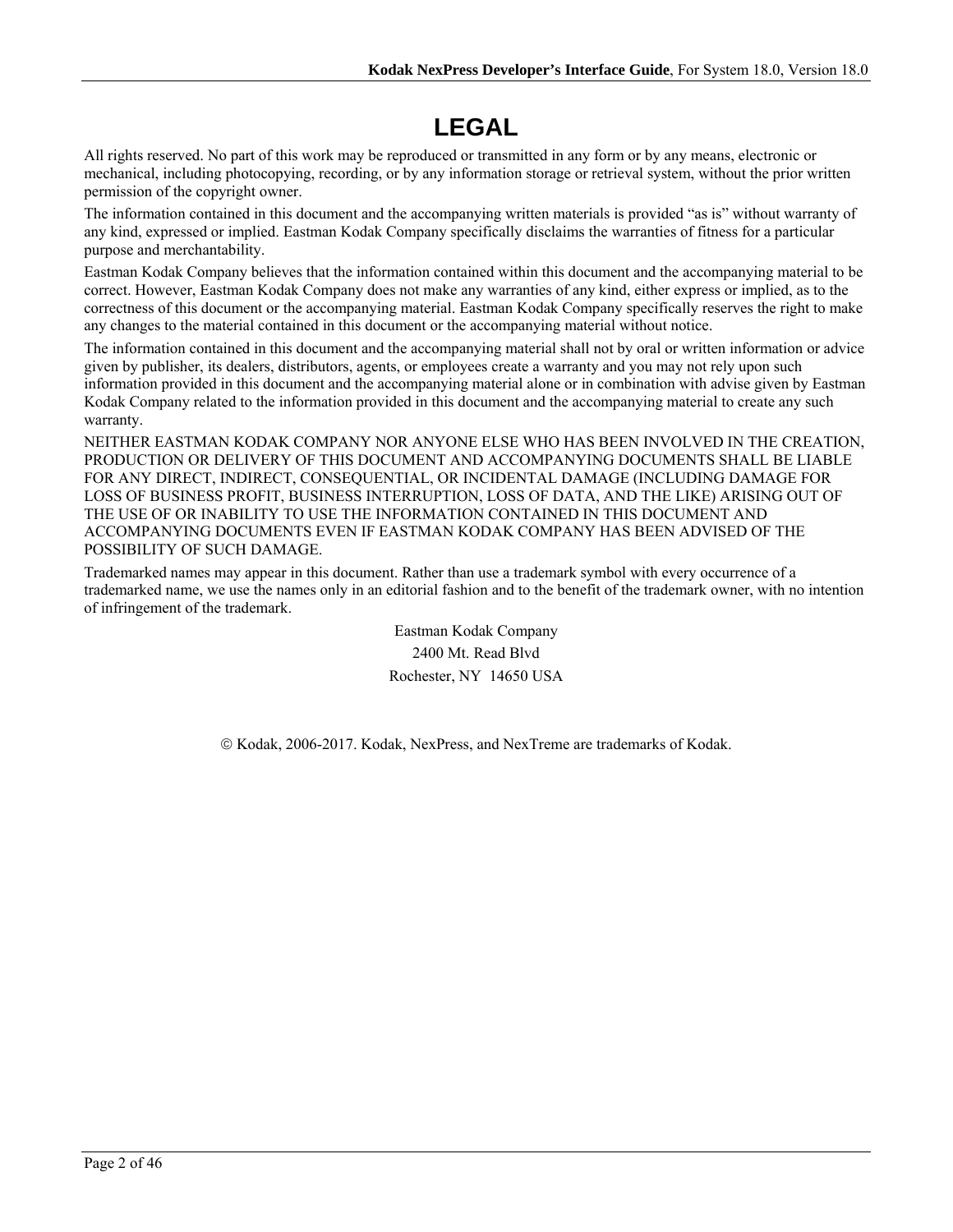# **Table of Contents**

| 1              |      |        |         |  |
|----------------|------|--------|---------|--|
|                | 1.1  |        |         |  |
|                | 1.2  |        |         |  |
|                | 1.3  |        |         |  |
|                | 1.4  |        |         |  |
|                | 1.5  |        |         |  |
| $\overline{2}$ |      |        |         |  |
|                | 2.1  |        |         |  |
|                | 2.2  |        |         |  |
|                | 2.3  |        |         |  |
|                | 2.4  |        |         |  |
|                | 2.5  |        |         |  |
|                | 2.6  |        |         |  |
|                | 2.7  |        |         |  |
|                | 2.8  |        |         |  |
|                | 2.9  |        |         |  |
|                | 2.10 |        |         |  |
|                | 2.11 |        |         |  |
|                |      |        |         |  |
|                | 2.12 |        |         |  |
|                |      | 2.12.1 |         |  |
|                | 2.13 |        |         |  |
|                |      |        |         |  |
|                | 2.14 |        |         |  |
|                |      | 2.14.1 |         |  |
|                |      |        |         |  |
|                |      |        |         |  |
|                | 2.17 |        |         |  |
| 3              |      |        |         |  |
|                | 3.1  |        |         |  |
|                |      | 3.1.1  |         |  |
|                |      | 3.1.2  |         |  |
|                | 3.2  |        |         |  |
|                |      | 3.2.1  |         |  |
|                | 3.3  |        |         |  |
|                | 3.4  |        |         |  |
|                |      | 3.4.1  |         |  |
|                |      | 3.4.2  |         |  |
|                |      | 3.4.3  |         |  |
|                |      |        | 3.4.3.1 |  |
|                |      |        | 3.4.3.2 |  |
|                |      |        | 3.4.3.3 |  |
|                |      |        | 3.4.3.4 |  |
|                |      | 3.4.4  |         |  |
|                |      |        | 3.4.4.1 |  |
|                |      |        | 3.4.4.2 |  |
|                |      |        | 3.4.4.3 |  |
|                |      | 3.4.5  |         |  |
|                |      |        | 3.4.5.1 |  |
|                |      |        | 3.4.5.2 |  |
|                |      |        | 3.4.5.3 |  |
|                |      |        |         |  |
| 4              |      |        |         |  |
|                | 4.1  | 4.1.1  |         |  |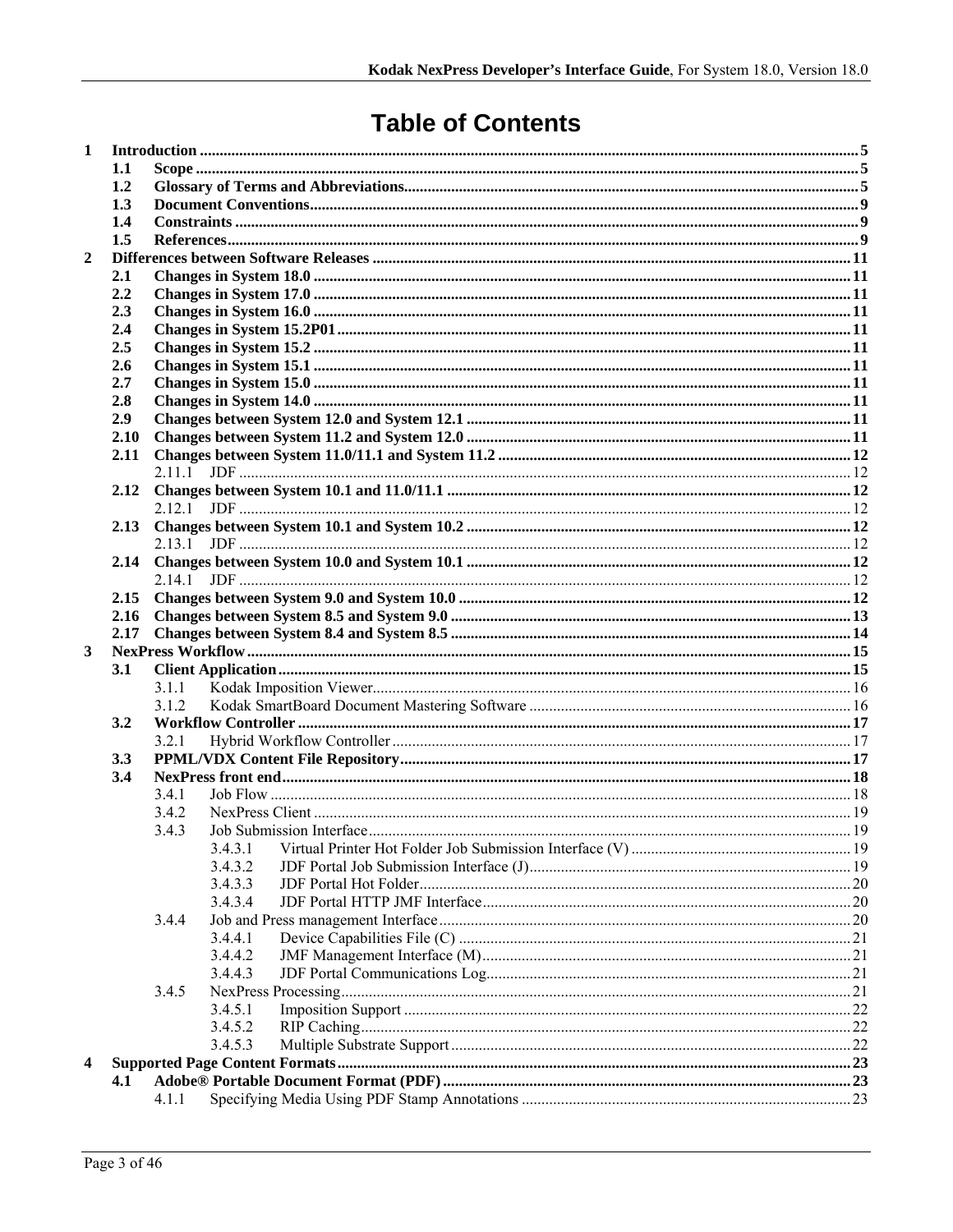|   | 4.2 |       |         |  |  |  |  |  |
|---|-----|-------|---------|--|--|--|--|--|
|   |     | 4.2.1 |         |  |  |  |  |  |
|   |     | 4.2.2 |         |  |  |  |  |  |
|   | 4.3 |       |         |  |  |  |  |  |
|   | 4.4 |       |         |  |  |  |  |  |
|   | 4.5 |       |         |  |  |  |  |  |
| 5 |     |       |         |  |  |  |  |  |
|   | 5.1 |       |         |  |  |  |  |  |
|   | 5.2 |       |         |  |  |  |  |  |
|   |     | 5.2.1 |         |  |  |  |  |  |
|   |     | 5.2.2 |         |  |  |  |  |  |
|   |     | 5.2.3 |         |  |  |  |  |  |
|   | 5.3 |       |         |  |  |  |  |  |
|   |     | 5.3.1 |         |  |  |  |  |  |
|   |     | 5.3.2 |         |  |  |  |  |  |
|   |     | 5.3.3 |         |  |  |  |  |  |
| 6 |     |       |         |  |  |  |  |  |
|   | 6.1 |       |         |  |  |  |  |  |
|   |     | 6.1.1 |         |  |  |  |  |  |
|   |     | 6.1.2 |         |  |  |  |  |  |
|   |     | 6.1.3 |         |  |  |  |  |  |
|   |     | 6.1.4 |         |  |  |  |  |  |
|   |     | 6.1.5 |         |  |  |  |  |  |
|   | 6.2 |       |         |  |  |  |  |  |
|   |     | 6.2.1 |         |  |  |  |  |  |
|   |     | 6.2.2 |         |  |  |  |  |  |
|   |     | 6.2.3 |         |  |  |  |  |  |
|   |     |       | 6.2.3.1 |  |  |  |  |  |
|   |     | 6.2.4 |         |  |  |  |  |  |
|   |     |       | 6.2.4.1 |  |  |  |  |  |
|   |     |       | 6.2.4.2 |  |  |  |  |  |
|   |     |       | 6.2.4.3 |  |  |  |  |  |
|   |     |       | 6.2.4.4 |  |  |  |  |  |
|   |     | 6.2.5 |         |  |  |  |  |  |
|   |     | 6.2.6 |         |  |  |  |  |  |
|   |     | 6.2.7 |         |  |  |  |  |  |
| 7 |     |       |         |  |  |  |  |  |
|   | 7.1 |       |         |  |  |  |  |  |
|   |     | 7.1.1 |         |  |  |  |  |  |
|   |     | 7.1.2 |         |  |  |  |  |  |
|   |     | 7.1.3 |         |  |  |  |  |  |
|   |     | 7.1.4 |         |  |  |  |  |  |
|   |     | 7.1.5 |         |  |  |  |  |  |
|   | 7.2 |       |         |  |  |  |  |  |
|   |     | 7.2.1 |         |  |  |  |  |  |
|   |     | 7.2.2 |         |  |  |  |  |  |
|   |     | 7.2.3 |         |  |  |  |  |  |
|   |     | 7.2.4 |         |  |  |  |  |  |
|   |     | 7.2.5 |         |  |  |  |  |  |
|   |     | 7.2.6 |         |  |  |  |  |  |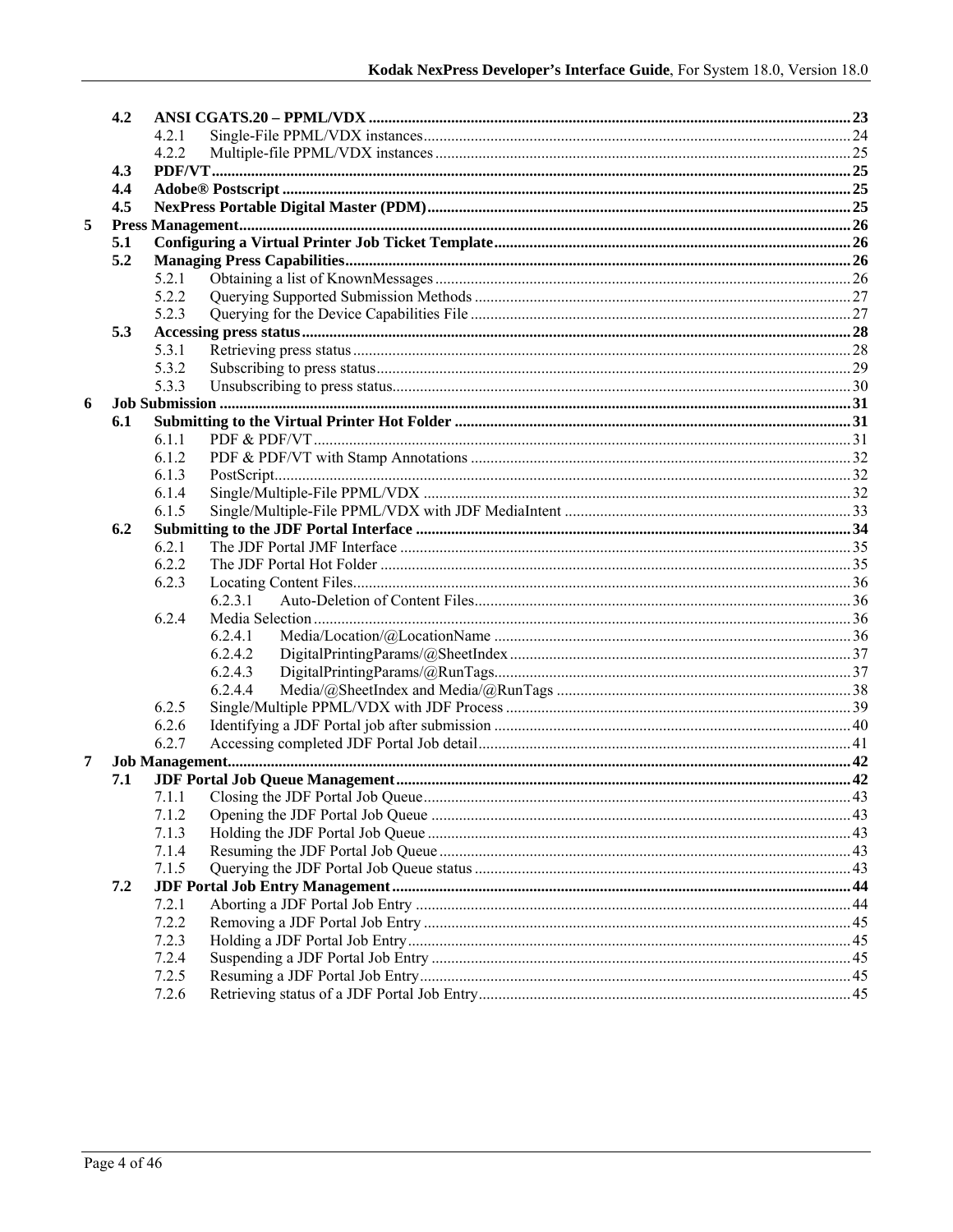# **1 Introduction**

The NexPress digital production color press is designed to handle a wide range of applications from short-run and quick turnaround, to variable data printing. It uses an open and standards-compliant architecture to integrate existing software applications. The NexPress digital production color press is driven by the NexPress front end controller. The NexPress front end is a scalable and open PDF-based product. It supports hot folder and JDF/JMF-based job submission and JMFbased job and press management.

Some of the key features of the NexPress front end are:

- Built upon Adobe® PDF-based workflow architecture
- **Scalable hardware**
- Accepts Job Definition Format (JDF) Job Tickets
- **Supports hot folder submission**
- Supports common static page description language (PDL) formats including Adobe® PDF, Adobe® PostScript.
- **Provides JDF/JMF interface for Job Ticket submission, queue management, and status messaging. (Submission** of a JDF Job Ticket can reference either PDF or Postscript content.)
- Supports variable data printing using ANSI Standard PPML/VDX.

## **1.1 Scope**

This document is one of two used by third party software developers who design software controllers and output drivers that target the NexPress family of digital production color presses. The complete set of documents is:

- Kodak NexPress Developer's Interface Guide [KNDIG] (This document)
- Kodak NexPress Developer's Interface Reference [KNDIR]

The **Kodak NexPress Developer's Interface Guide** is the main user document. It references the [KNDIR], and provides user description of the various job submission, job management and press management operations for the NexPress front end. This guide also identifies the various content formats for the NexPress products, and describes the job submission methods and control interfaces using these content formats. Detail on the specific formats is provided in the [KNDIR].

The **Kodak NexPress Developer's Interface Reference** provides technical detail on interfaces used in JDF and PPML/VDX submission and in control of the JDF portal. This technical companion document to the [KNDIG] is intended as a reference. The syntax and semantics of Device Capabilities, JDF Intent, JDF Process, JMF and PPML/VDX used by the NexPress front end is provided within this reference document.

These documents do not describe the interface between the NexPress front end and print engine. This interface is not intended to be accessible to third-party workflow tool developers.

It is assumed that readers of this document have a working understanding of the Job Definition Format (i.e. JDF), the Adobe® Portable Document Format (i.e. PDF), and the PPML/VDX standard.

# **1.2 Glossary of Terms and Abbreviations**

The table below explains terms and concepts used throughout this document, which may or may not be unique to the system environment described in this document.

| <b>Term</b>  | <b>Definition</b>                                                                                                                                                                                   |
|--------------|-----------------------------------------------------------------------------------------------------------------------------------------------------------------------------------------------------|
| <b>CGATS</b> | Committee for Graphic Arts Technologies Standards - an ANSI accredited standards<br>body that develops technical standards for the graphic arts industry.<br>http://www.NPES.org                    |
| CIP4         | International Cooperation for Integration of Processes in Prepress, Press, and Postpress.<br>The consortium responsible for creating and maintaining the JDF Specifications.<br>http://www.CIP4.org |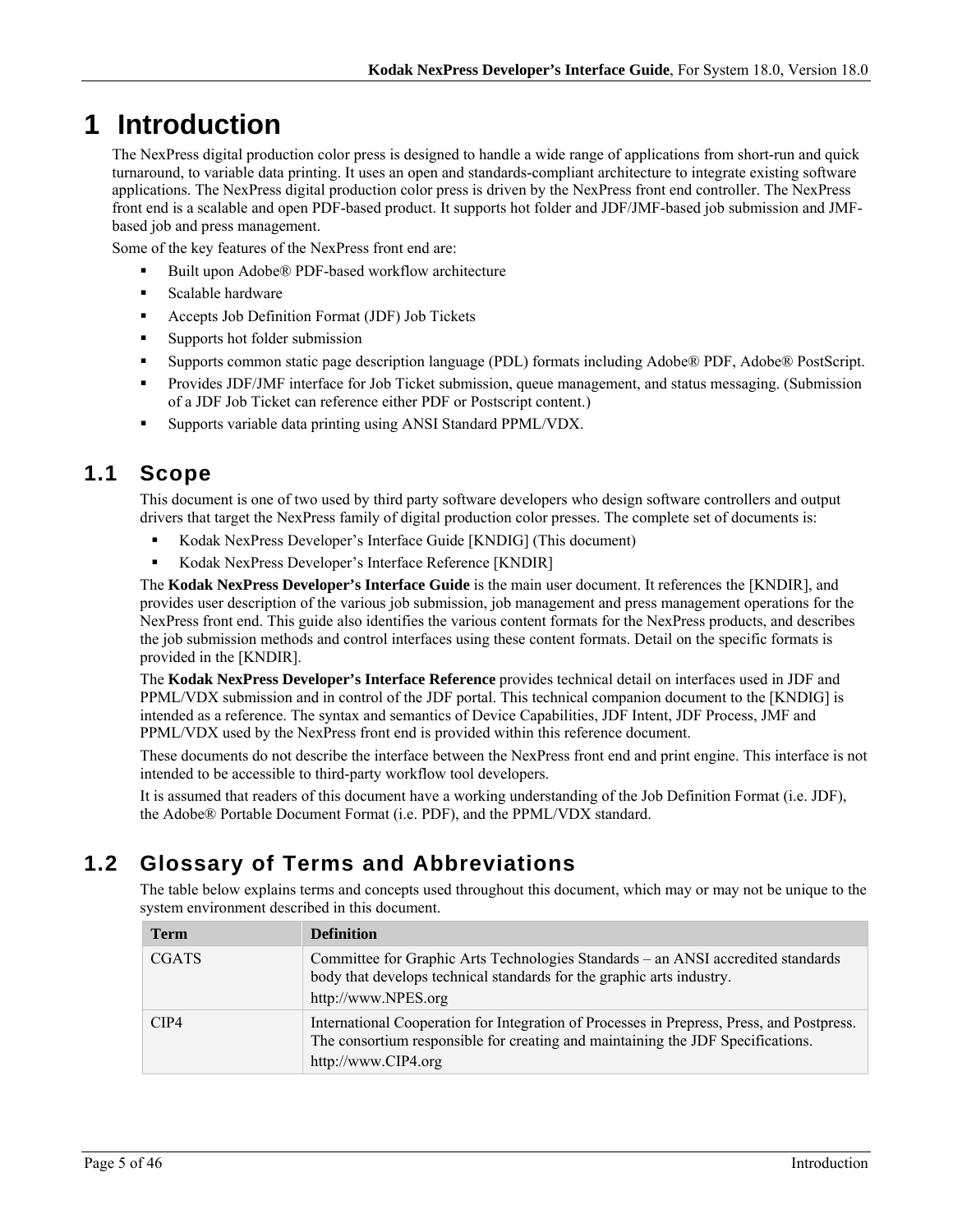| <b>Term</b>                                         | <b>Definition</b>                                                                                                                                                                                                                                                                                                                                                                                                                                                                                                                                                                                                                                                                                      |  |  |  |
|-----------------------------------------------------|--------------------------------------------------------------------------------------------------------------------------------------------------------------------------------------------------------------------------------------------------------------------------------------------------------------------------------------------------------------------------------------------------------------------------------------------------------------------------------------------------------------------------------------------------------------------------------------------------------------------------------------------------------------------------------------------------------|--|--|--|
| <b>Combined Process</b><br>node                     | A JDF processes node definition that is an aggregate of several JDF processes. Such<br>combined JDF process node definitions serve to model multiple function devices. See<br>NexPress Combined Process Node.                                                                                                                                                                                                                                                                                                                                                                                                                                                                                          |  |  |  |
| Component                                           | Various versions or parts of semi-finished print products.                                                                                                                                                                                                                                                                                                                                                                                                                                                                                                                                                                                                                                             |  |  |  |
| Device Capabilities;<br>Device Capabilities<br>File | The Device Capabilities file is a proprietary XML data file stored in the NexPress front<br>end. It is named DevCaps.xml. This file provides a mechanism to inform client<br>software applications of the system features and resources available on the NexPress<br>digital production color press. Features include items such as output sheet delivery and<br>finishing capabilities that are dependent on the press configuration. Resources include a<br>complete characterization of all qualified substrates and their names, lists of installed<br>fonts and ICC color profiles, and the names of defined Virtual Printer Hot Folders.                                                         |  |  |  |
| <b>DFE</b>                                          | Digital Front End — The device that processes a print job (including impositioning and<br>Ripping) and sends rasterized print data to the NexPress print engine for imaging onto<br>media. It is referred throughout this document as the Kodak NexPress front end.                                                                                                                                                                                                                                                                                                                                                                                                                                    |  |  |  |
| <b>DIG</b>                                          | Developer's Interface Guide $- A$ NexPress document that specifies the use of the<br>various interfaces for submitting jobs and managing the press. Provides technical<br>information for third-party application developers to successfully integrate their<br>solution with the Kodak NexPress digital production color press.                                                                                                                                                                                                                                                                                                                                                                       |  |  |  |
| Document                                            | A meaningful unit of information. It may be represented in various ways including as a<br>file, as a part of a file, or by printed output from a job.                                                                                                                                                                                                                                                                                                                                                                                                                                                                                                                                                  |  |  |  |
| <b>DTD</b>                                          | Data Type Dictionary                                                                                                                                                                                                                                                                                                                                                                                                                                                                                                                                                                                                                                                                                   |  |  |  |
| Hot Folder                                          | A hot folder is a file system directory that is monitored by a software process. Files<br>placed into a hot folder are treated as input data and are processed by the software<br>monitoring the hot folder. JDF uses this mechanism for file-based JDF job ticket<br>submission.                                                                                                                                                                                                                                                                                                                                                                                                                      |  |  |  |
| Internal Job Queue                                  | NexPress Job Queue containing jobs submitted through both the JDF Portal interface<br>and Virtual Printer Hot Folders.                                                                                                                                                                                                                                                                                                                                                                                                                                                                                                                                                                                 |  |  |  |
| JDF                                                 | The Job Definition Format (JDF) is an evolving industry standard created and<br>maintained by the International Cooperation for the Integration of Processes in<br>Prepress, Press, and Postpress (CIP4). JDF is an extensible, XML-based format built on<br>existing technologies such as the Portable Job Ticket Format (PJTF) from Adobe® and<br>on the Print Production Format (PPF) from CIP3.<br>JDF provides a container for a universal electronic job ticket for all kinds of print<br>production data. A JDF structure can describe both the print product to be produced<br>(intent) and the steps required to produce it (processes). The NexPress front end only<br>consumes JDF process. |  |  |  |
| JDF device                                          | As defined in the JDF Specification, a JDF device interprets JDF data, identifies a<br>compatible process node definition, and employs a machine that executes it<br>appropriately.                                                                                                                                                                                                                                                                                                                                                                                                                                                                                                                    |  |  |  |
| JDF job ticket                                      | An XML data structure that specifies a print job. It may include both a print product<br>description (product intent) and process definition (JDF Process). A JDF job ticket is<br>comprised of one or more JDF nodes. Submission through the NexPress JDF Portal<br>requires a JDF job ticket containing a single JDF process node.                                                                                                                                                                                                                                                                                                                                                                   |  |  |  |
| <b>JDF</b> Portal                                   | The NexPress front end's job submission interface that conforms to the JDF<br>Specification and accepts JDF job tickets either by file-based submission to a JDF Hot<br>Folder, or by a SubmitQueueEntry JMF message.                                                                                                                                                                                                                                                                                                                                                                                                                                                                                  |  |  |  |
| JDF Portal Job Queue                                | Queue containing only jobs submitted through the JDF Portal interface.                                                                                                                                                                                                                                                                                                                                                                                                                                                                                                                                                                                                                                 |  |  |  |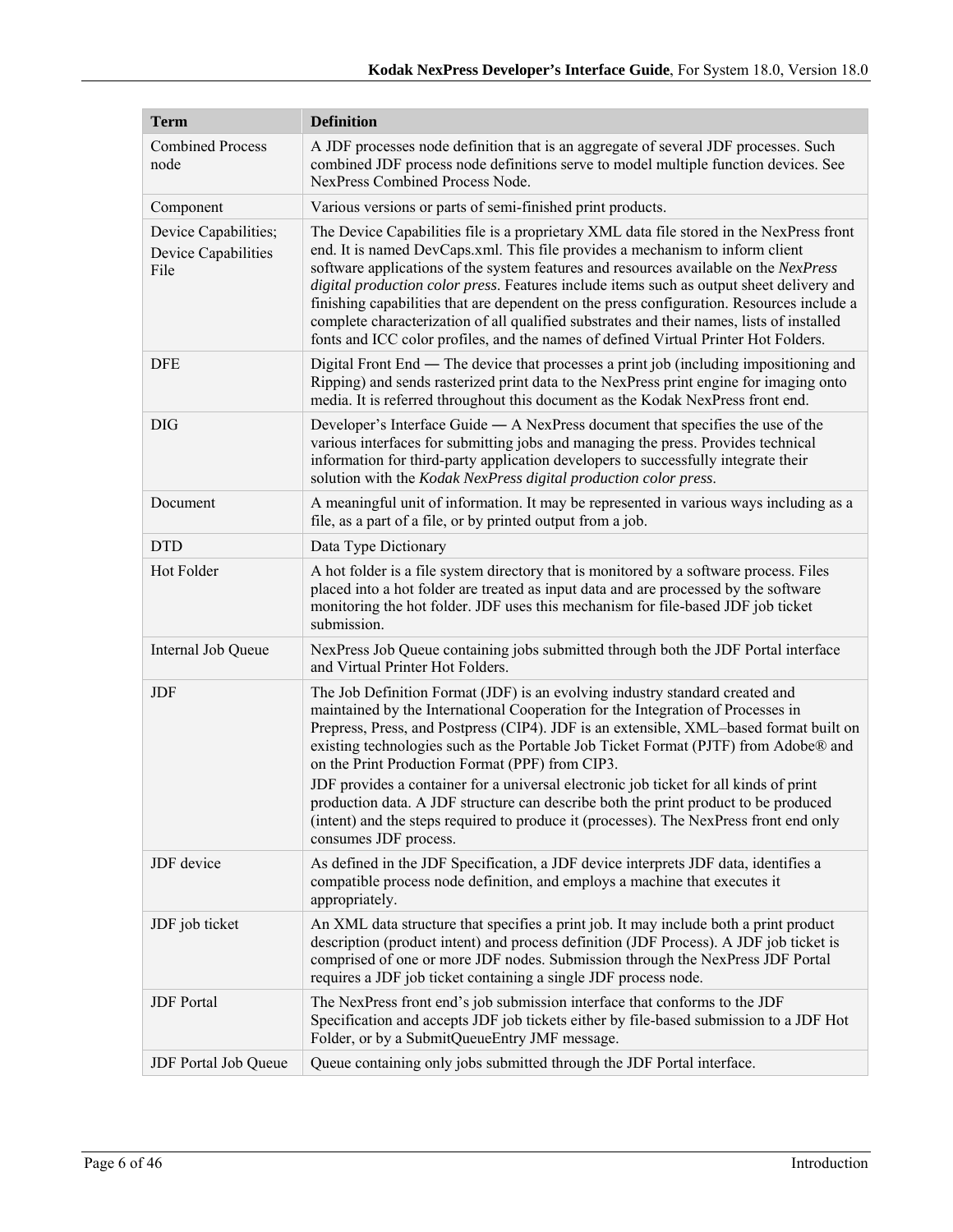| <b>Term</b>                                 | <b>Definition</b>                                                                                                                                                                                                                                                                                                                                                                                                                                                                                                                       |  |  |  |
|---------------------------------------------|-----------------------------------------------------------------------------------------------------------------------------------------------------------------------------------------------------------------------------------------------------------------------------------------------------------------------------------------------------------------------------------------------------------------------------------------------------------------------------------------------------------------------------------------|--|--|--|
| JDF process                                 | A JDF node that specifies a unit of work or a step in the job workflow. Stitching,<br>DigitalPrinting, Imposition, and LayoutPreparation are examples of JDF Processes. A<br>JDF Process node often specifies the unit of work to be done by a JDF Device. The<br>NexPress front end only supports a single combined process node that lists all the<br>required JDF processes.                                                                                                                                                         |  |  |  |
| JDF resources                               | JDF elements (such as Media, MediaIntent, or Component) that are input to or output<br>from a JDF process or product intent node. JDF resources are always defined as sub-<br>elements of the ResourcePool. The JDF device may consume physical resources that<br>are input to JDF processes (e.g., substrate described by a Media resource input to a<br>digital printing process).                                                                                                                                                    |  |  |  |
| JMF                                         | Job Messaging Format - JDF Specification: "JMF is a subset of JDF that handles<br>communication among JDF controllers and equipment on the shop floor JMF can be<br>used to establish a queue, discover the capabilities of a JDF-enabled device, determine<br>the status of a device, e.g., "RIPing", "Idle", and so on."                                                                                                                                                                                                              |  |  |  |
| Job                                         | A unit of work that can processed separately. A job within a printing system may be a<br>part of a larger job from the perspective of a print shop. JDF specifies what needs to be<br>produced in a job and how it is to be accomplished. Typically, a job consists of work<br>done on one or more files, using a set of resources, to produce output.                                                                                                                                                                                  |  |  |  |
| Media Catalog                               | A data resource managed by the NexPress front end that contains a profile entry for<br>each substrate, or medium, supported by this NexPress digital production color press.<br>Each profile entry describes physical characteristics of a supported medium, and the<br>medium name.                                                                                                                                                                                                                                                    |  |  |  |
| <b>NCF</b>                                  | NexPress Capabilities Format. See also: Device Capabilities                                                                                                                                                                                                                                                                                                                                                                                                                                                                             |  |  |  |
| NexPress digital<br>production color press  | The Kodak NexPress print engine and front end (DFE).                                                                                                                                                                                                                                                                                                                                                                                                                                                                                    |  |  |  |
| NexPress print engine                       | The printing device component of the NexPress digital production color press                                                                                                                                                                                                                                                                                                                                                                                                                                                            |  |  |  |
| <b>NexPress Combined</b><br>Process node    | A JDF-Combined Process node (value of the Types attribute is <i>Combined</i> ) that<br>conforms to the restrictions identified in the Kodak NexPress Developer's Interface<br>Reference. The NexPress digital production color press Combined Process Node<br>includes LayoutPreparation, Imposition, ColorSpaceConversion, Interpreting,<br>Rendering, Screening, and DigitalPrinting. Beginning with Release 10.1, only<br>DigitalPrinting is required in JDF/@Types, other parameters will use default settings if<br>not specified. |  |  |  |
| NexPress Conforming<br><b>Content Files</b> | Content files assembled from composite pages and specified in reader order, including<br>Adobe® PDF documents for static jobs and ANSI CGATS.20 (PPML/VDX) for<br>variable data jobs.<br>NexPress Conforming Content Files may also represent a sequence of pre-imposed<br>sheet surfaces for both static PDF jobs and variable PPML/VDX jobs; each PDF or<br>PPML page definition is a pre-imposed layout to be printed 1-up onto a sheet surface.                                                                                     |  |  |  |
| NexPress front end                          | The DFE processor of the NexPress digital production color press                                                                                                                                                                                                                                                                                                                                                                                                                                                                        |  |  |  |
| Page                                        | A unit of content that is normally imaged onto a rectangular area of a surface of an<br>output medium. The page is normally the unit of output to which medium selection,<br>imposition, and a variety of other output processing options are applied.                                                                                                                                                                                                                                                                                  |  |  |  |
| <b>PDF</b>                                  | Adobe® Portable Document Format                                                                                                                                                                                                                                                                                                                                                                                                                                                                                                         |  |  |  |
| PDF/VT                                      | Portable Document Format / Variable Transactional                                                                                                                                                                                                                                                                                                                                                                                                                                                                                       |  |  |  |
| PDL                                         | Page Description Language (i.e. Adobe® PostScript).                                                                                                                                                                                                                                                                                                                                                                                                                                                                                     |  |  |  |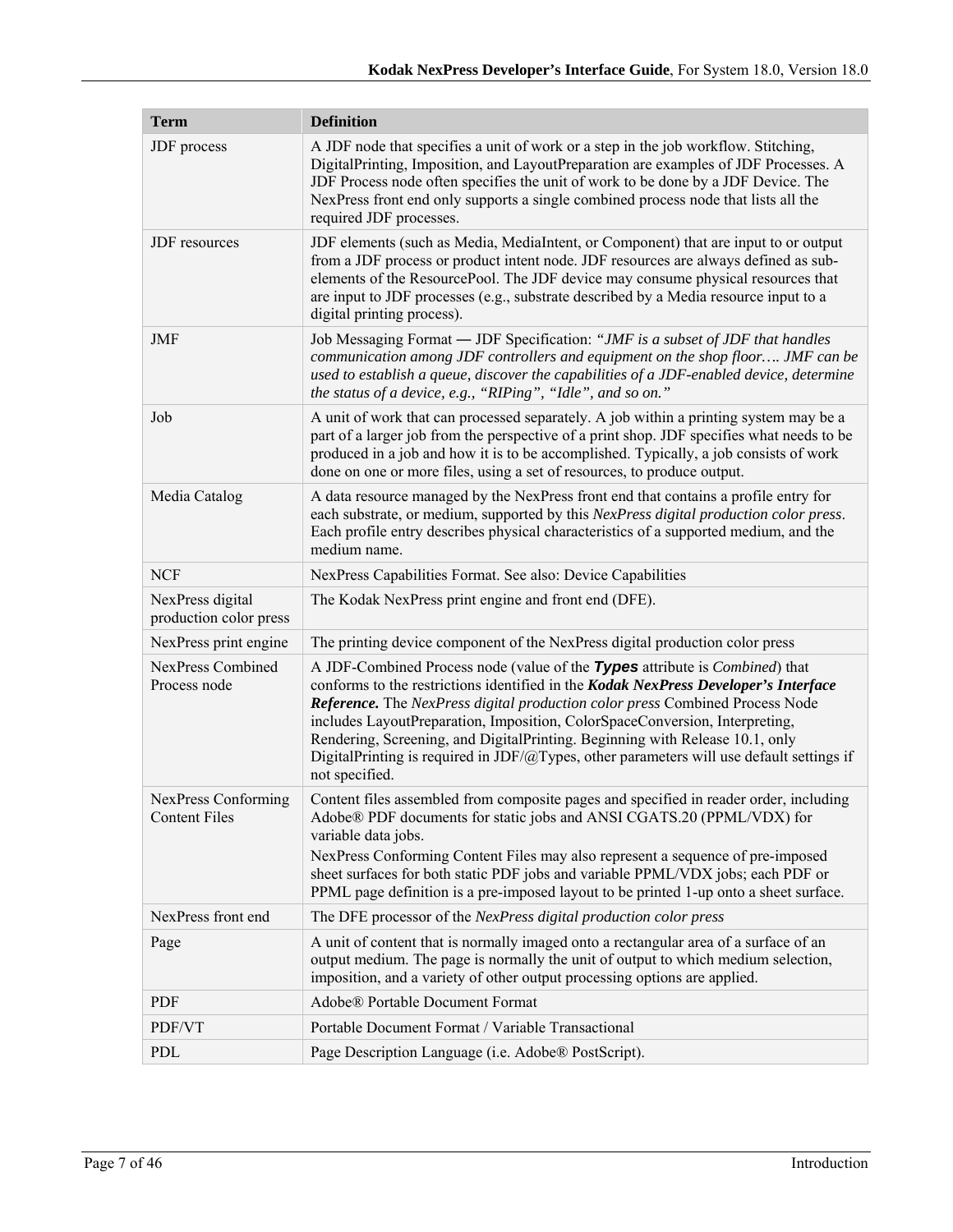| <b>Term</b>                          | <b>Definition</b>                                                                                                                                                                                                                                                                                                                                                                                                                                                                                                                                                                                                                                                                                                           |
|--------------------------------------|-----------------------------------------------------------------------------------------------------------------------------------------------------------------------------------------------------------------------------------------------------------------------------------------------------------------------------------------------------------------------------------------------------------------------------------------------------------------------------------------------------------------------------------------------------------------------------------------------------------------------------------------------------------------------------------------------------------------------------|
| PDM (VDX)                            | Portable Digital Master version 2.01 - an early draft of what is now the fully balloted<br>and accredited ANSI CGATS.20-2002 PPML/VDX standard. This is the optimized<br>Structured Document Format used by earlier versions of the NexPress front end for<br>representing the page content of a VDP job. Like PPML/VDX, this also is a PDF-based<br>format that contains PPML data and is used to encode the many Recipient Instances of<br>a VDP job in a highly optimized way. PDM support by the NexPress front end will be<br>deprecated in the future.                                                                                                                                                                |
| <b>PJTF</b>                          | Portable Job Ticket Format — Developed by Adobe®, this is is the internal data format<br>for representing job ticket control information in the NexPress front end. JDF job<br>tickets are converted to PJTF upon submission.                                                                                                                                                                                                                                                                                                                                                                                                                                                                                               |
| <b>PPML</b>                          | Personalized Print Markup Language - Name of the XML-based variable data mark-<br>up language developed by the Print On Demand initiative (PODi). PPML provides<br>semantics for object-level reusability of graphical content. The PDF-based PPML/VDX<br>and PDM formats use PPML data to describe Instance documents and their pages.                                                                                                                                                                                                                                                                                                                                                                                     |
| PPML/VDX                             | Personalized Print Markup Language/Variable Data eXchange — The CGATS.20<br>ANSI standard PDF and PPML-based file format for representing variable content<br>documents. A Structured Document Format that may be device and workflow-<br>independent. It separates the variable data creative design process from the details of<br>the print manufacturing process. This standard was accredited after the first release of<br>the NexPress digital production color press. PDM is closely related to this standard.<br>Like PDM, it is PDF-based and uses PPML data to describe Recipient Instances and<br>their pages. PPML data is embedded within one of the PDF files of the set files that<br>comprise an Instance. |
| Recipient Instance                   | The pages of a VDP content data stream that belong to a particular recipient.<br>Represented in the PPML data of a PPML/VDX instance as a JOB element.                                                                                                                                                                                                                                                                                                                                                                                                                                                                                                                                                                      |
| <b>RIP</b>                           | Raster Image Processor – converts vector and sampled image data interpreted from<br>page content formats such as PDF, PostScript, and PPML/VDX into raster image data<br>that is used to drive the print imaging apparatus of the digital printer.                                                                                                                                                                                                                                                                                                                                                                                                                                                                          |
| <b>SDK</b>                           | Software Developer's Kit $-$ A collection of documentation and tools intended to<br>enable third party application developers to successfully integrate their variable data<br>solutions (using ANSI PPML/VDX) with the NexPress digital production color press.                                                                                                                                                                                                                                                                                                                                                                                                                                                            |
| Sheet                                | A unit of a medium, typically a sheet of paper or an area on a continuous roll of roll-fed<br>paper, on which output is printed. Sheets may be cut and folded after printing. For<br>example, a sheet with no folds may contain one or two Pages, one per imaged side; a<br>brochure with one fold may contains four Pages, one located on each side of the fold<br>per side.                                                                                                                                                                                                                                                                                                                                               |
| Structure component                  | A partial component of a print product such as the cover pages, body pages, dust cover,<br>or insert pages of a book. Note that a book may be an assembly of structure<br>components.                                                                                                                                                                                                                                                                                                                                                                                                                                                                                                                                       |
| <b>Structured Document</b><br>Format | Page content definition format that is structured such that the data that makes up<br>graphical page definitions are defined independent of each other (e.g. Adobe® PDF and<br>ANSI PPML/VDX). The pages of a document using Structured Document Format may<br>be indexed and the data can be efficiently accessed in random fashion.                                                                                                                                                                                                                                                                                                                                                                                       |
| URI                                  | Uniform Resource Identifier as defined in RFC 2396: Uniform Resource Identifiers<br>(URI)                                                                                                                                                                                                                                                                                                                                                                                                                                                                                                                                                                                                                                   |
| URL                                  | Uniform Resource Locator as defined in RFC 2396: Uniform Resource Identifiers<br>(URI)                                                                                                                                                                                                                                                                                                                                                                                                                                                                                                                                                                                                                                      |
| <b>VDP</b>                           | Variable Data Printing — The concept of customizing each print (or Instance) of a run<br>of a digital print job.                                                                                                                                                                                                                                                                                                                                                                                                                                                                                                                                                                                                            |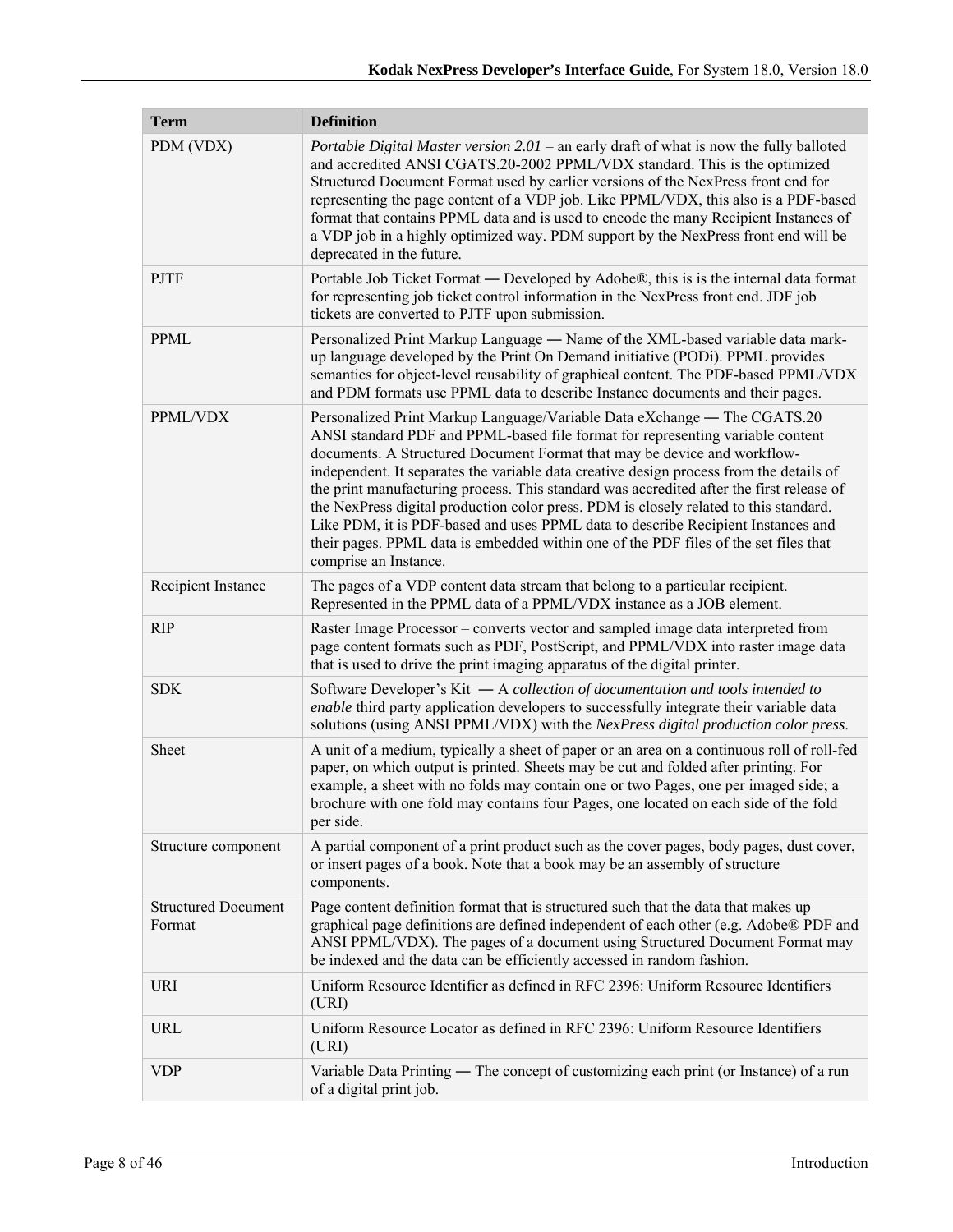| <b>Term</b>                   | <b>Definition</b>                                                                                                                                                                                                                                                                                                               |
|-------------------------------|---------------------------------------------------------------------------------------------------------------------------------------------------------------------------------------------------------------------------------------------------------------------------------------------------------------------------------|
| <b>VDX</b>                    | Short term for PPML/VDX. See PPML/VDX                                                                                                                                                                                                                                                                                           |
| Virtual Printer Hot<br>Folder | An active operating system folder that provides a mechanism to submit print job data<br>for execution by the NexPress front end. Each Virtual Printer Hot Folder has a pre-<br>assigned Virtual Printer Job Ticket that specifies processing requirements for the PDF,<br>PDM2, PostScript, or PPML/VDX data submitted into it. |
| <b>VPITT</b>                  | Virtual Printer Job Ticket Template – Specifies settings required by NexPress front end<br>to process content files submitted into a Virtual Printer Hot Folder. The NexPress<br>Client software is used to specify its settings.                                                                                               |
| XML                           | Extensible Markup Language                                                                                                                                                                                                                                                                                                      |

## **1.3 Document Conventions**

This section identifies the standard conventions used in this document. Following these conventions will help ensure consistency throughout the document.

- 1) PDF operators, PDF keywords, the names of keys in PDF dictionaries, and other predefined names are written in a bold sans serif type font; for example, the **ID** key.
- 2) Operands of PDF operators or values of dictionary keys are written in an italic sans serif font, for example the */Catalog* key.
- 3) PPML and JDF element and XML element names in general are written in a bold sans serif type font, for example the **DOCUMENT** element.
- 4) Values of attributes of XML elements are written in an italic sans serif font. For example: *LineArt.*
- 5) Attribute names of PPML and XML elements are written in a bold italic sans serif font. For example, the *ProcessColorModel* attribute of the **ColorColorantControl** element.
- 6) In some cases the Xpath notation may also be used when showing the relationship of an XML element attribute or sub-element to an element. For example: *ColorantControl/@ProcessColorModel*.
- 7) Placeholders for normally variable information are written in an italic serif font. For example: "The first value specifies the number of *columns* of page cells and the second value specifies the number of *rows* of page cells in the multi–up grid".
- 8) Within examples, use of bold font has no technical significance and is used for emphasis only.

# **1.4 Constraints**

- 1) Similar to the CIP4 Interoperability Conformance Specification (ICS) documents, all NexPress front end supported elements, sub-elements, and attributes are presented in this document in a tabular format with the following column headings: "Name or Value", "Manager", "Worker", and "Description". Please refer to [BICS] for how to read ICS documents if further understanding of notations and format is needed.
- 2) NexPress front end also conforms to the size limits for attribute values as specified in [BICS].
- 3) Refer to [JDF] for additional detail on specific JDF references mentioned in this document. Information from the JDF Specification will not be duplicated in this document whenever possible. This will help in maintenance of this document and help to eliminate any discrepancies with [JDF].
- 4) NexPress front end, System 9.0 uses JDF 1.3.

# **1.5 References**

- [ 1 ] Adobe® Portable Document Format Reference Manual, Version 1.6, 2004, Adobe® Systems Incorporated, [PDF]
- [ 2 ] Adobe Portable Job Ticket Format Technical Note #5620, Version 1.1, April 1999, Adobe Systems Incorporated, http://partners.adobe.com/asn/developer/PDFS/TN/5620.pdf, [PJTF]
- [ 3 ] JDF Specification, Release 1.3, September 2005, www.cip4.org, [JDF]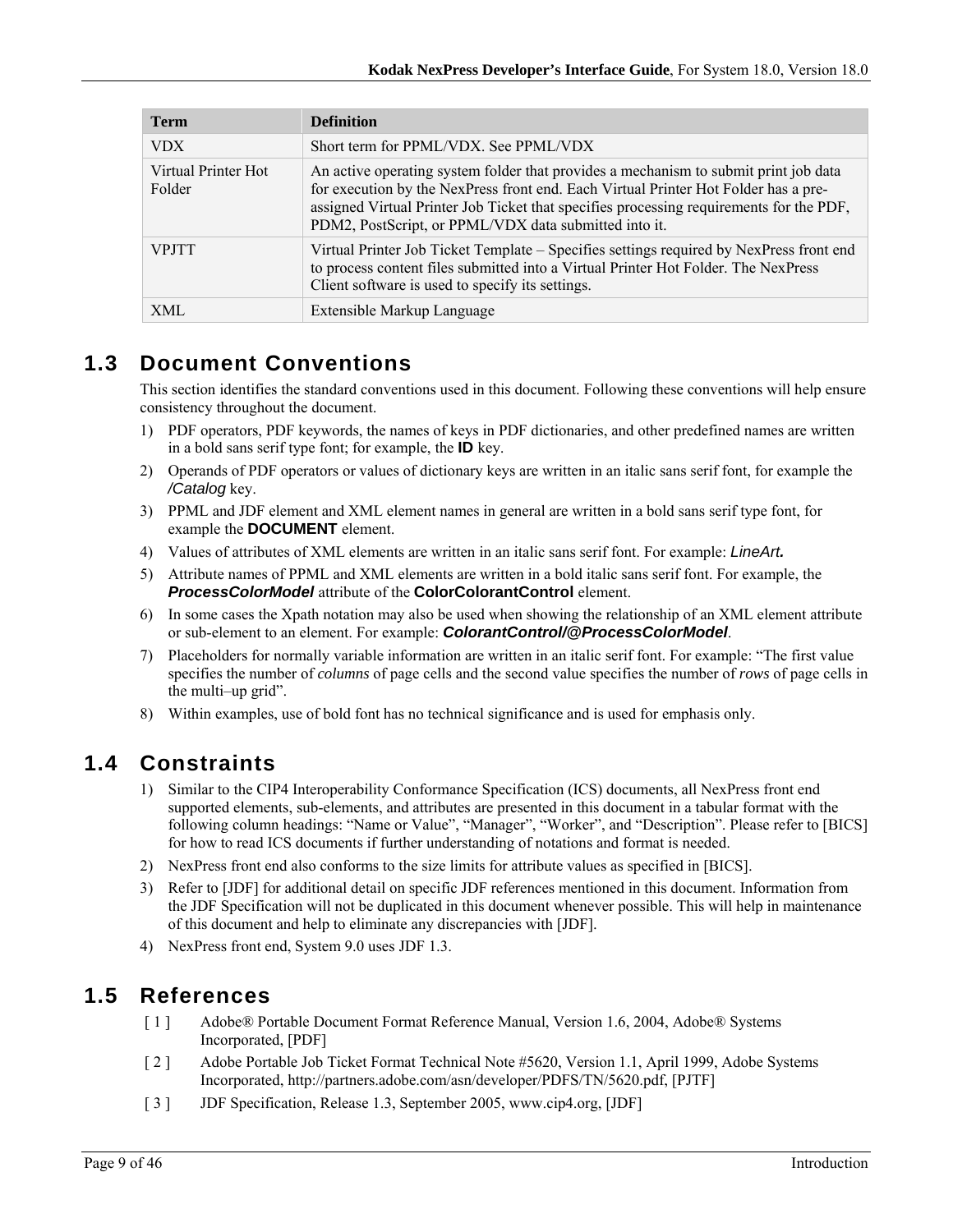- [ 4 ] XML Specification, Version 1.0, February 1998, www.w3.org, [XML]
- [ 5 ] PPML Functional Specification, Version 2.0, 27-March-2002, Print On Demand Initiative (PODi), [PPML]
- [ 6 ] ANSI CGATS.20:2002 Graphic Technology, Variable printing data exchange using PPML and PDF (PPML/VDX), Approval dated 8-July-2002, American National Standards Institute, Inc. available from NPES, [PPML/VDX]
- [ 7 ] Application Notes for CGATS.20-2002, Prepared by CGATS SC6/TF2, August 2004, http://www.npes.org/standards/tools.html, [PPML/VDX-AN]
- [ 8 ] Base Interoperability Conformance Specification (ICS), Version 1.0, December 2004, www.cip4.com, [BICS]
- [ 9 ] Kodak NexPress Developer's Interface Guide, for System 9.0, Version 2.0, January 2007, Eastman Kodak Company, [KNDIG]
- [ 10 ] Kodak NexPress Developer's Interface Reference, for System 9.0, Version 2.0, January 2007, Eastman Kodak Company, [KNDIR]
- [ 11 ] Portal Digital Master, Version 1.01, July 2001, NexPress Solutions LLC, [PDM]
- [ 12 ] ISO 16612-2 Graphic Technology Variable Data Exchange Part 2: Using PDF/X-4 and PDF/X5 (PDF/VT-1 and PDF/VT-2) , First Edition, 15-August-2010. [PDF/VT]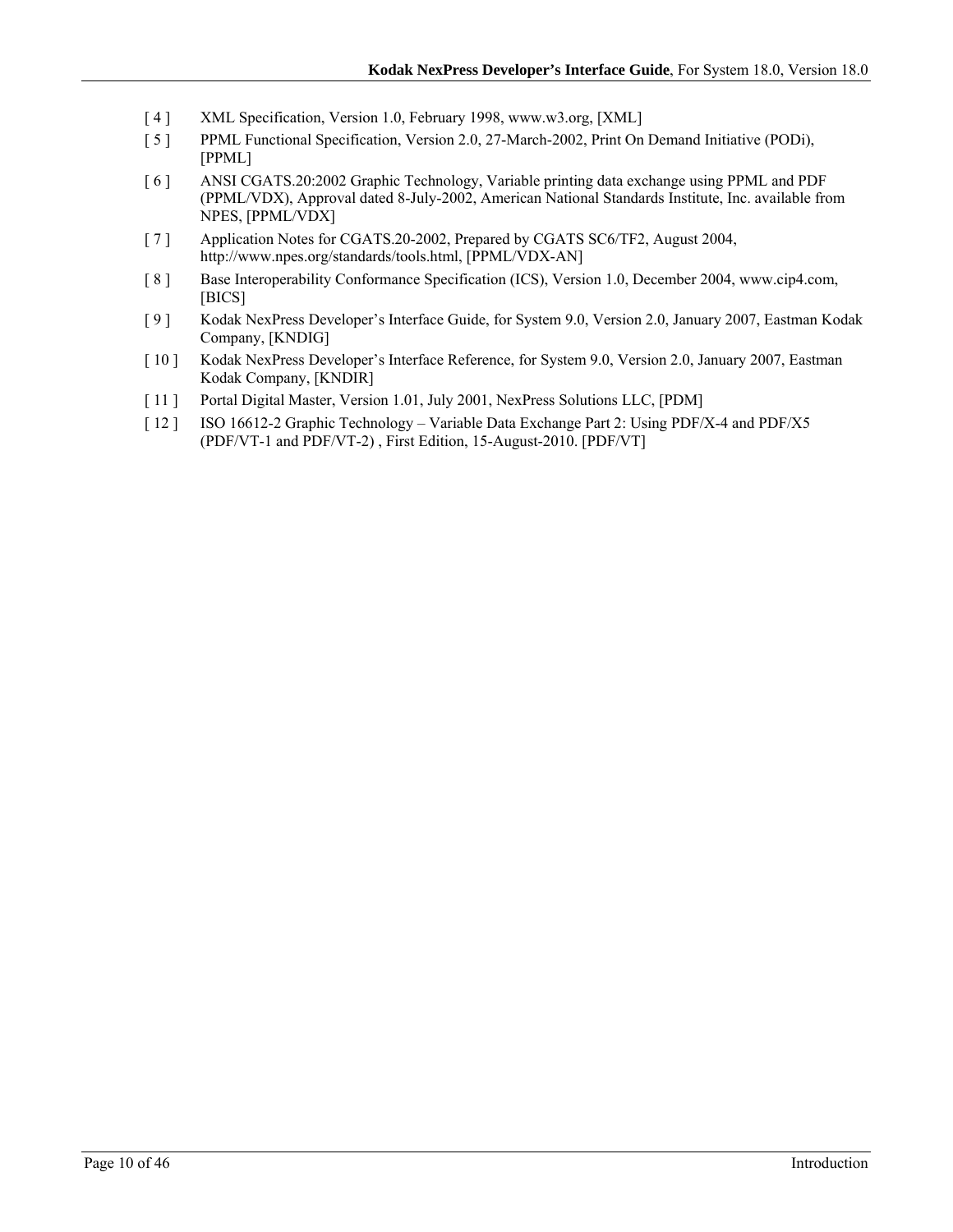# **2 Differences between Software Releases**

# **2.1 Changes in System 18.0**

• Support for multiple-size substrates via Media/ $@NXP$ :MediaSizeName

# **2.2 Changes in System 17.0**

• Support for InterpretingParams/@JobPrintSpeed and InterpretingParams/@JobPTRType

# **2.3 Changes in System 16.0**

- WhiteFlood, WhiteImage and AutoWhite overcoats for White dry ink
- Support for InterpretingParams/@MirrorAround

# **2.4 Changes in System 15.2P01**

• Enhanced Ink Optimization

# **2.5 Changes in System 15.2**

- Halo Effect Correction
- DuraCoat Overcoat

# **2.6 Changes in System 15.1**

Windows 2012 Server Primary

# **2.7 Changes in System 15.0**

- Economy Mode
- RGB Image Smoothing
- Ink Optimization
- Windows 2008 Server R2 Primary
- Windows 7 Pro Secondary

# **2.8 Changes in System 14.0**

New dry ink support: white, gold, pearlescent, neon pink

# **2.9 Changes between System 12.0 and System 12.1**

• There have been no changes to the JDF Portal interface in System 12.1

# **2.10 Changes between System 11.2 and System 12.0**

• Addition of support for PDF/VT-1, single file Variable Data Exchange.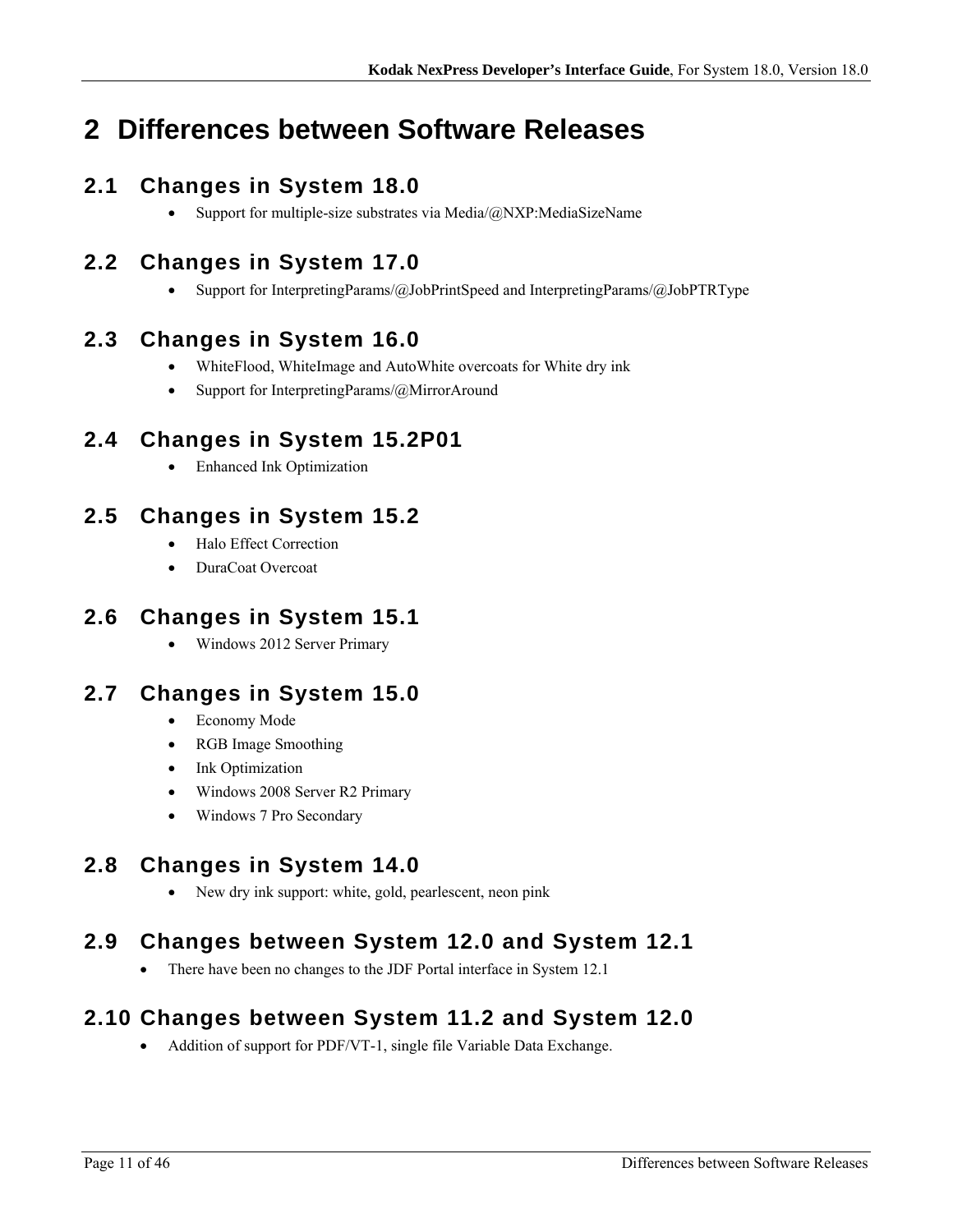# **2.11 Changes between System 11.0/11.1 and System 11.2**

## **2.11.1 JDF**

Red Fluorescing clear dry ink support.

# **2.12 Changes between System 10.1 and 11.0/11.1**

## **2.12.1 JDF**

- Color Management for RGB color spaces may not be disabled.
- Dimensional clear dry ink support.

# **2.13 Changes between System 10.1 and System 10.2**

## **2.13.1 JDF**

- **IDF Job Ticket support for M700e finishing options**
- M700e related Preflight messages, warnings, and errors returned via JMF Notifications
- M700e finisher substrate mismatch events reported via JMF Error Notifications

# **2.14 Changes between System 10.0 and System 10.1**

## **2.14.1 JDF**

- A multicast locator was added for use by the Creo Prinergy Workflow Controller.
- **Restrictions have been removed that required a specific set of types in the JDF Process combined node.** Now only DigitalPrinting is required.
- Most of the configuration files in \CDFE\_CONFIG\InitialConfig\Printready for use by Heidelberg PrintReady version 2.1 have been removed.
- Dry ink values were defined for micr, raised clear, and xd clear.
- Values added to support iqFlood, iqImage, xdPhoto, and xdGraphic.
- DeviceCondition and StatusDetails are reported for press condition "NeedsAttention".
- **Resource Check warnings and errors are reported in JobPhase/@Comment for queued jobs.**
- Reports descriptions and availability of media and dry ink resources.
- Custom attribute NXP:StopPoints created to stop job during processing.
- **JDFStorage directory (See Section 6.2.7)**  Use of the JDFStorage directory for completed JDF tickets has been deprecated.
- **Logfile location (See Section 3.4.4.3)**  Location of JDF Portal communications log is now specified by environment variable %CDFE\_LOGFILES%.
- References to "NexStation" have been replaced with "NexPress".
- **Removed HDM:Shutdown (See Section Error! Reference source not found.) -**Removed JMF commands HDM:Shutdown and HDM:CheckFolderAccess. "Shutdown" is equivalent to HDM:Shutdown, and continues to be supported.

# **2.15 Changes between System 9.0 and System 10.0**

JDFHotFolder is available as a network share whenever the JDF Portal Queue is open.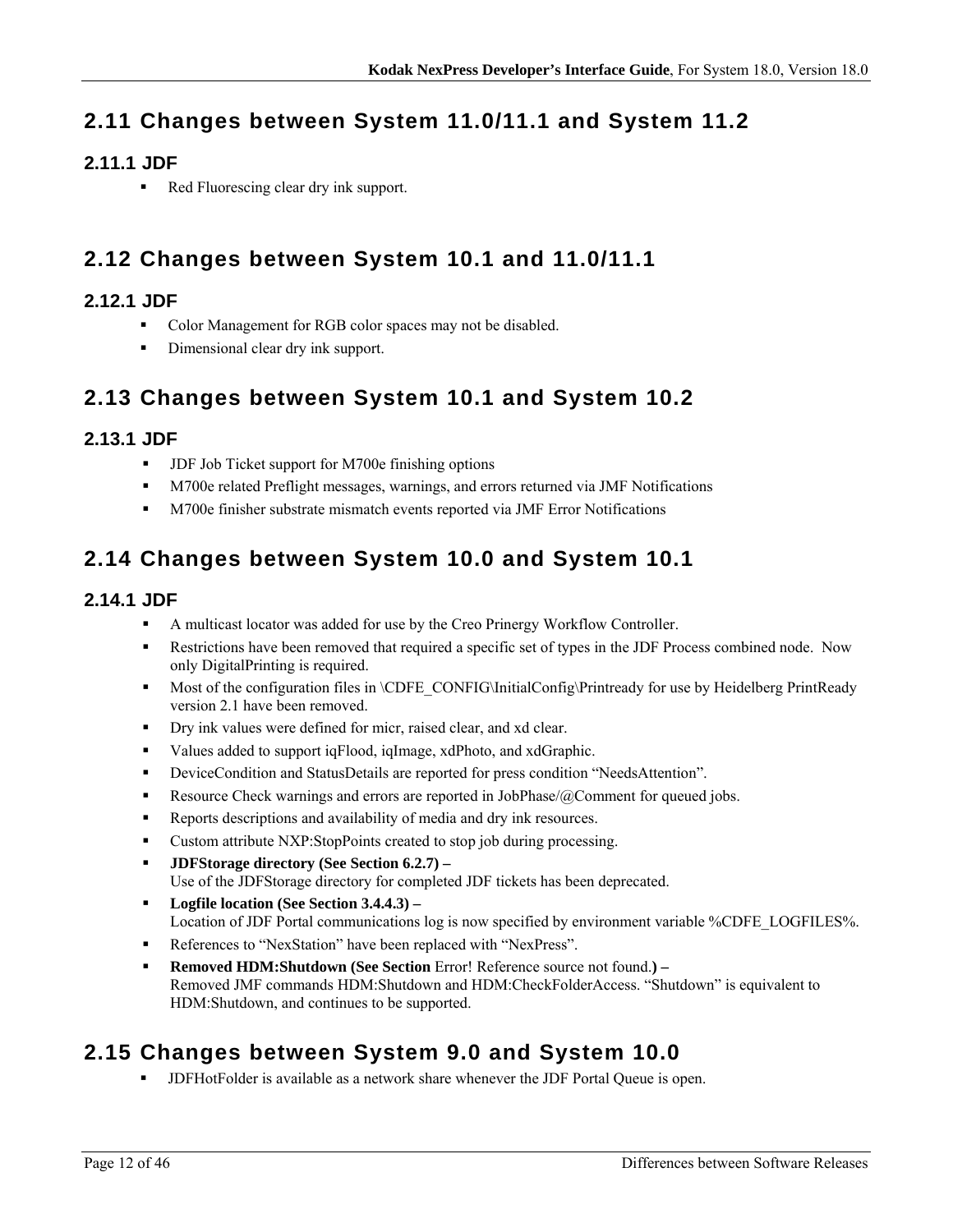- **No content filesize restriction in 3-part MIME attachments (See Section 6.2.1)**  PDF content files accompanying JMF SubmitQueueEntry in 3-part MIME are now spooled directly to a file to eliminate the filesize restrictions of earlier releases. To enable this behavior, the content-file part must be identified within the MIME header using "Content-Disposition: Attachment" and "Content-Type: application/pdf".
- "DeviceDefault" is now interpretated as "Gradation" for the following attributes within RenderingParams/NXP:CLCDDIQParams: HTTextBW, HTGraphicsBW, HTImageBW, HTTextCMYK, HTLineCMYK, HTGraphicsCMYK, HTImageCMYK.
- Support for "ftp:" added to QueueSubmissionParams/@URL.

# **2.16 Changes between System 8.5 and System 9.0**

- Postscript support has been added for content files in a JDF runlist. In previous releases only PDF was supported.
- Content-Type in the HTTP header of a JMF response will use application/vnd.cip4-jmf+xml if this type is used in the request.
- When the JDF queue is closed or blocked, any JDF Tickets dropped onto the JDF hot folder are deleted. In the previous release, these files remained in the hot folder directory until the queue was opened.
- Support was added for URI scheme "FTP:" in **RunList/Layout/FileSpec/@URL**. This allows content files on an FTP server to be referenced within a JDF JobTicket.
- **Runlist/@Directory** is supported. It can be used to identify a base path for FILE: URLs containing a relative path. Previously relative paths had to be located within the JDF Hotfolder.
- **Runlist/@Directory** can also be used to designate a search path for VDX PDL content. In this case the URL must be either a local path (drive letter required if not on the C: drive) or a UNC path. For example:

```
<RunList Directory="/parentDirectory/theDirectory" …/> 
<RunList Directory="d:/parentDirectory/theDirectory" …/> 
<RunList Directory="//servername/sharename" …/>
```
- Whenever applicable, failed JMF commands return one of the standard exception codes defined in the JDF 1.3 specification.
- Restrictions on media definition have been loosened so that **Location/@LocationName** is not always required. If omitted from the JDF, LocationName for body and cover medias will be determined from the media partitioning.
- Additional values in **Media/Location/@LocationName** are supported.
- **QueueFilter** is now supported on incoming JMF commands and queries.
- **Persistent JMF messages that are sent to registered subscribers will include <b>Notification/@JobID** and **Notification/@NXP:QueueEntryID** when these values are known.
- JMF KnownMessages response includes SubmissionMethods query.
- **When Device/@DeviceID** is supplied in a JDF ticket, it is matched against the **SenderID** reported by the device in JMF responses.
- **JDF/NodeInfo** was moved to a resource in the JDF 1.3 specification. It is used to designate *@TargetRoute* for the completed JDF. The deprecated notation continues to be supported as well.
- Support was added for **JDF/@Activation**. A value of "Held" in a job ticket will set the initial state of the submitted job to "Held".
- **DigitalPrintingParams/@NXP:ColorFlow** has been added to identify jobs that should adhere to the ColorFlow policy of the press.
- **Rendering Params** with selected proprietary attributes has been added.
- **ColorSpaceConversionOp/@ConvRGBGrayToBlack** and **ColorSpaceConversionOp/@RGBGrayToBlackThreshold** have been added to control use of black colorant in RGB Graphics images.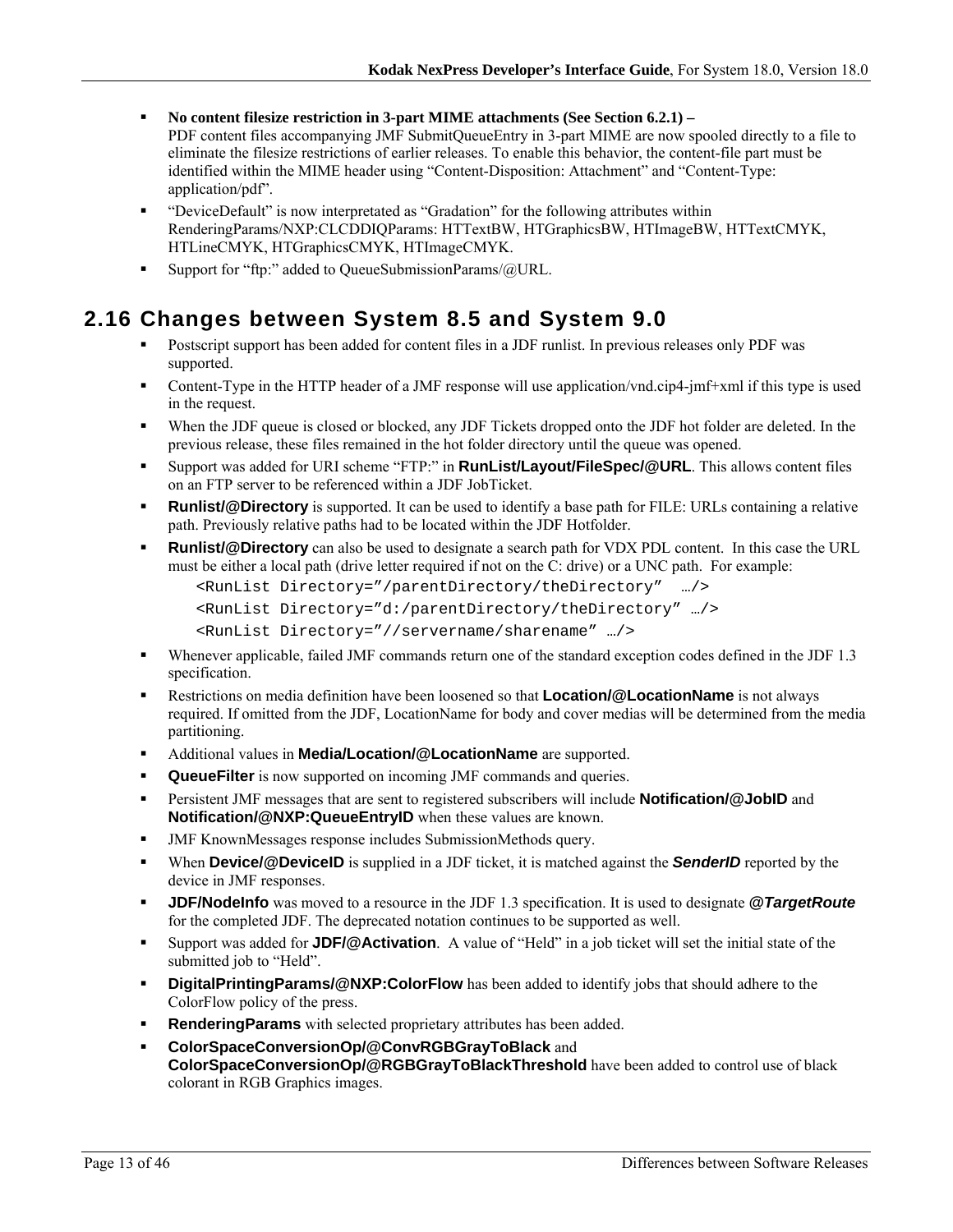- **Proprietary attribute NodeInfo/@NXP:DeleteWhenDone** has been added to the JDF ticket so that hotfolder jobs can designate whether to be automatically removed upon completion or abort.
- The JDF Portal Configuration file is not new, but the configuration file was not previously referenced in this document. For System 9.0, usage of the configuration value bDeleteWhenDone has been enhanced to control auto-delete behavior when submitted JDF hotfolder jobs reach completion or are aborted.
- **Device/ModelName** has been defined to facilitate rejection of a JDF ticket for situations in which the JDF was written using device-specific attributes and values that may be interpreted incorrectly on other JDF device. No action is taken in System 9.0 from this attribute.

# **2.17 Changes between System 8.4 and System 8.5**

The primary development goal for the NexPress JDF Portal in System 8.4 was to support Base ICS Level 2. The Base ICS (Interoperability Conformance Specification)[BICS] is published by CIP4. In System 8.5, development focused on aspects of ICS Level 3 support that were thought to have the greatest benefit for users of the NexPress.

- The NexPress Combined Process node does not have to be the root node. Any JDF product intent nodes in a job ticket received through the JDF Portal Interface are ignored, but the ticket will be processed if a NexPress Combined Process Node is found.
- The JMF **SubmitQueueEntry** command can use "CID:", "HTTP:", or "FILE:" access to reference a file containing the JDF Process job ticket.
- Support was added for MIME packaging of content files. MIME packaged submissions using a MIME file to the JDF Portal Hot Folder, or a 3-part MIME with JMF SubmitQueueEntry are both supported.
- The location of the JDF Portal Hot Folder has changed to \\servername>\HotFolder\JDFHotfolder.
- Support for JMF Query SubmissionMethods was added; it returns the hot folder location.
- Support for **FileSpec/Disposition** was added to provide automatic deletion of content files. By default, the content file is preserved.
- Support was added for **QueueSubmissionParams/Disposition**. Any job without this Disposition element will be automatically deleted when the job status becomes *Completed* or *Aborted.*
- The completed JDF file can be sent to a web server by specifying "HTTP://servername:PORT#/" in the URI for *TargetRoute* or *ReturnURL*.
- Support is extended for PDF version 1.6 as produced by Adobe® Acrobat® 7.
- To assist developers who are integrating a controller with the JDF Portal, all JMF communications received and sent by the NexPress front end are logged. Only JMF messages and MIME-encoded JDF job tickets are written to the log; received PDF content is not saved.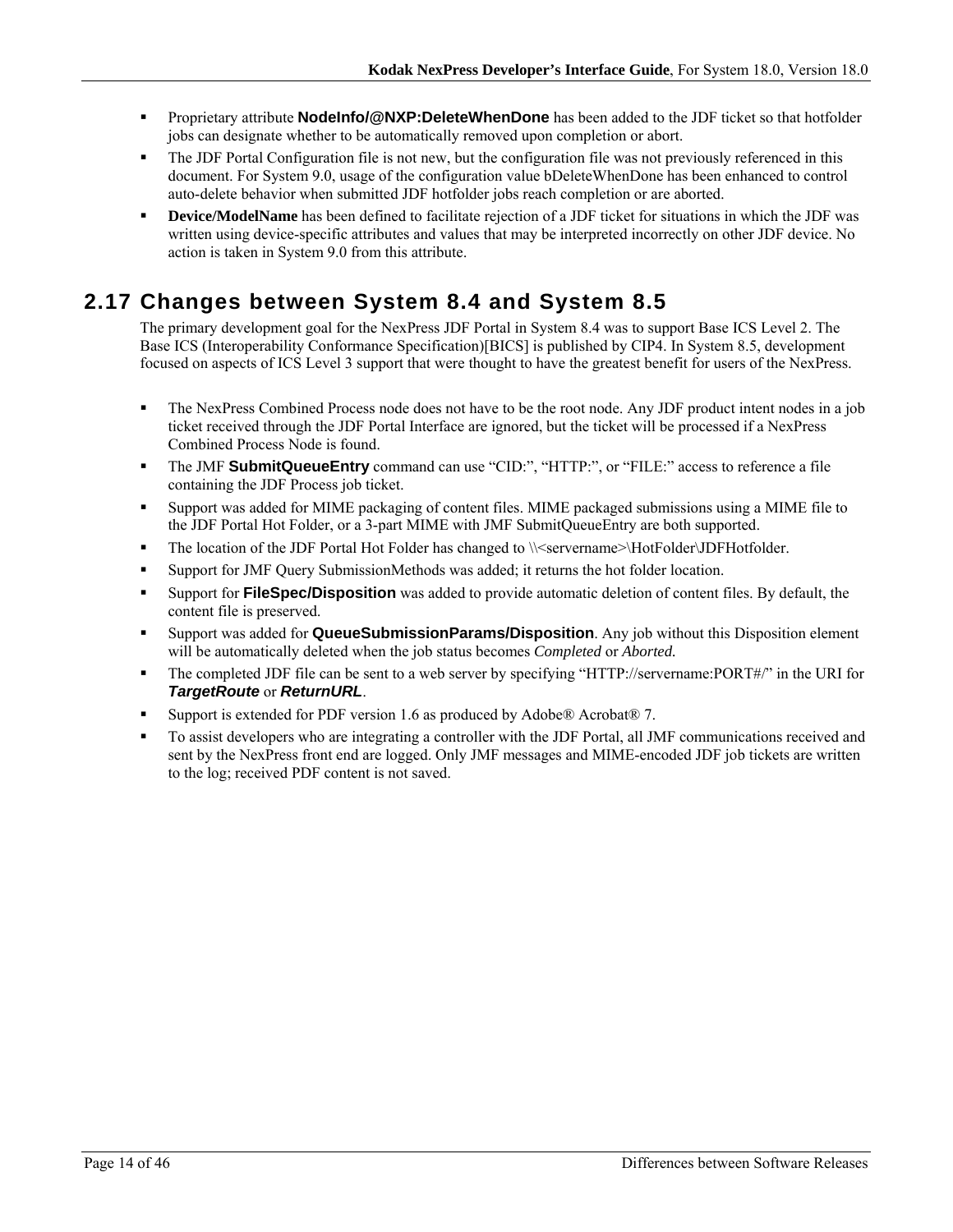# **3 NexPress Workflow**

The diagram shows the NexPress workflow. There are Client Applications generating content files and optional Workflow Controllers receiving some of this content, transforming it into JDF Process-based content, and providing other value-added functions. The NexPress front end provides a rich set of interfaces to submit and manage jobs and to print the content files on the NexPress digital production color press.



# **3.1 Client Application**

The box in the diagram labeled **Client Application** represents the functionality of prepress applications used to create static and variable page content data. **Client Applications** create Structured Document Formats for consumption by Workflow Controllers (through W interface), the NexPress front end (through V or J interfaces), and by other **Client Applications** including NexPress workflow tools. The Structured Document Formats created by such applications should generally be device and production-workflow independent. They may include print product description data (also referred to as Product Intent data) that describe the basic intent of the final print product but not the production processes required to produce the final print product.

To create a document that uses a variable Structured Document Format (e.g. PPML/VDX), the **Client Application** would contain a Composition Engine to combine a layout template, recipient database records, digital assets (e.g. PPML/VDX-Content Files) and composition rules. It creates the Structured Document Format that best represents the print product, as shown in the following diagram. Note that there are differences in the PPML/VDX supported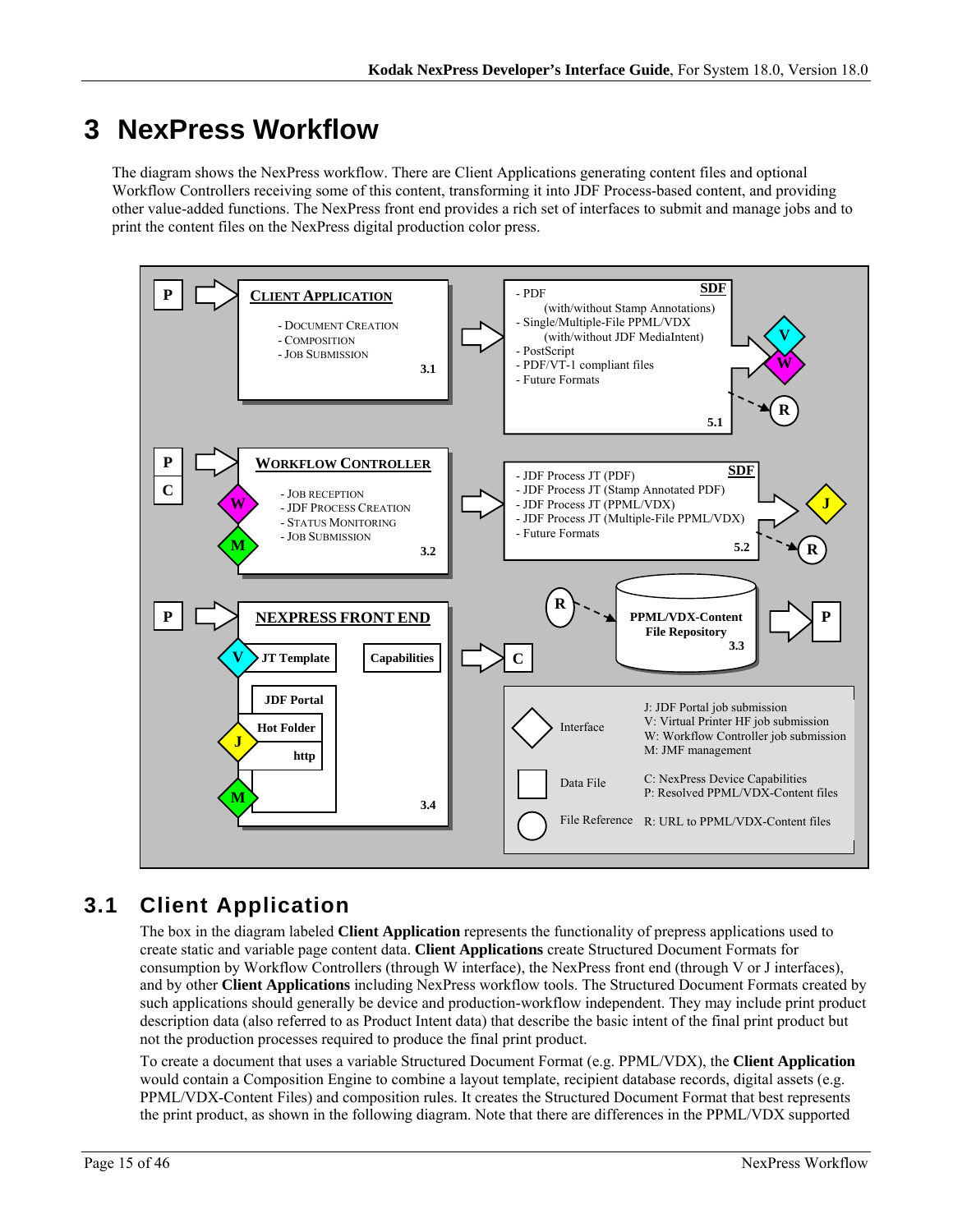by interfaces V and J. Interface J does not support JDF intent (including JDF MediaIntent that is supported by interface V).



To create a document that uses a static Structured Document Format (e.g. PDF), the **Client Application** would utilize a software application such as Adobe® Acrobat Professional, or another creative application that uses a print driver capable of generating the static Structured Document Format.

### **3.1.1 Kodak Imposition Viewer**

The Kodak Imposition Viewer is a NexPress workflow tool. It is an Adobe® Acrobat Plug-in provided with the NexPress digital production color press. This tool allows a prepress operator to open and view both PDF and PPML/VDX-Layout files, define a job ticket, embed a JDF Process ticket into the PDF, and submit the file to the Virtual Printer Hot Folder (Interface V) of the NexPress front end. It does not submit JDF Intent, and will convert imposition parameters specified in JDF Intent into JDF Process prior to submission.

The Kodak Imposition Viewer extends the Virtual Printer Hot Folder interface by allowing an operator to examine PDF or PPML/VDX instances, and prepare the file for printing on the NexPress digital production color press.

For PPML/VDX content, the JDF Product Intent data embedded within the PPML/VDX-Layout file can be displayed by the tool, and can be used as guidance to the operator in specifying the job ticket. The Kodak Imposition Viewer will also convert the JDF Intent elements of BindingIntent, LayoutIntent, and MediaIntent into JDFProcess prior to submission. The tool's job ticket editor functionality allows selection of perfecting, imposition, and media requirements. It produces a JDF Process job ticket that is embedded within the content file (PDF or PPML/VDX-Layout file). Even though a job ticket can be exported from the Kodak Imposition Viewer as a JDF Process file, this JDF Process data cannot be subsequently used for submission to the JDF Portal Interface. In particular, *RunList/LayoutElement/FileSpec/@URL* references the content file as an embedded JDF.

It is important to note that because the Kodak Imposition Viewer only supports submission into the Virtual Printer Hot Folder (Interface V), jobs submitted to the NexPress front end from the Imposition Viewer cannot subsequently be managed using the JDF Portal JMF management interface (M).

For more details on the use and features of this NexPress workflow tool, refer to the online Help guide provided with the product.

### **3.1.2 Kodak SmartBoard Document Mastering Software**

Kodak SmartBoard Document Mastering software is another NexPress workflow tool. It works in conjunction with Adobe® Acrobat to provide a powerful make-ready solution for digital print-on-demand. It is available for the Windows PC platform for use with the NexPress digital production color press. SmartBoard allows a prepress operator to open and view both PDF and PPML/VDX-Layout files, define a JDF Process job ticket, and submit the file to the Virtual Printer Hot Folder (Interface V) or JDF Portal (Interface J).

Kodak SmartBoard document mastering software:

 Provides a powerful "make-ready" production workflow tool that improves user productivity by reducing job setup time, and by reducing errors in job reprints because the job ticket is attached to the content.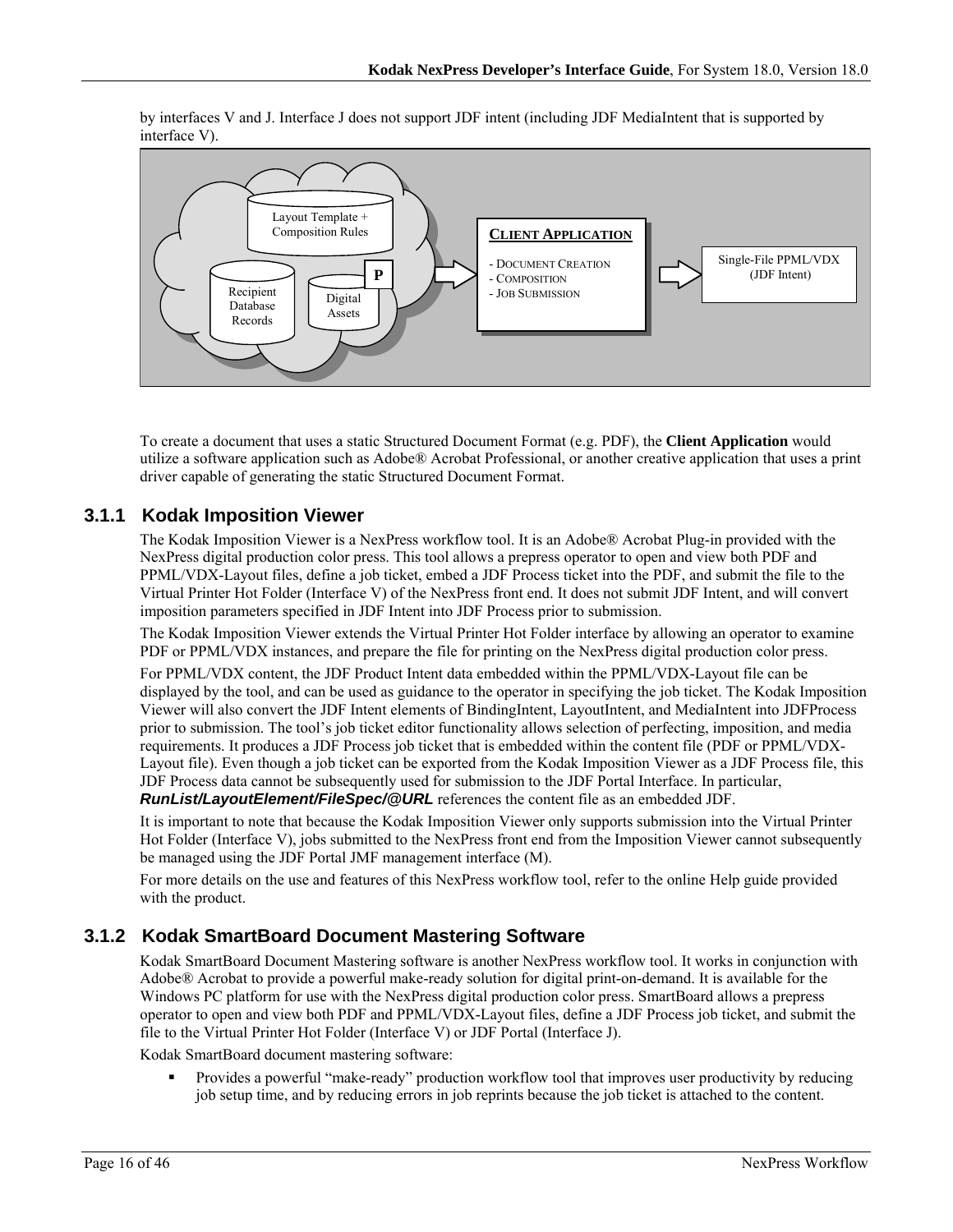- Provides powerful tools to assemble jobs, ticket jobs, and direct print or batch print jobs resulting in efficient operations and lower costs through a state-of-the-art PDF workflow within the production workflow.
- Allows addition of third party software to extend capabilities specific to customer needs while retaining purchase and training investment because of its open architecture and adherence to industry standards such as Acrobat, PDF, and Twain.
- Offers multiple configurations to maximize flexibility in the pre-print environment.
- Provides a full range of content repurposing features such as tab creation, color editing and imposition.

For more details on the use and features of this NexPress workflow tool, refer to the online Help guide provided with the product.

## **3.2 Workflow Controller**

The box in the diagram labeled **Workflow Controller** represents the class of software applications characterized by [JDF] as a Controller/Agent. A Controller/Agent creates and submits JDF Process Job Tickets to JDF devices such as the NexPress front end (using interface J). It may also monitor the status of the execution of jobs it submits (using interface M).

Included with the data submitted to interface (W) may be a JDF Product Intent Job Ticket that describes the finished print product in terms of its binding style, media styles, and finished page size and layout. A **Workflow Controller** that supports submission and management of Multiple-file PPML/VDX jobs may need to resolve URL references to the PPML/VDX-Content files. This access is represented in the diagram by input data file (P) fetched from the PPML/VDX Content File Repository.

A **Workflow Controller** that targets a NexPress digital production color press must create a JDF Process Job Ticket using information supplied by JDF Product Intent and/or from other product description information. The **Workflow Controller** must add the NexPress Combined Process Node it has created to the JDF job ticket, and submit the JDF job ticket to the NexPress front end's JDF Portal Interface (J) through one of the identified mechanisms.

Although the NexPress Combined Process Node can be added to a JDF job ticket that already contains JDF Product Intent data, a complete JDF job ticket including both Product and Intent does not have to be submitted to the JDF Portal Interface. Spawning, as defined in [JDF], may be an implemented feature of the **Workflow Controller**. In this case the controller would only submit a spawned JDF job ticket containing a NexPress Combined Process Node to the JDF Portal Interface (J) for execution.

### **3.2.1 Hybrid Workflow Controller**

Some prepress applications and tools may have the combined functionality of both **Client Application** and **Workflow Controller**. Such tools prepare page content data, and create a JDF Process job ticket containing a NexPress Combined Process Node. This ticket is then directly submitted to the NexPress front end's JDF Portal Interface (J). Software applications that have this combined functionality are referred to in this document as **Hybrid Workflow Controllers**.

These workflow tools are commonly used in variable data printing environments. In such environments, the authoring tools are given specific knowledge of the target production workflow, and are tightly coupled to (or directly target) a particular digital printing device. A hybrid workflow controller functions as both the design application and composition engine, and creates both the VDP page content data files and a JDF Process job ticket. It must have complete awareness of the print production workflow and printing device. Product Intent information is often not required, so converting from JDF Product Intent to JDF Process is usually not necessary.

# **3.3 PPML/VDX Content File Repository**

The element in the diagram labeled **PPML/VDX Content File Repository** represents the workflow functionality of a PDF content repository or file system that stores PPML/VDX-Content files external to the NexPress front end. A repository is useful in Multiple-file PPML/VDX workflows that are designed to maximize efficiencies related to the management of recurring, and/or segmented VDP jobs with shared PPML/VDX-Content files.

The **PPML/VDX Content File Repository** may be a file system or a digital asset management system that is directly accessible to the NexPress front end, **Client Application**, and/or **Workflow Controller**. It should be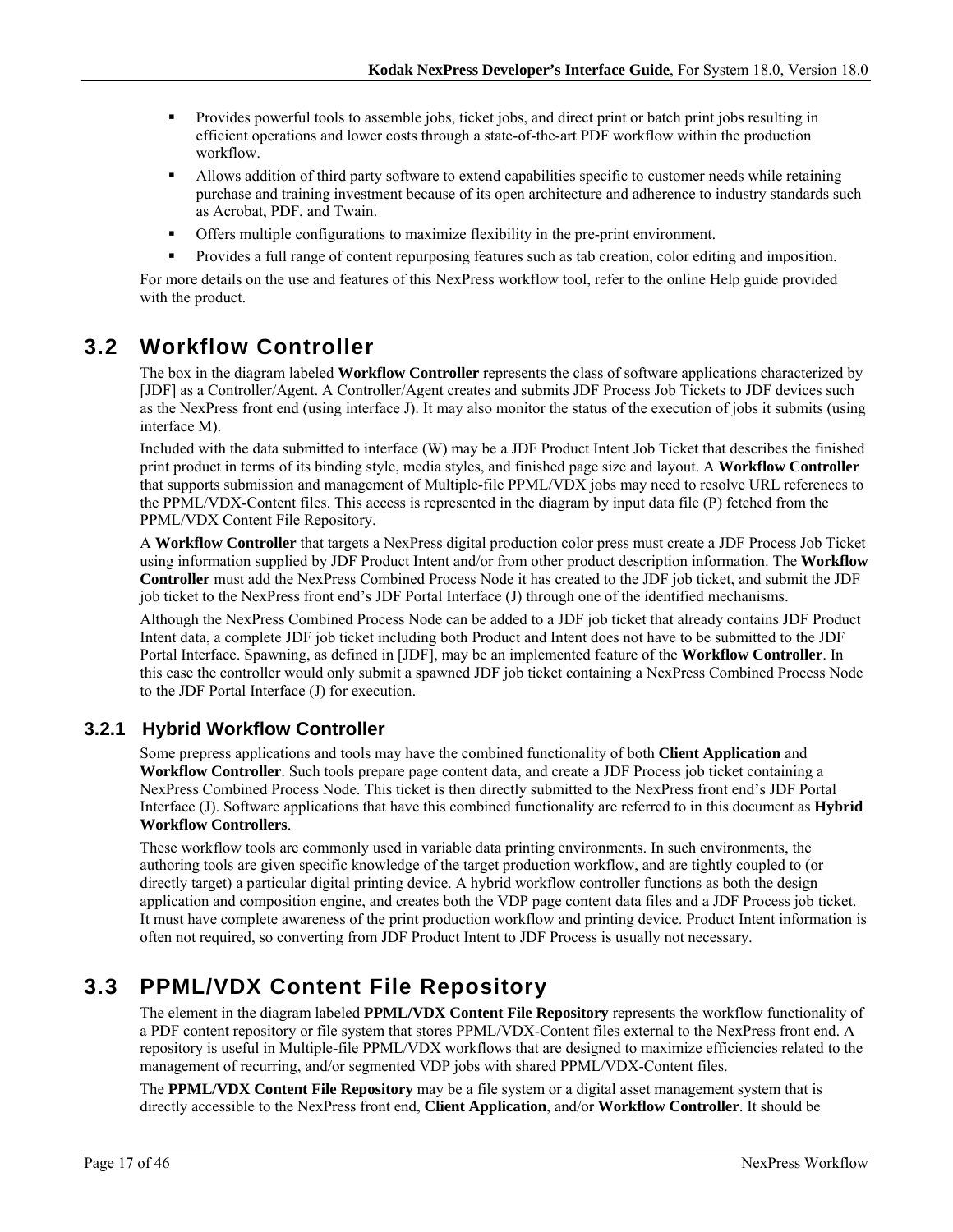accessible as a network share or have http server functionality. The repository contains PPML/VDX-Content files used by Multiple-file PPML/VDX Instances. For adequate performance with Multiple-file PPML/VDX jobs utilizing a significant number of large image files, a high-performance file system and network connection are required. File access and data transfer efficiency have a direct impact on job processing performance.

The data files (P), shown as input to the various workflow processors, represent support for resolving and actively fetching PPML/VDX-Content files referenced from the PPML/VDX-Layout file.

The NexPress front end provides support for Multiple-file PPML/VDX jobs, and can resolve URL references (R) to PPML/VDX-Content files for jobs submitted using either of its job submission interfaces, (V) or (J). When using URL access of type "file," the NexPress front end, the Workflow Controller, and the Client Application all require sufficient network permissions to access the Content File Repository.

# **3.4 NexPress front end**

The NexPress digital production color press is comprised of a NexPress front end and a NexPress digital production color print engine. The NexPress front end functions as both a prepress workflow controller and scalable raster image processor (RIP) to the NexPress digital production color print engine. Print job submission and print job processing workflow can be controlled through the JDF Portal Interfaces (J and M). Print jobs can also be submitted using the Virtual Printer Hot Folder Interface (V), and monitored or controlled using the NexPress Client. Only jobs submitted through the JDF Portal interface can be subsequently monitored or controlled using the JDF Portal Interface (M). Print job resources can only be managed using the NexPress Client.

### **3.4.1 Job Flow**

Multiple job submission interfaces to the NexPress front end are simultaneously active. The flow of jobs through the NexPress front end is shown in the following diagram.



Regardless of the submission interface, all jobs are placed into the Internal Job Queue for processing. Jobs in the Internal Job Queue are referred to as Internal Queue Entries. Internal Queue Entries are RIPped and printed in the order of their arrival. Because job processing capabilities overlap within the NexPress front end, multiple jobs will execute simultaneously depending upon the availability of processing resources.

Jobs submitted to a Virtual Printer Hot Folder are directly placed into the Internal Job Queue; jobs submitted to the JDF Portal interface first enter the JDF Portal Job Queue, and are subsequently placed into the Internal Job Queue by the JDF Portal. JDF jobs in the JDF Portal Job Queue are referred to as JDF Portal Queue Entries. Each job in the Internal Job Queue is identified by a unique CDFE Job Identifier. Portal Queue Entries have an additional QueueEntryID that is required for job identification in JMF messaging on Interface (J).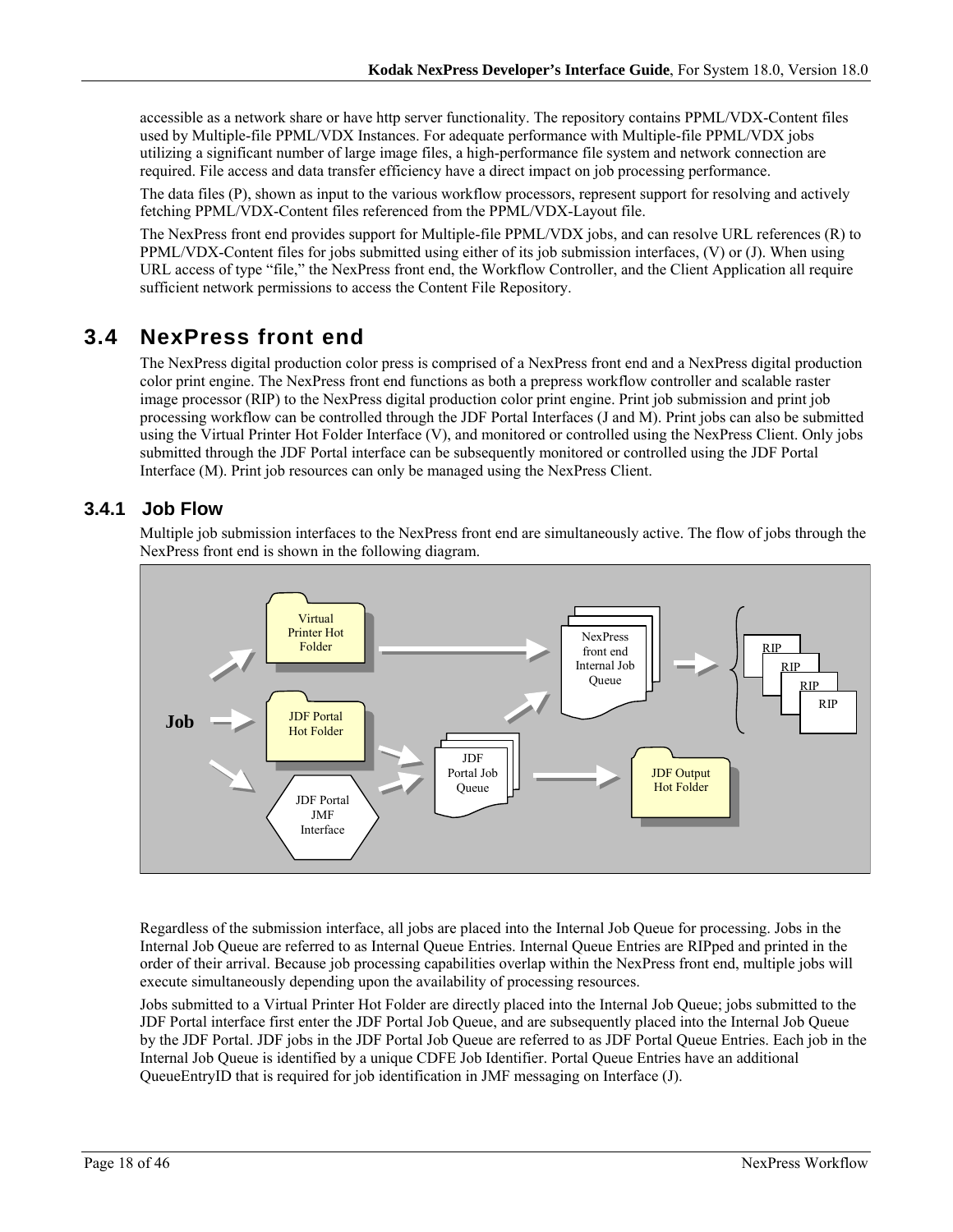A completed JDF ticket is created for each job submitted to the JDF Portal Interface. This ticket can be written to an explicit location by specifying *JDF/NodeInfo/@TargetRoute* in the job ticket or

*QueueSubmissionParams/@ReturnURL* in the JMF SubmitQueueEntry. If a TargetRoute or ReturnURL is not specified, the completed ticket is instead written to c:\HotFolder\JDFHotfolder\Unmerged. This completed JDF is written only if the job has been submitted by the portal into the NexPress front end's Internal Queue; a JDF job removed prior to processing will not produce an output JDF ticket. JDF job tickets accumulate in \\HotFolder\JDFHotfolder\Unmerged until deleted by the user.

Only the NexPress Combined Process Node is updated within the output JDF. The status of a finished job is reported in *JDF/@Status*; the value is "Completed" or "Aborted". Entries are added to **JDF/AuditPool** for significant processing events. *JDF/ResourcePool/Component/@Status* becomes *Available* when the job is completed successfully.

### **3.4.2 NexPress Client**

The NexPress front end has its own operator interface and management application, referred to as the NexPress Client. The NexPress Client allows qualified front end operators to setup and control the baseline processing capabilities and operational state of the NexPress digital production color press. A NexPress Client is available locally on the NexPress front end; it can also be installed and run on additional networked computers if remote access is desired. The NexPress Client does not provide a programmatic interface that can be utilized by a Workflow Controller.

The NexPress Client provides functionality to

- Create a Virtual Printer Hot Folder and configure the folder's Job Ticket Template
- Manage all resource data including installation and management of fonts, media profiles, and ICC profiles stored on the NexPress front end
- Monitor and control jobs that have been submitted to the Internal Job Queue

### **3.4.3 Job Submission Interface**

The NexPress front end has two available job submission interfaces through which print jobs may be submitted. These interfaces are the Virtual Printer Hot Folder (V) and the JDF Portal (J). Refer to section 6 for details on supported content that can be submitted through each interface.

#### **3.4.3.1 Virtual Printer Hot Folder Job Submission Interface (V)**

The NexPress front end's Virtual Printer Hot Folder Job Submission Interface (V) is file-based and proprietary. It accepts a single data file in one of the Structured Document Formats listed previously in the NexPress workflow diagram. Submission is performed using a desktop GUI drag-and-drop, or a software application that writes the data file directly to the Virtual Printer Hot Folder.

Multiple Virtual Printer Hot Folders can be created and active. Virtual Printer Hot Folders are managed using the NexPress Client; each folder is identified by a unique, user-defined name. When creating a new Virtual Printer Hot Folder, it is recommended that the identifying name be descriptive of the Virtual Printer Job Ticket Template configuration. It is also recommended that the hot folder name conform to any namespace scheme defined by the hosting enterprise. A list of available Virtual Printer Hot Folders is reported in the Device Capabilities File. Refer to section 5.2 for more information.

Each Virtual Printer Hot Folder has its own Virtual Printer Job Ticket Template to define the default processing settings for page content files (e.g. PDF files) submitted to the hot folder. An operator uses the NexPress Client to configure this Virtual Printer Job Ticket Template.

#### **3.4.3.2 JDF Portal Job Submission Interface (J)**

The NexPress front end's JDF Portal Job Submission Interface, or JDF Portal Interface (J), supports two submission methods: a JDF Portal Hot Folder and an HTTP JMF Interface. The JDF Portal Interface is independent of the Virtual Printer Hot Folder Job Submission Interface (V).

Unlike the Virtual Printer Hot Folder that accepts submission of PDL files directly, the JDF Portal Interface only accepts JDF job ticket files. Each job ticket file must contain exactly one NexPress Combined Process Node as identified by the value of attribute *JDF/@Types*. The submitted JDF job ticket data should specify all parameters for processing the print job, and identify by URL reference the structured document data file that provides page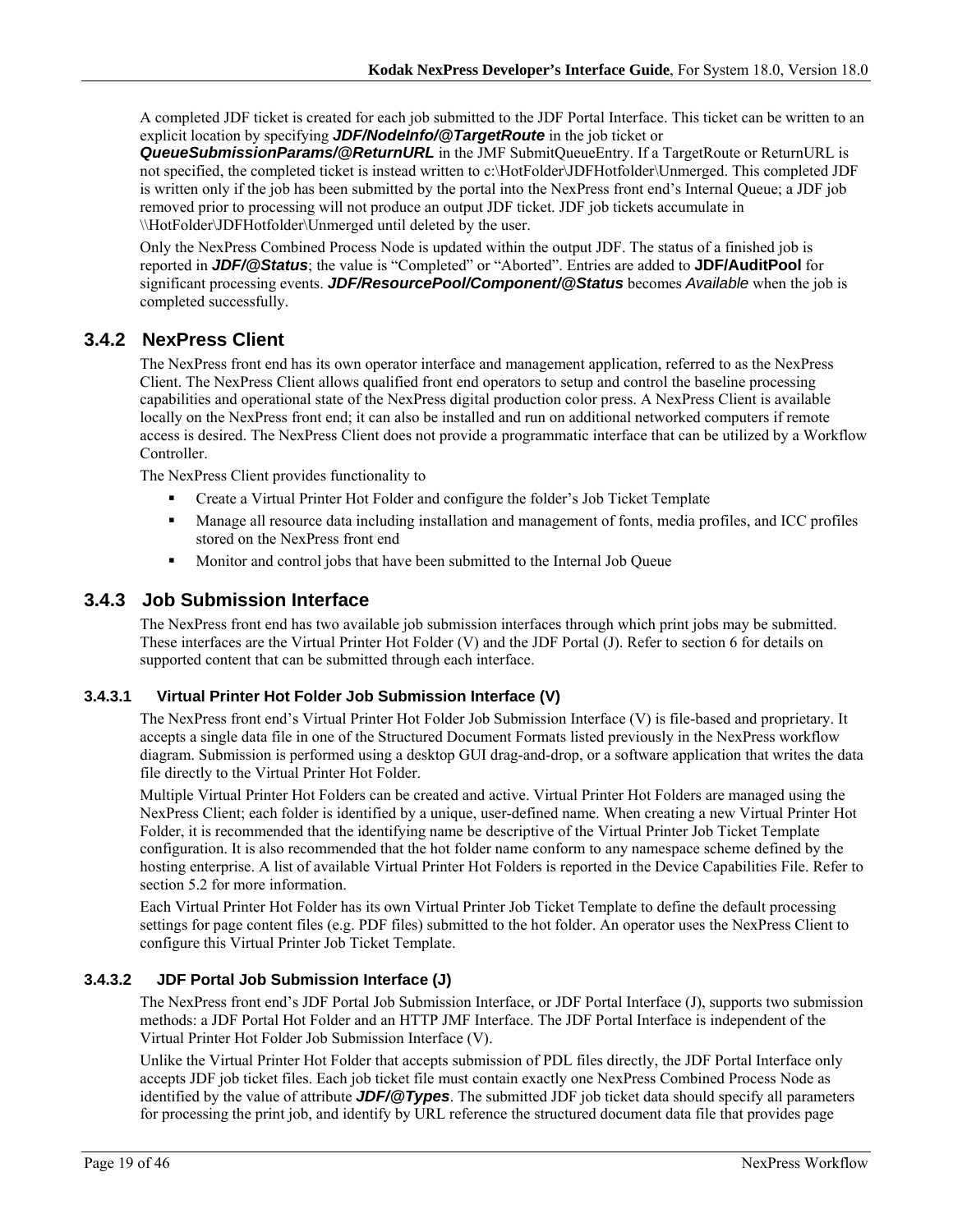content for the job. Default values for Job Ticket attributes are fixed and cannot be viewed nor configured by an operator.

The syntax and semantics of the JDF job ticket, including the definition of a NexPress Combined Process Node, are detailed in [KNDIR]. Any JDF product intent nodes in a job ticket received through the JDF Portal Interface (J) are ignored; the ticket will only be processed if a NexPress Combined Process Node is found.

#### **3.4.3.3 JDF Portal Hot Folder**

The JDF Portal Hot Folder supports drag and drop submission of JDF job tickets as defined by [KNDIR] and [JDF]. In contrast to Virtual Printer Hot Folders, there is only a single JDF Portal Hot Folder, and there is no configurable Virtual Printer Job Ticket Template assigned to that hot folder. A submitted JDF job ticket is merged with the system default job ticket during job processing.

The NexPress expects workflows that use hot folder submission to be "Drop and Forget", and will automatically remove a JDF ticket from the portal queue upon completion or when aborted through the JMF interface. This behavior is configurable; see "JDF Portal Configuration File" in [KNDIR] for more information.

#### **3.4.3.4 JDF Portal HTTP JMF Interface**

The JDF Portal JMF Interface supports HTTP based submission of JDF job tickets as defined by [KNDIR] and [JDF]. The NexPress JDF Portal uses port 49700. The JDF Portal HTTP server provides only limited HTTP support. In particular, the following restrictions must be observed:

- Only the HTTP POST command is supported.
- **IFFLUE** is NOT supported.
- Content-Length is required; Chunked Transfer-Encoding is NOT supported.
- All HTTP messages are sent to Port 49700.
- Content-Type may be text/xml or application/vnd.cip4-jmf+xml. The same type will be used by the JDF Portal in its response.

#### **Example: HTTP POST**

POST \* HTTP/1.1 Content-Type: text/xml User-Agent: NxpJdfTest Host: KP-GDF00:49700 Content-Length: 329 Cache-Control: no-cache

<?xml version="1.0" encoding="UTF-8" standalone="no" ?>

<JMF xmlns="http://www.CIP4.org/JDFSchema\_1\_1" SenderID="NxpJdfTest" TimeStamp="2006-06-20T09:28:57- 04:00" Version="1.1">

 <Query ID="m060620092857\_0036" Type="KnownMessages" xmlns:xsi="http://www.w3.org/2001/XMLSchemainstance" xsi:type="QueryKnownMessages"/>

 $<$ /JMF $>$ 

To submit a job using JMF SubmitQueueEntry, the JDF job ticket can be attached as a MIME package, or referenced as a URI using a scheme of HTTP or FILE.

The JDF Portal also supports MIME packaging of content files to either the JDF Portal Hot Folder or to the HTTP interface. MIME encoding is not recommended for content files larger than 150MB.

Refer to section 6.2 for details about submission to the JDF Portal Interface.

#### **3.4.4 Job and Press management Interface**

The NexPress front end packages the press configuration into an XML file using a proprietary schema. This Device Capabilities File (C) can be obtained directly from the press at \CDFE\_DATA\CDFExchg\DevCaps.xml. It is also available via http as cdfeUisAccess/devcaps.xml. Alternatively, this same device capabilities can be requested using a proprietary JMF query of type "NXP:DeviceCapabilities".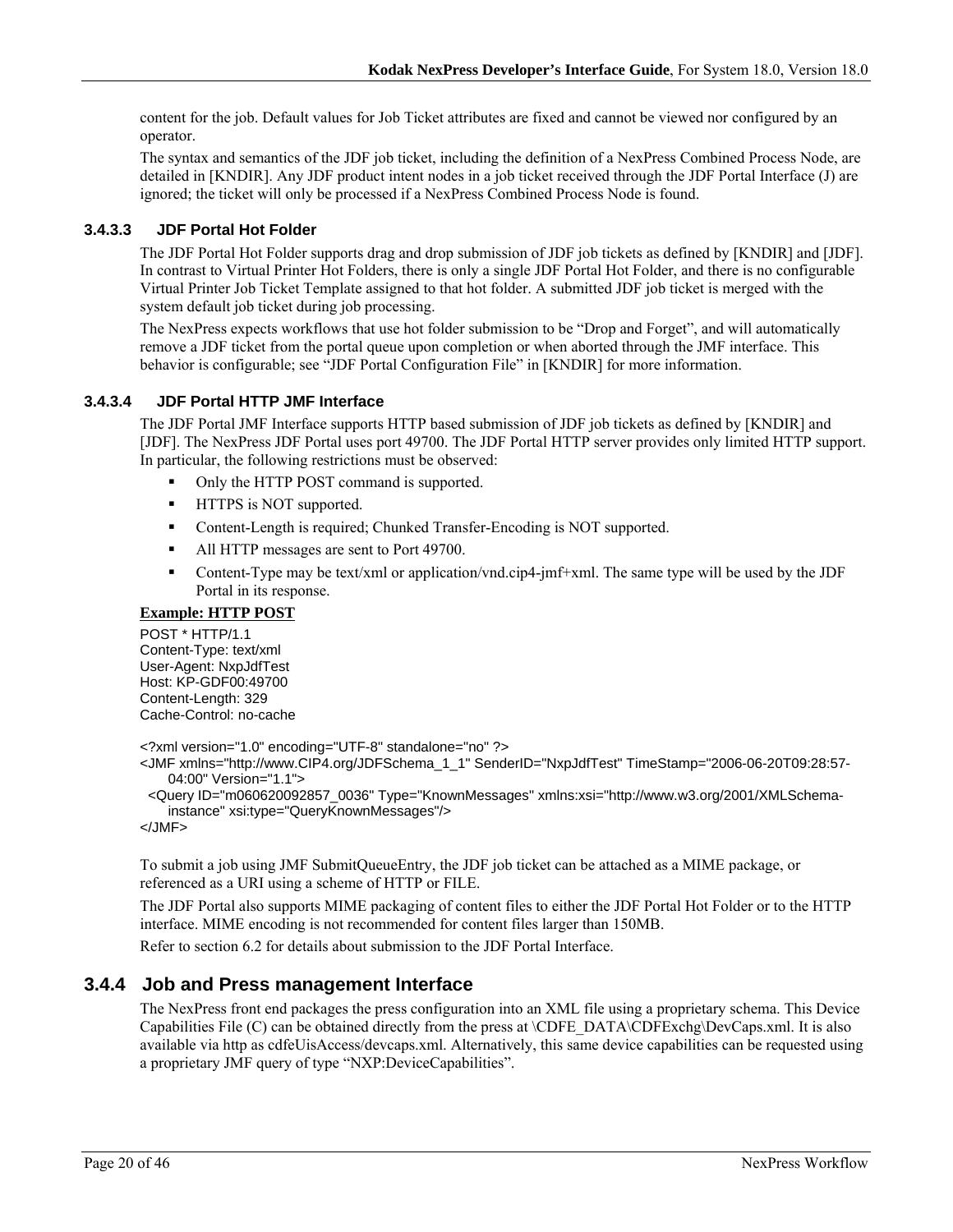Remote job control and monitoring is performed using the JMF Management Interface (M). JDF jobs that have been submitted by the JDF portal to the Internal Job Queue can also be monitored and controlled using the NexPress Client.

#### **3.4.4.1 Device Capabilities File (C)**

The NexPress digital production color press provides a mechanism for describing its basic device capabilities to an external client application. The Device Capabilities File expresses press capabilities using the NexPress Capabilities Format (NCF). Refer to [KNDIR] for a complete definition of NCF including a listing of the NCF data type dictionary (DTD) used to define its XML syntax. NCF is NexPress proprietary; it is not related to the device capabilities defined by [JDF] even though some of the semantics overlap.

The NexPress front end maintains the Device Capabilities File. The file is updated dynamically as resources are added or deleted; it contains the following information:

- The network name of NexPress digital production color press.
- The names of all Virtual Printer Hot Folders defined for the press. A human-readable comment describing each Virtual Printer Hot Folder is also provided. The parameter settings of a Virtual Printer Job Ticket Template are not communicated in the Device Capabilities File.
- The media catalog for the press. Media entries include the substrate name, type, size, and other characteristics. The Device Capabilities file does not provide the currently loaded media.
- Other system resources including the fonts, imposition templates, ICC profiles, spot color tables, and screening options.
- The physical characteristics of substrate supply locations.
- The available finishing options and physical characteristics of delivery locations.

The operating state and status of a NexPress digital production color press is not described in the Device Capabilities File.

#### **3.4.4.2 JMF Management Interface (M)**

The JDF Portal JMF Interface (M) responds to HTTP POST commands directed at port 49700. Using this interface, **Client Applications** can manage the JDF Portal queue and monitor all jobs submitted to the JDF Portal. Because only jobs submitted through the JDF Portal Interface (J) can be monitored or controlled using the JMF Interface (M), the JMF Interface is primarily used by **Workflow Controllers** that are utilizing the NexPress front end as a remotely controlled and monitored printing device.

The NextPress front end supports most of the functionality required for Level 2 compliance of the JDF Base ICS. In addition, it also supports many of the JMF messages required for Level 3 compliance. Refer to specifications [JDF] and [KNDIR ] for detail on specific JDF syntax and semantics. Refer to Sections 5 and 6 for general information on Job Submission and Management using the JMF Interface.

#### **3.4.4.3 JDF Portal Communications Log**

To assist developers who are integrating a controller with the JDF Portal, all JMF communications received and sent by the NexPress front end are logged. Only JMF messages and MIME-encoded JDF job tickets are written to the log; received PDF content is not saved. A timestamp and a tag with the text "INCOMING" or "OUTGOING" precede each entry in the log file.

The logging mechanism rotates between 20 log files; each file targeted at 256KB. After addition of an entry that writes beyond this targeted size, the log file is closed. A new log file is opened with the next entry. These logs are created in %CDFE\_LOGFILES%\JDFPortal\. Logs are named ServerLog1.txt, ServerLog2.txt, … ServerLog20.txt.

By default, logging is enabled. Logging can be disabled by modifying the file %CDFE\_LOGFILES%\JDFPortal\LogConfig.txt. It contains a single line; the first field designates the logging option. Valid values are ALL, IN, OUT, and NONE. The JDF Portal must be restarted for the configuration changes to take effect.

### **3.4.5 NexPress Processing**

The NexPress front end is a high-powered server capable of multiple, simultaneous, resource intensive tasks. It is scalable in terms of processing capability and performance. The base configuration consists of a single server with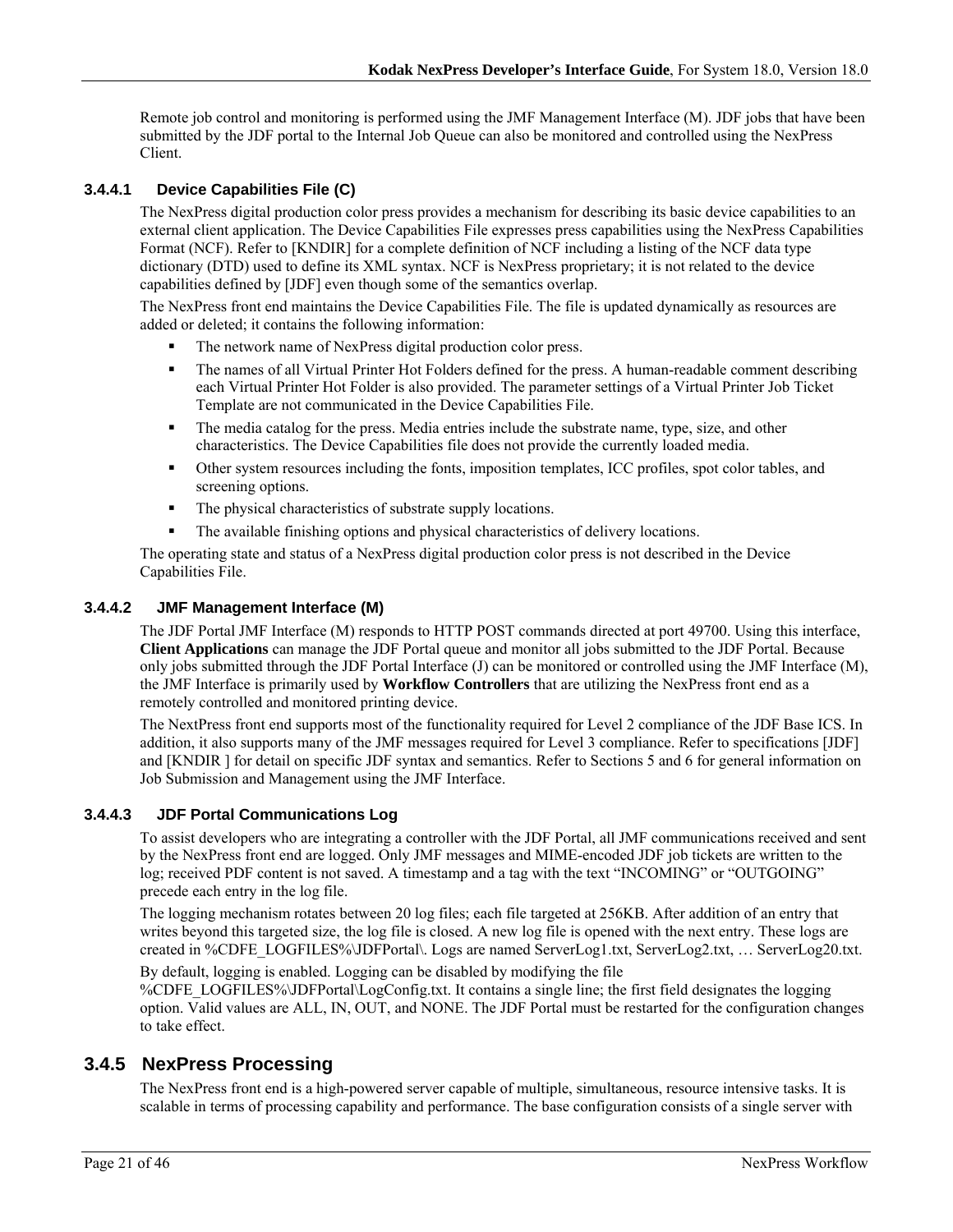dual CPUs and a multiple-RIP processor. Additional server nodes can be added to the base configuration to provide more RIP processors. In this multi-node configuration, one of the servers is designated as the primary node. All jobs and JMF communication are directed to the primary node. In many cases prepress processing of multiple jobs will occur in parallel.

#### **3.4.5.1 Imposition Support**

The NexPress front end provides a parameterized method for specifying an imposition layout of a print run; this method is known as In-RIP Imposition. During In-RIP Imposition, the NexPress front end will determine the final layout for each surface sheet based on the following job characteristics:

- aspects of the selected media,
- trim size,
- the number of rows and columns of pages per sheet surface,
- perfecting requirements,
- page distribution scheme (i.e. saddle, perfect, sequential).

The NexPress front end automatically generates sheet marks as controlled by the job ticket. Such marks are specified relative to the parameterized imposition layout.

For jobs submitted through the JDF Portal interface, the imposition requirements are specified in the JDF job ticket's NexPress Combined Process Node definition.

### **3.4.5.2 RIP Caching**

The NexPress front end supports complex variable data print (VDP) jobs. The pages of a conventional print job are generally RIPped only once regardless of the number of copies. In contrast, only a single copy of a VDP job is usually printed because the content on each page is unique. This additional processing makes VDP jobs very RIPintensive.

Even though page content of VDP jobs is unique, much of the graphical content is recurring. The NexPress front end attempts to minimize the need for redundant RIPping of page-content data that recurs in an equivalent rendering context (across multiple pages). Previously RIPped recurring content of the job is cached and reused in its rendered state for the duration of the job context. The cache is flushed once the job completes. This cache, however, is limited in size; the number of pre-RIPped elements from the NexPress front end's cache memory will be reduced if capacity is reached. The NexPress front end will automatically re-fetch and RIP recurring source data as needed if renditions are reduced from its cache. Performance may be diminished if significant re-RIPping occurs due to insufficient cache memory.

The NexPress front end does not provide tools to manage its VDP raster cache memory. Raster-caching is accomplished automatically, and is transparent to the operator and to any submitter. No operator knowledge is required of the content elements to be cached.

#### **3.4.5.3 Multiple Substrate Support**

The NexPress digital production color press supports multiple substrates, or media, in a print job. Some workflows specify page to medium mapping by tagging pages within the content file. These tags are stored as symbolic name strings in the content file meta-data. In a PDF document, stamp annotation is used to tag the pages. The mapping of a symbolic name within the page content file to a substrate on the press is specified in the process job ticket. The software that creates the process job ticket data (Virtual Printer Job Ticket, or JDF job ticket) generally provides the user a way to specify the mapping of content-file tags to substrates.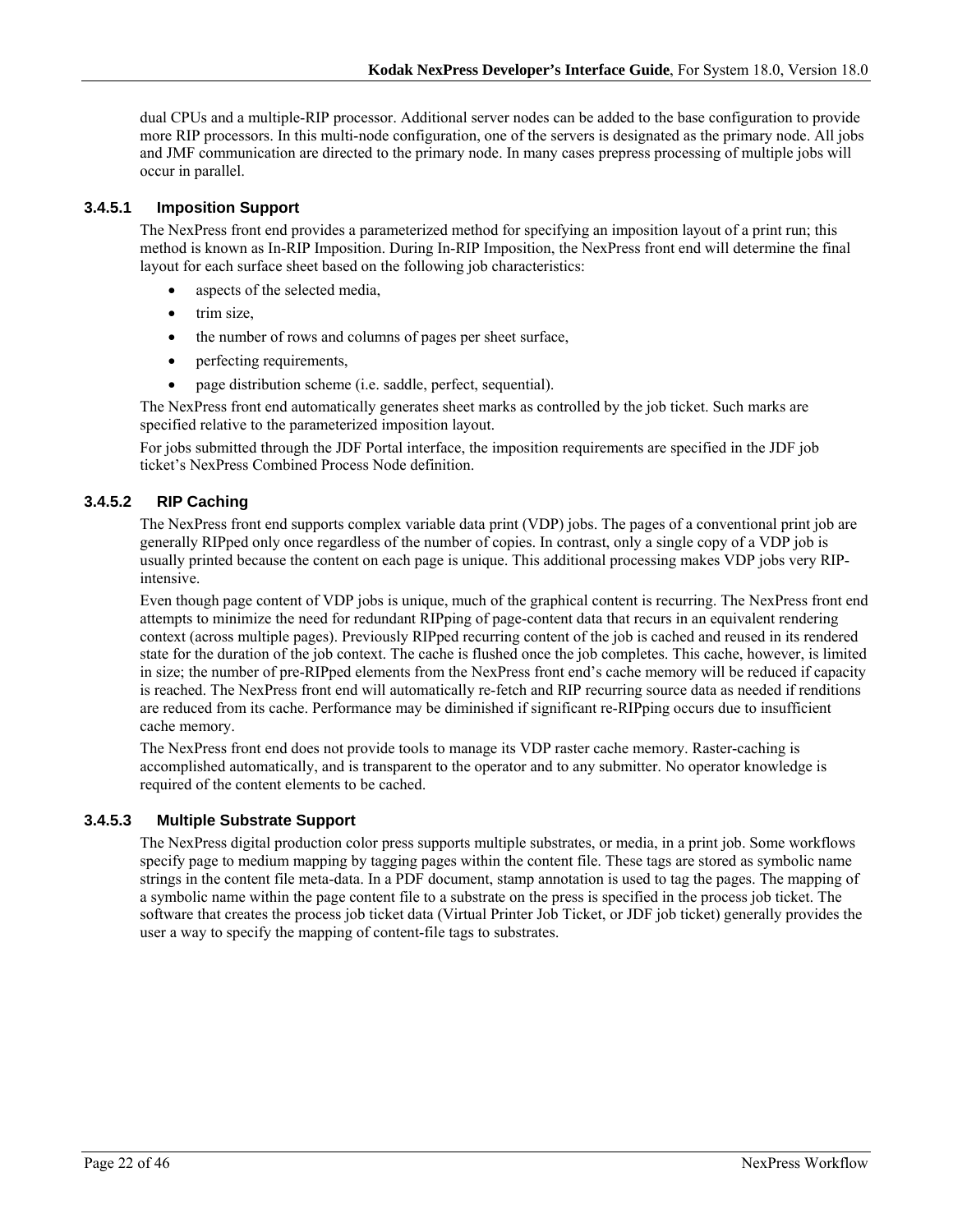# **4 Supported Page Content Formats**

The page content formats currently supported by the NexPress front end include the following *Structured Document Formats:*

- Adobe® Portable Document Format [PDF].
- ANSI CGATS.20 (PPML/VDX) Standard [PPML/VDX].
- ISO 16612-2 Part 2: Portable Document Format/Variable Transactional [PDF/VT]

The *PDL* formats currently supported include:

- Adobe® PostScript 3.0 (and earlier versions)
- NexPress Portal Digital Master as defined by the PDM Specification [PDM]

This document only provides details on support for the Adobe® PDF and ANSI PPML/VDX file formats. These two content file format are the only ones supported by the NexPress JDF Portal interface.

# **4.1 Adobe® Portable Document Format (PDF)**

The NexPress front end is capable of consuming PDF data that conforms to the Adobe® Systems Inc. version 1.7 and earlier Adobe® PDF specifications.

## **4.1.1 Specifying Media Using PDF Stamp Annotations**

The pages of PDF files may be "rubber stamped" with special *Stamp Annotations*. These annotations provide metainformation to a Workflow Controller or to the NexPress front end that can be mapped to a specific media.

Multiple substrates are supported in a print job. The NexPress front end supports two methods to identify the substrate for a PDF page. As an alternative to *PDF Stamp Annotations*, *Cover Mode* can be selected in the job ticket to select substrates for the first and last pages*.* A job will fail resource check if a required substrate is not installed.

The PDF Stamp Annotation method is job-ticket based, but also requires specific meta-data to be present in the PDF. Semantically, the use of PDF Stamp Annotations is simple. Using stamp annotations, the pages of a PDF file can be mapped to one of the logical media: *Body*, *Cover*, *Insert, or Insert[n], where n=2-8*. Substrates are specified in the process job ticket as a mapping from logical media to a physical medium from the NexPress front end's media catalog.

The creator of the process job ticket (i.e. Workflow Controller) specifies this mapping. When using a Virtual Printer Hot Folder, the Virtual Printer Job Ticket Template defines the mapping. When using the JDF Portal job submission interface, this mapping is defined in the NexPress Combined Process node.

Pages within a PDF file that have no stamp annotation are implicitly mapped to *Body* media. Consequently a singlesubstrate PDF-based job does not need to be stamp-annotated; it will use *Body* media. Explicit *Cover* ,*Insert, and Insert*[2-8] stamp annotations are required only when multiple media are used.

Stamp Annotations are visible and printable if their graphical representation overlaps any part of the page content area displayed by the Adobe® Acrobat viewer application. They are also visible in the Acrobat viewer when located in the gray area off of the page content area. If the stamp annotation overlaps the page area it may print as part of the page content; this is likely to be undesirable. It is recommended that stamp annotations used to identify logical substrates be placed in the gray area beside the page image so the annotation will never be printed regardless of the setting of the *Annotations* check box within the Adobe® Acrobat print window.

# **4.2 ANSI CGATS.20 – PPML/VDX**

The PPML/VDX format is a structured VDP content file format. It is supported by the Virtual Printer Hot Folder and JDF Portal interfaces. ANSI PPML/VDX is a structured document format that guarantees page independence and device independence. This means that like Adobe® PDF, it is possible to produce a PPML/VDX instance in a creative design workflow that is indifferent to the print production workflow used to manufacture it.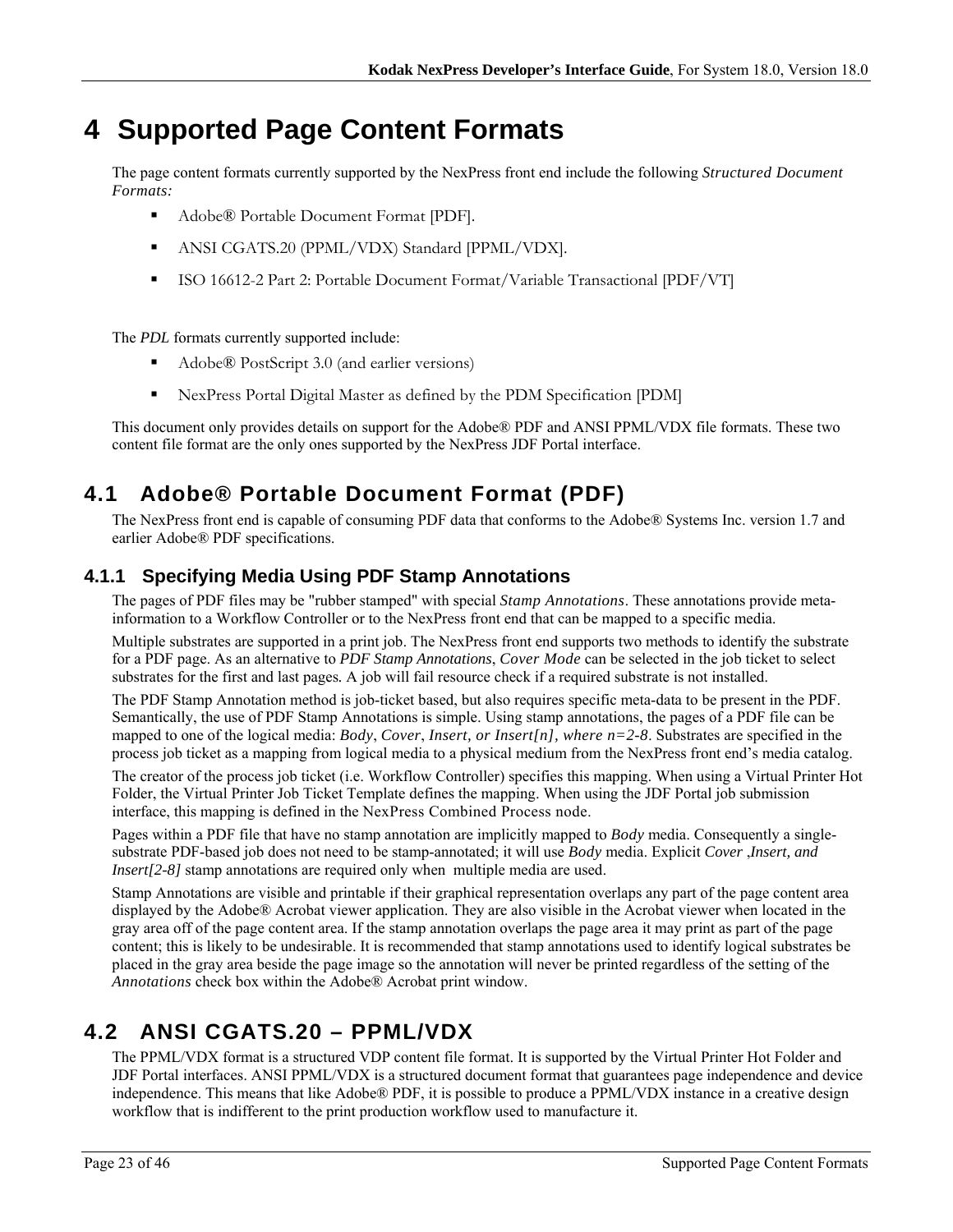#### PPML/VDX specifies two conformance levels known as PPML/VDX-Strict and PPML/VDX-Relaxed.

- **PPML/VDX-Strict** requires all PDF files to conform to either the PDF/X-1a or PDF/X-3 standards, and requires the PPML data to be embedded within the PPML/VDX layout file. It also requires that all **Binding** references in the **ContentBindingTable** specify MD5 checksums and unique IDs for all referenced PPML/VDX-content files. The purpose of this conformance level is to allow the specifier of the PPML/VDX job to maximize control over the integrity of the PPML/VDX instance. This relieves the receiver of the exchanged data from most liability issues related to the correctness of the exchanged data. The receiver is guaranteed that all color data is identified and that the completeness of the file set can be verified.
- **PPML/VDX-Relaxed** relaxes many of the restrictions of PPML/VDX-Strict. For example, the PPML data may be specified in a separate XML data file, and the MD5 Checksum and unique ID in **Binding** references in the **ContentBindingTable** are optional. The use of PDF is not limited to PDF/X-1a and PDF/X-3; any PDF data can be used. The purpose of this conformance level is to enable the use of PPML/VDX data in trusted exchange scenarios, as well as within environments with more controlled and integrated authoring and print production workflows. The degree of integrity verification support depends upon the liability requirements of the VDP application, and how tightly integrated the workflow.

The NexPress front end is capable of consuming PPML/VDX data that conforms to both the *PPML/VDX-Strict* and *PPML/VDX-Relaxed* conformance levels as defined by the PPML/VDX standard (for more details on the PPML/VDX conformance levels refer to the [PPML/VDX] and [PPML/VDX-AN]). The NexPress front end consumes PDF; however, in the case of PDF/X conforming PDF data, it does not interpret output rendering intents.

In VDP applications, the structure of the data format used must enable consuming devices, such as workflow tools and digital printer raster image processors (RIP*)*, to perform at or above the rated speed of the digital printer. In the past this has been accomplished through the use of proprietary page description languages (PDL). PPML/VDX, a structured document format based on a subset of the PODi Personalized Print Markup Language (PPML), incorporates the same features for enabling RIP efficiency as other proprietary (i.e. PostScript-based) VDP formats.

PPML/VDX data specifies reader order sequences of independent pages with no implied print production ordering. Print production information such as imposition layout, page distribution scheme, and printing device parameterization is specified in JDF job ticket data external to the PPML/VDX data. Alternatively, PPML/VDX can be used in workflows in which the composition system itself specifies production parameters via the job ticket.

The ability to late-stage target a PPML/VDX job in a production workflow places additional requirements on the structure of the PPML/VDX data. These requirements include the need to guarantee page independence and efficiency of access to each PPML page definition and its associated PDL content data in order for it to be efficiently manipulated and reordered in preparation for print production. This is important because the order in which pages are utilized on a sequence of imposed sheets (printer spreads) is usually different from the reader order in which the PPML data specifies them. VDP languages that combine layout information with actual content data cannot guarantee efficient parsing and manipulation as required by an imposition process. This is why embedding graphical content data within the PPML data (using the PPML **INTERNAL\_DATA** element) is prohibited by the PPML/VDX standard. For similar reasons, PDF is used to specify graphical content data.

## **4.2.1 Single-File PPML/VDX instances**

Single-file PPML/VDX data is supported by the NexPress front end and supporting workflow tools. A single-file PPML/VDX instance consists of the PPML/VDX-Layout file with the PPML data embedded. This is the most compact and portable form of a PPML/VDX instance; no external PDF file references need to be resolved to obtain dependent PPML/VDX-content files or PPML data. The PDF pages used as page content referenced by

**EXTERNAL\_DATA\_ARRAY** elements in the PPML data are completely contained within the PPML/VDX-Layout file itself.

In accordance with the PPML/VDX Standard [PPM/VDX], the **ContentBindingTable** element must only contain a *Self* sub-element whose *Src* attribute value must exactly match that of the *Src* attribute of all PPML **EXTERNAL\_DATA\_ARRAY** elements.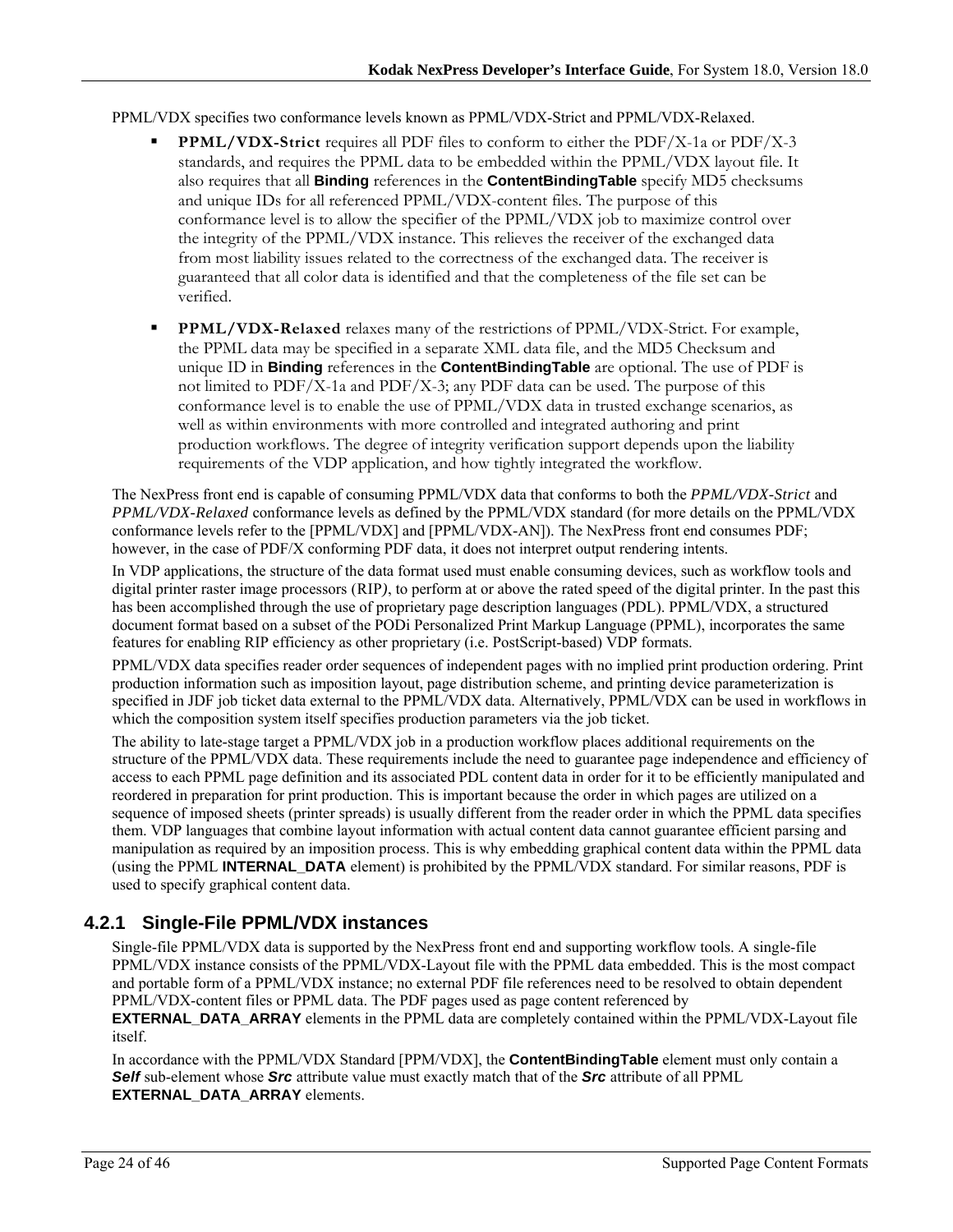### **4.2.2 Multiple-file PPML/VDX instances**

Multi-file PPML/VDX data is supported by the NexPress front end and supporting workflow tools. A multiple-file PPML/VDX instance consists of a single PPML/VDX-layout file and one or more additional PPML/VDX-content files.

As required by the PPML/VDX Standard, the **ContentBindingTable** of the PPML/VDX-Layout file must contain a **Binding** sub-element for each unique PPML/VDX content file that is referenced by **EXTERNAL\_DATA\_ARRAY** elements in the PPML data.

For PPML/VDX-Strict conformance, the PPML/VDX Standard requires that the *MD5\_Checksum* and *UniqueID* attributes of each **Binding** element are specified. This permits the receiver of the data to verify completeness of all data comprising the PPML/VDX instance. These attribute values should be tested against those determined from the resolved PPML/VDX-content files prior to submission; however, the NexPress front end ignores the *MD5\_Checksum* and *UniqueID* attributes of each **Binding** element.

The VDP composition engine generates PPML/VDX instance data and writes **Binding/@***Src* elements that reference PPML/VDX-content files. **The URL reference of the** *Src* **attribute must be resolvable in the receiving environment.** Specifically, the controller (such as the NexPress front-end) receiving the PPML/VDX-Layout file must have access to any referenced PPML/VDX-content files.

The NexPress front end and accompanying workflow tools support the URL schemes *file:, ftp:,* and *http:* for the *Src* attribute of **Binding** elements. Use of *file*: can be problematic because the NexPress must have non-authenticated access to the specified files. This requirement is especially difficult to satisfy in a Windows 2003 Server environment if the NexPress is not a member of the domain. For this reason, usage of *ftp*: or *http*: is recommended.

# **4.3 PDF/VT**

The NexPress front end is capable of consuming PDF data conforming to the ISO 16612-2 standard for PDF/VT-1 (single file) documents. The implementation is similar in some respects to VDX support (printing record ranges, display of records in Imposition Viewer/Content Edit) and similar to PDF in other respects (media selection using stamps).

The NexStation uses records as the only means of segmentation in its PDF/VT support. If the record layer indicator is missing the NexStation will treat the PDF/VT document as a single record.

Content editing of a PDF/VT file is disabled as the NexStation Content Edit plug-in is not able to update the *DPartRoot*  dictionary.

Existing NexStation media stamp annotations are available for any page in the PDF/VT file and are processed accordingly (see section 4.1.1 above). No other media selection mechanism is available.

# **4.4 Adobe® Postscript**

The NexPress front end only supports Adobe® Postscript through the Virtual Printer Hot Folder interface. Postscript is converted to PDF prior to printing, and is not supported in JDF Job Tickets.

# **4.5 NexPress Portable Digital Master (PDM)**

The NexPress legacy format known as the *NexPress Portable Digital Master* (*PDM*) format is an earlier version of the draft standard that eventually became the ANSI-accredited CGATS.20-2002 (PPML/VDX) standard in July of 2002. Although PDM is suitable for VDP applications, the use of PPML/VDX is recommended instead due to the workflow advantages its features enable, as well as its support by the NexPress front end's JDF Portal job submission interface **J** (section 3.4.3.2). PDM has been deprecated; support may be removed in future releases of the NexPress front end.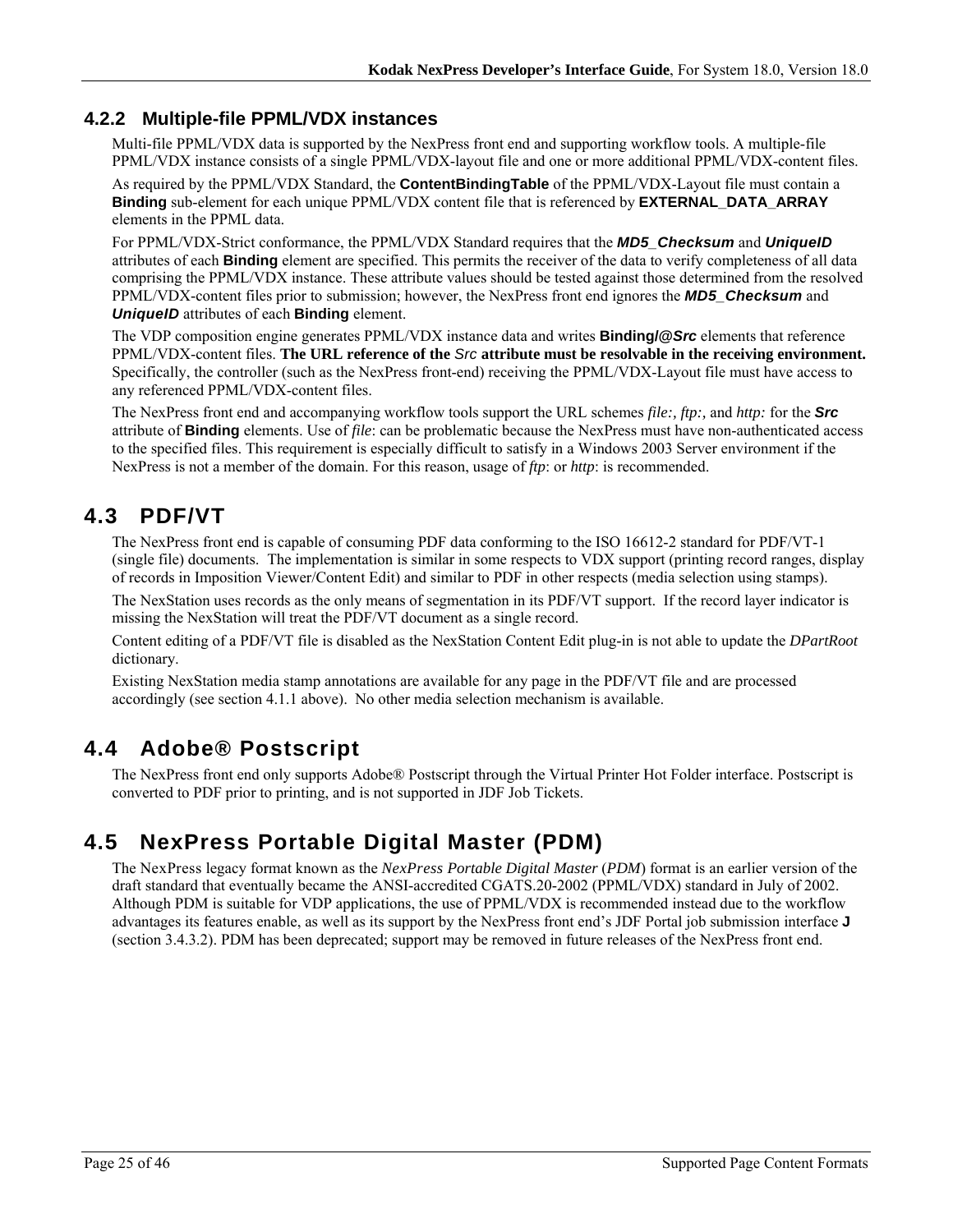# **5 Press Management**

The NexPress front end supports press management using the NexPress Client and the JMF Management Interface (M). Not all management functions are available through both interfaces. The NexPress Client provides a more complete interface; all press management functions are supported except those specifically controlling the JDF Queue. It is described in Section 3.4.2. The JMF Interface is primarily limited to control of the JDF Queue and jobs submitted through the JDF Portal. It is defined in Section 3.4.3.4.

Chapter 5 of the JDF specification [JDF] provides a complete description of JMF and its use. Because the NexPress does not support all the messages and their attributes defined in [JDF], refer to [KNDIR] for details of the syntax and semantics of the NexPress front end's conformance to JMF. It is also important to note that the NexPress only provides limited JMF subscription support. Unless otherwise noted, it should be assumed that subscription to specific queries is not available.

# **5.1 Configuring a Virtual Printer Job Ticket Template**

The NexPress Client provides the only way to configure a Virtual Printer Job Ticket Template. The Job Ticket Editor (JTE) within the NexPress Client supports creation and management of Virtual Printer Hot Folders. The JTE specifies settings for a Virtual Printer Job Ticket Template. These settings include media selection and the mapping of a PDF stamp annotation-identified medium to an entry in theNexPress front end's media catalog, imposition layout, disjointing, and collating. The Virtual Printer Job Ticket Template is a complete workflow process specification; content files submitted to a Virtual Printer Hot Folder do not require additional job ticket parameterization as well.

# **5.2 Managing Press Capabilities**

JMF provides a query to obtain a list of supported JMF commands.

Press capabilities cannot be modified through the JMF Management Interface. Where applicable, capabilities can be modified using the NexPress Client. The JMF Management Interface provides a proprietary mechanism for obtaining the NexPress Device Capabilities File; however, the NexPress does not provide support for the DevCaps element defined in the JDF 1.3 Specification [JDF]

## **5.2.1 Obtaining a list of KnownMessages**

To obtain a list of JMF messages supported by the NexPress JDF Portal, a JDF Client should send a JMF **KnownMessages** query. The response lists the JMF commands and queries supported by the JDF Portal implementation.

#### **Example:**

```
<?xml version="1.0" encoding="UTF-8" standalone="no" ?> 
<JMF xmlns="http://www.CIP4.org/JDFSchema_1_1" SenderID="NxpJdfTest" TimeStamp="2008-01-16T16:17:31-
    05:00" Version="1.1"> 
     <Query ID="m080116161731_9366" Type="KnownMessages" xmlns:xsi="http://www.w3.org/2001/XMLSchema-
    instance" xsi:type="QueryKnownMessages"/> 
</JMF> 
… 
<?xml version="1.0" encoding="UTF-8" standalone="no" ?> 
<JMF xmlns="http://www.CIP4.org/JDFSchema_1_1" SenderID="KP-GDF00" TimeStamp="2008-01-16T16:20:19-
    05:00" Version="1.3"> 
     <Response ID="m080116162019_0043" ReturnCode="0" Type="KnownMessages" 
    refID="m080116161731_9366" xmlns:xsi="http://www.w3.org/2001/XMLSchema-instance"
```

```
xsi:type="ResponseKnownMessages">
```

```
 <MessageService Command="true" Type="CloseQueue"/>
```

```
 <MessageService Command="true" Type="HoldQueue"/>
```

```
 <MessageService Command="true" Type="OpenQueue"/>
```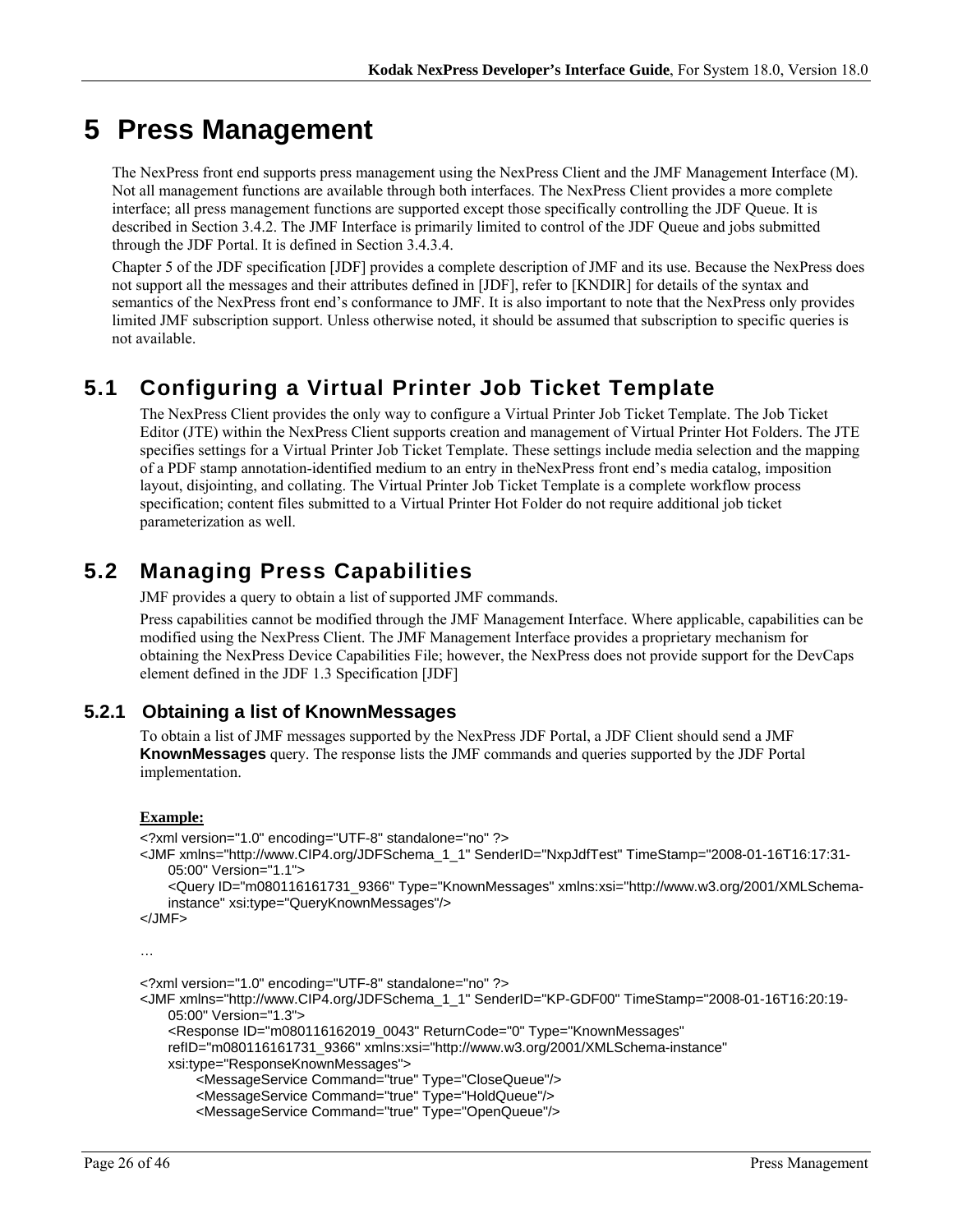```
 <MessageService Command="true" Type="ResumeQueue"/> 
 <MessageService Command="true" Type="AbortQueueEntry"/> 
 <MessageService Command="true" Type="HoldQueueEntry"/> 
 <MessageService Command="true" Type="RemoveQueueEntry"/> 
 <MessageService Command="true" Type="ResumeQueueEntry"/> 
 <MessageService Command="true" Type="SubmitQueueEntry"/> 
 <MessageService Command="true" Type="SuspendQueueEntry"/> 
 <MessageService Command="true" Type="StopPersistentChannel"/> 
        <MessageService Query="true" Type="KnownMessages"/> 
        <MessageService Query="true" Type="QueueStatus"/> 
        <MessageService Query="true" Type="Resource"/> 
        <MessageService Persistent="true" Query="true" Signal="true" Type="Status"/> 
        <MessageService Query="true" Type="SubmissionMethods"/> 
        <MessageService Query="true" Type="NXP:DeviceCapabilities"/> 
    </Response>
```
</JMF>

### **5.2.2 Querying Supported Submission Methods**

The JMF SubmissionMethods query is used primarily to determine the JDF Portal Hot Folder location. The hot folder location is \\<servername>\HotFolder\JDFHotfolder. The server's response message also indicates support for MIME and URLSchemes. Refer to [JDF] for further details.

#### **Example: Supported Submission Methods query**

```
<?xml version="1.0" encoding="UTF-8" standalone="no" ?> 
<JMF xmlns="http://www.CIP4.org/JDFSchema_1_1" SenderID="NxpJdfTest" TimeStamp="2008-01-16T16:20:19-
    05:00" Version="1.1"> 
     <Query ID="m080116162019_9368" Type="SubmissionMethods" 
    xmlns:xsi="http://www.w3.org/2001/XMLSchema-instance" xsi:type="QuerySubmissionMethods"/> 
</JMF> 
… 
<?xml version="1.0" encoding="UTF-8" standalone="no" ?> 
<JMF xmlns="http://www.CIP4.org/JDFSchema_1_1" SenderID="KP-GDF00" TimeStamp="2008-01-16T16:22:43-
    05:00" Version="1.3">
```

```
 <Response ID="m080116162243_0043" ReturnCode="0" Type="SubmissionMethods" 
refID="m080116162019_9368" xmlns:xsi="http://www.w3.org/2001/XMLSchema-instance" 
xsi:type="ResponseSubmissionMethods"> 
    <SubmissionMethods HotFolder="file://KP-GDF00/HotFolder/JDFHotfolder" Packaging="MIME" 
    URLSchemes="file http ftp"/> 
 </Response>
```
</JMF>

### **5.2.3 Querying for the Device Capabilities File**

The Device Capabilities File content can be retrieved using the NexPress front end JDF Portal JMF Interface. Refer to section 3.4.4.1 and [KNDIR] for more detail on the Device Capabilities File.

#### **Example:**

```
<?xml version="1.0" encoding="UTF-8" standalone="no" ?> 
<JMF xmlns="http://www.CIP4.org/JDFSchema_1_1" SenderID="NxpJdfTest" TimeStamp="2008-01-16T16:24:22-
   05:00" Version="1.1"> 
     <Query ID="m080116162422_9369" Type="NXP:DeviceCapabilities"/> 
</JMF>
```
…

<?xml version="1.0" encoding="UTF-8" standalone="no" ?>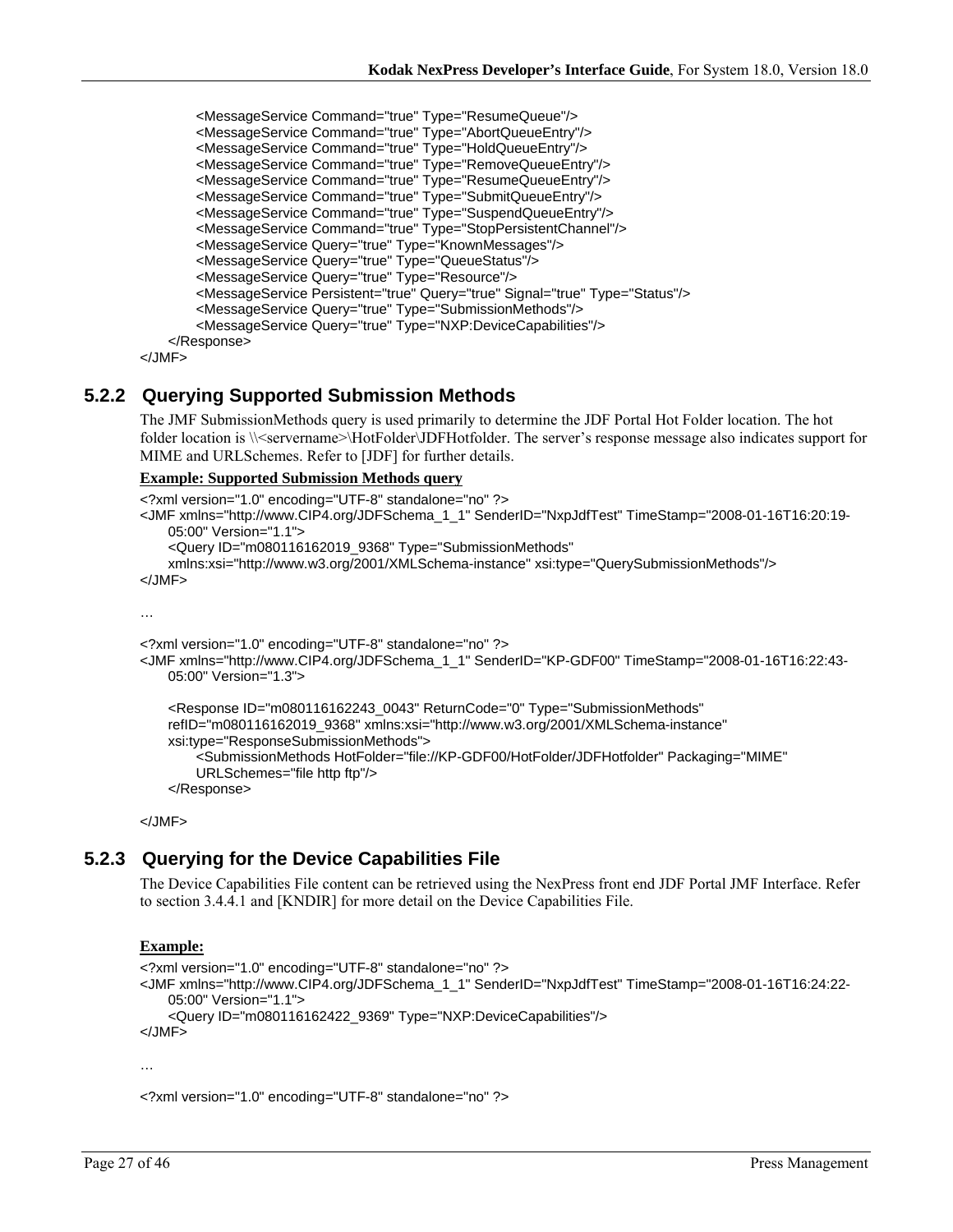```
<JMF xmlns="http://www.CIP4.org/JDFSchema_1_1" SenderID="KP-GDF00" TimeStamp="2008-01-16T16:26:48-
   05:00" Version="1.3"> 
  <Response ID="m080116162648_0043" ReturnCode="0" Type="NXP:DeviceCapabilities" 
    refID="m080116162422_9369"> 
         <ManufacturingCapabilities> 
             <DeviceID>KP-GDF00</DeviceID> 
            <PrinterList> 
                <PrinterDefaults> 
                … 
                </SubstrateDeliveryList> 
                <PageOrderList> 
                    <PageOrder Enum="FaceDown"/> 
                    <PageOrder Enum="FaceUp"/> 
                    <PageOrder Enum="FaceDownReverseOrder"/> 
                    <PageOrder Enum="FaceUpReverseOrder"/> 
                </PageOrderList> 
            </FinishingOptions> 
        </ManufacturingCapabilities> 
    </Response> 
</JMF>
```
# **5.3 Accessing press status**

### **5.3.1 Retrieving press status**

Status of the NexPress digital production color press is obtained using the JMF **Status** command. The amount of detail in the response is controlled by the values of *StatusQuParams/@DeviceDetails* ("None", "Brief", or "Full"), *StatusQuParams/@JobDetails*("None", "Brief", or "Full"), and *StatusQuParams/@QueueInfo* ("false", or "true"). If omitted, an attribute will use its default value; refer to the JDF Specification [JDF] for further information.

#### **Example: Full device details, brief job details, include queueInfo**

```
<?xml version="1.0" encoding="UTF-8" standalone="no" ?> 
<JMF xmlns="http://www.CIP4.org/JDFSchema_1_1" SenderID="NxpJdfTest" TimeStamp="2008-01-17T10:22:08-
    05:00" Version="1.1"> 
     <Query ID="m080117102208_9371" Type="Status" xmlns:xsi="http://www.w3.org/2001/XMLSchema-instance" 
    xsi:type="QueryStatus"> 
         <StatusQuParams DeviceDetails="Full" JobDetails="Brief" QueueInfo="true"/> 
     </Query> 
</JMF> 
… 
<?xml version="1.0" encoding="UTF-8" standalone="no" ?> 
<JMF xmlns="http://www.CIP4.org/JDFSchema_1_1" SenderID="KP-GDF00" TimeStamp="2008-01-17T11:31:33-
    05:00" Version="1.3"> 
     <Response ID="m080117113133_0043" ReturnCode="0" Subscribed="false" Type="Status" 
    refID="m080117102208_9371" xmlns:xsi="http://www.w3.org/2001/XMLSchema-instance" 
    xsi:type="ResponseStatus"> 
         <DeviceInfo CounterUnit="Sheets" DeviceStatus="Running"> 
            <Device Class="Implementation" DeviceID="KP-GDF00" DeviceType="NexPress 10.01.00 BLD0159 / 
            1300 OFFICIAL" Manufacturer="Kodak" ModelName="NexPress_NPP"/> 
            <JobPhase JobPartID="n080117102322_8468" PercentCompleted="100" QueueEntryID="KP-
            GDF00_565135" StartTime="2008-01-17T11:31:07-05:00" Status="InProgress" 
            StatusDetails="RIP'ing"> 
                <Comment Language="en" Name="NxpPreflightWarning">Font: Availability|Helvetica-Bold|Not 
                embedded|Embed fonts completely</Comment> 
             </JobPhase> 
         </DeviceInfo>
```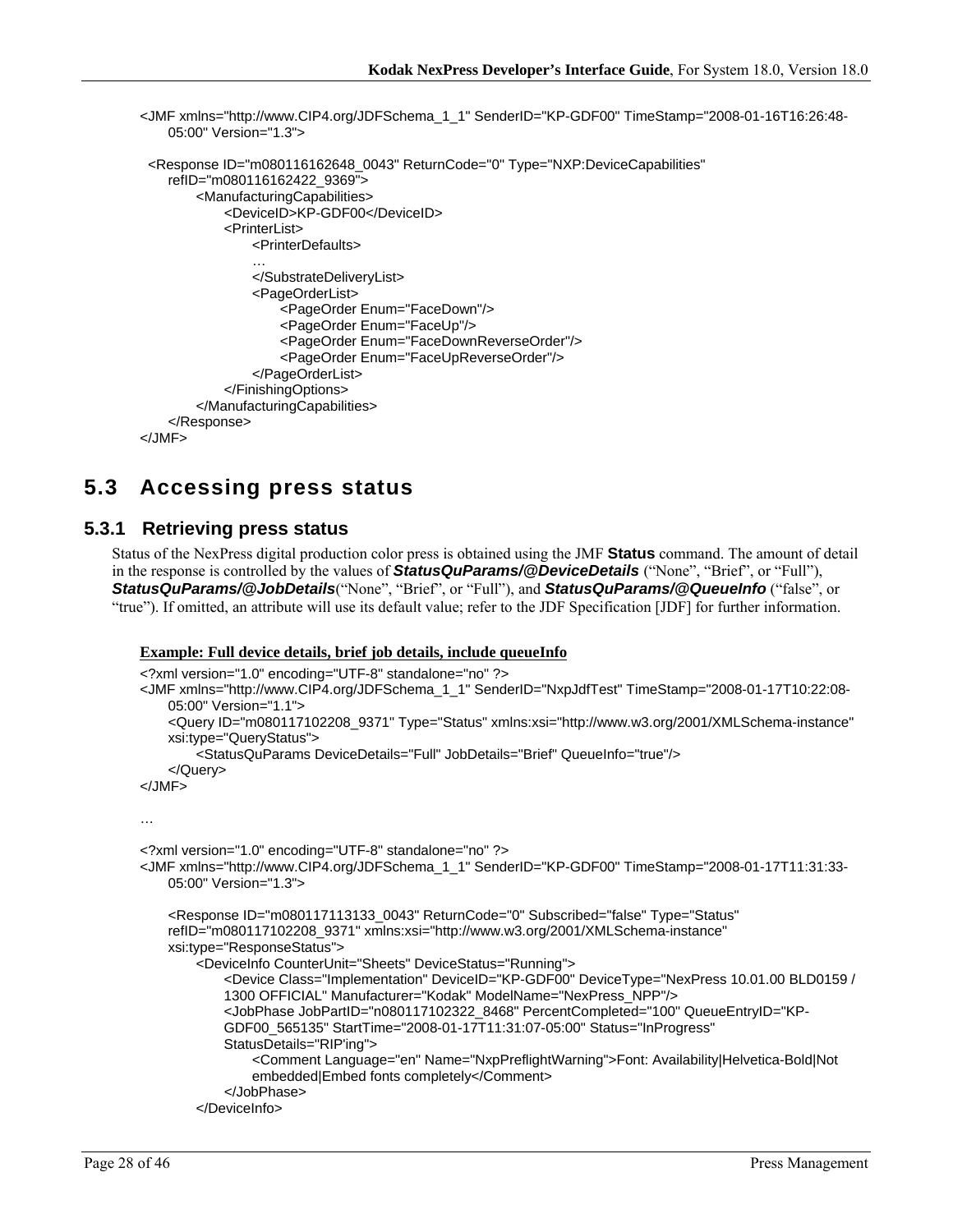```
 <Queue DeviceID="KP-GDF00" Status="Running">
```

```
<QueueEntry JobPartID="n080117102322_8468" xmlns:NXP=www.nexpress.com 
        NXP:CDFEJobID="566846" Priority="50" QueueEntryID="KP-GDF00_565135" StartTime="2008-01-
        17T11:31:07-05:00" Status="Running" SubmissionTime="2008-01-17T11:31:06-05:00"/> 
     </Queue> 
 </Response>
```
</JMF>

The response in the above example indicates that the JDF Portal Job Queue has a status of *Running*, and contains a single job identified by *QueueEntryID*=*KP-GDF00\_565135*. *NXP:CDFEJobID* provides the corresponding id of this job on the NexPress Client. It is important to note that *DeviceInfo/@DeviceStatus* does not correspond to the current operating state of the press, but instead indicates whether any jobs submitted through the JDF Portal Interface are in the Internal Job Queue.

#### **5.3.2 Subscribing to press status**

The NexPress provides JMF Subscription support for the Status Query. To establish a subscription, a JDF Client creates a persistent channel connection over which the NexPress front end can send asynchronous JMF Status messages. These asynchronous messages are known as JMF Signal messages. JMF Signal messages are generated and posted to the persistent channel when there is a change in the status of the JDF Portal Job Queue or in the execution status of a JDF Portal Queue Entry.

To create a persistent channel, a **Subscription** sub-element is added to the Status Query. *Subscription/@URL* defines where JMF **Signal** messages are to be posted. URL must use an *http:* scheme, a port number is optional. The persistent channel is assigned a *refID* that matches *Query/@ID* to which the subscription was attached. This *refID* is required to unsubscribe and close the persistent channel.

#### **Example:**

```
<?xml version="1.0" encoding="UTF-8" standalone="no" ?> 
<JMF xmlns="http://www.CIP4.org/JDFSchema_1_1" SenderID="NxpJdfTest" TimeStamp="2008-01-17T12:39:10-
    05:00" Version="1.2"> 
     <Query ID="m080117123549_9170" Type="Status" xmlns:xsi="http://www.w3.org/2001/XMLSchema-instance" 
    xsi:type="QueryStatus"> 
         <StatusQuParams DeviceDetails="Full"/> 
     <Subscription URL="http://KP-GDF00::40000/"/> 
     </Query> 
</JMF> 
… [RESPONSE] … 
<?xml version="1.0" encoding="UTF-8" standalone="no" ?> 
<JMF xmlns="http://www.CIP4.org/JDFSchema_1_1" SenderID="KP-GDF00" TimeStamp="2008-01-17T12:44:32-
    05:00" Version="1.3"> 
     <Response ID="m080117124432_0043" ReturnCode="0" Subscribed="true" Type="Status"
```

```
refID="m080117123549_9170" xmlns:xsi="http://www.w3.org/2001/XMLSchema-instance" 
xsi:type="ResponseStatus"> 
     <DeviceInfo CounterUnit="Sheets" DeviceStatus="Running"> 
        <Device Class="Implementation" DeviceID="KP-GDF00" DeviceType="NexPress 10.01.00 BLD0159 / 
        1300 OFFICIAL" Manufacturer="Kodak" ModelName="NexPress_NPP"/> 
        <JobPhase JobPartID="n080117102322_8468" PercentCompleted="100" QueueEntryID="KP-
        GDF00_567598" StartTime="2008-01-17T11:40:38-05:00" Status="Stopped" StatusDetails="RIP'ing"/> 
     </DeviceInfo> 
 </Response>
```
</JMF>

```
… [SIGNAL] …
```
<?xml version="1.0" encoding="UTF-8" standalone="no" ?>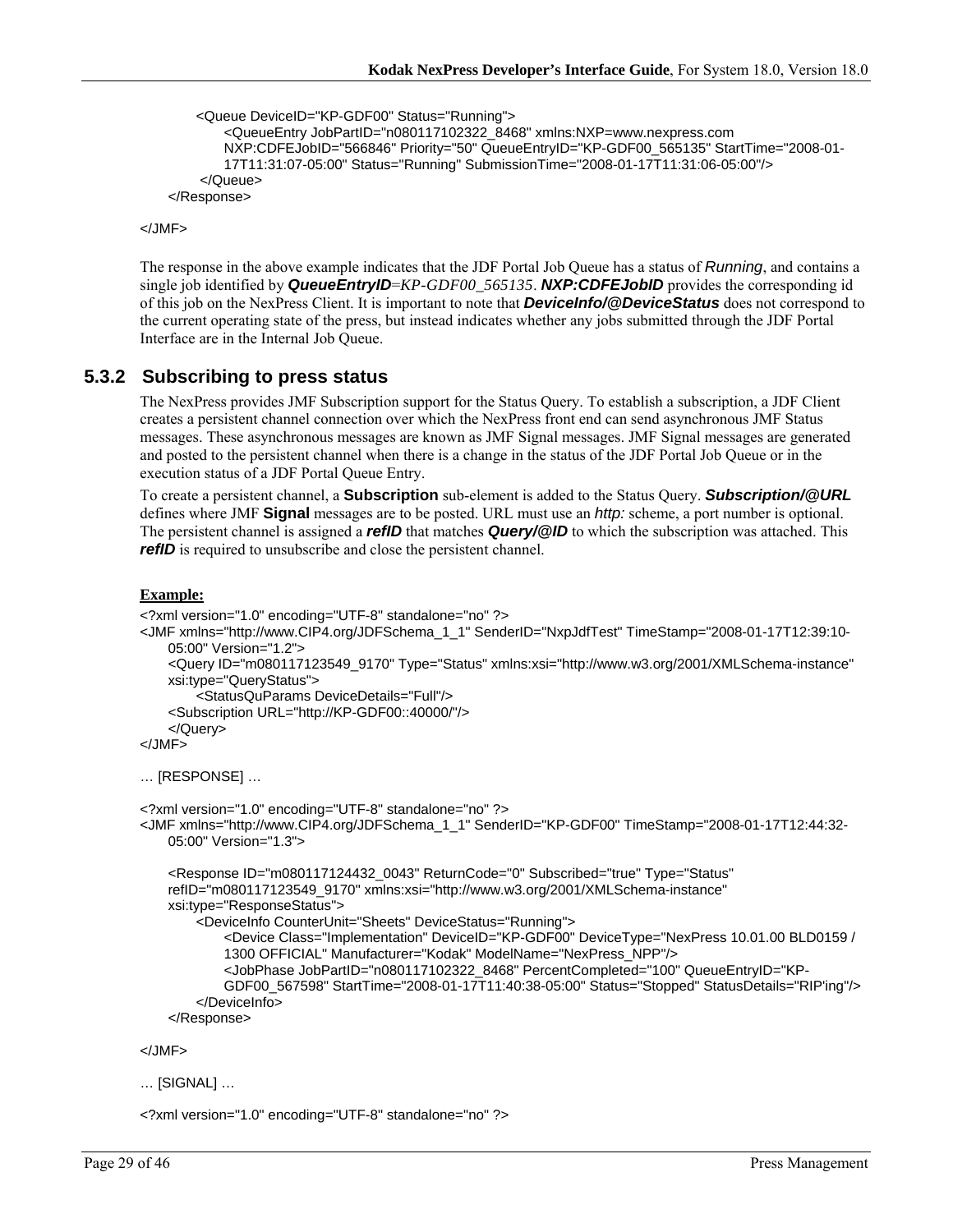<JMF xmlns="http://www.CIP4.org/JDFSchema\_1\_1" SenderID="KP-GDF00" TimeStamp="2008-01-17T12:44:32- 05:00" Version="1.3">

```
 <Signal ID="m080117124432_0044" Type="Status" refID="m080117123549_9170" 
xmlns:xsi="http://www.w3.org/2001/XMLSchema-instance" xsi:type="SignalStatus"> 
     <DeviceInfo CounterUnit="Sheets" DeviceStatus="Running"> 
        <Device Class="Implementation" DeviceID="KP-GDF00" DeviceType="NexPress 10.01.00 BLD0159 / 
        1300 OFFICIAL" Manufacturer="Kodak" ModelName="NexPress_NPP"/> 
        <JobPhase JobPartID="n080117102322_8468" PercentCompleted="100" QueueEntryID="KP-
        GDF00_567598" StartTime="2008-01-17T11:40:38-05:00" Status="Stopped" StatusDetails="RIP'ing"/> 
     </DeviceInfo> 
 </Signal>
```

```
</JMF>
```
The example JMF **Query** message above creates a persistent channel for a Status Query with DeviceDetails="Full". **Response/@Subscribed** confirms that the persistent channel was created. The NexPress front end will post asynchronous JMF **Signal** messages to the URL *http://KP-GDF00::40000* over the persistent channel, and identify these signals with a RefID of *m080117123549\_9170*. An initial JMF **Signal** message is posted when the channel is opened. The NexPress does not maintain a mapping of persistent channels with the originating query; all generated signals are sent to every open persistent channel regardless of the subscription request.

### **5.3.3 Unsubscribing to press status**

To close a persistent channel, the JMF **StopPersistentChannel** command is sent to the JMF Management Interface. The value of *StopPersChParams/@URL* must match the URL of the original subscription; the value of *StopPersChParams/@ChannelID* must match refID assigned to the channel.

#### **Example:**

```
<?xml version="1.0" encoding="UTF-8" standalone="no" ?>
```
<JMF xmlns="http://www.CIP4.org/JDFSchema\_1\_1" SenderID="NxpJdfTest" TimeStamp="2008-01-17T12:41:45- 05:00" Version="1.2">

```
 <Command ID="m080117123549_9170" Type="StopPersistentChannel"
```

```
xmlns:xsi="http://www.w3.org/2001/XMLSchema-instance" xsi:type="CommandStopPersistentChannel"> 
     <StopPersChParams ChannelID="m080117123549_9170" URL="http://KP-GDF00::40000/"/>
```
 </Command>  $<$ /JMF $>$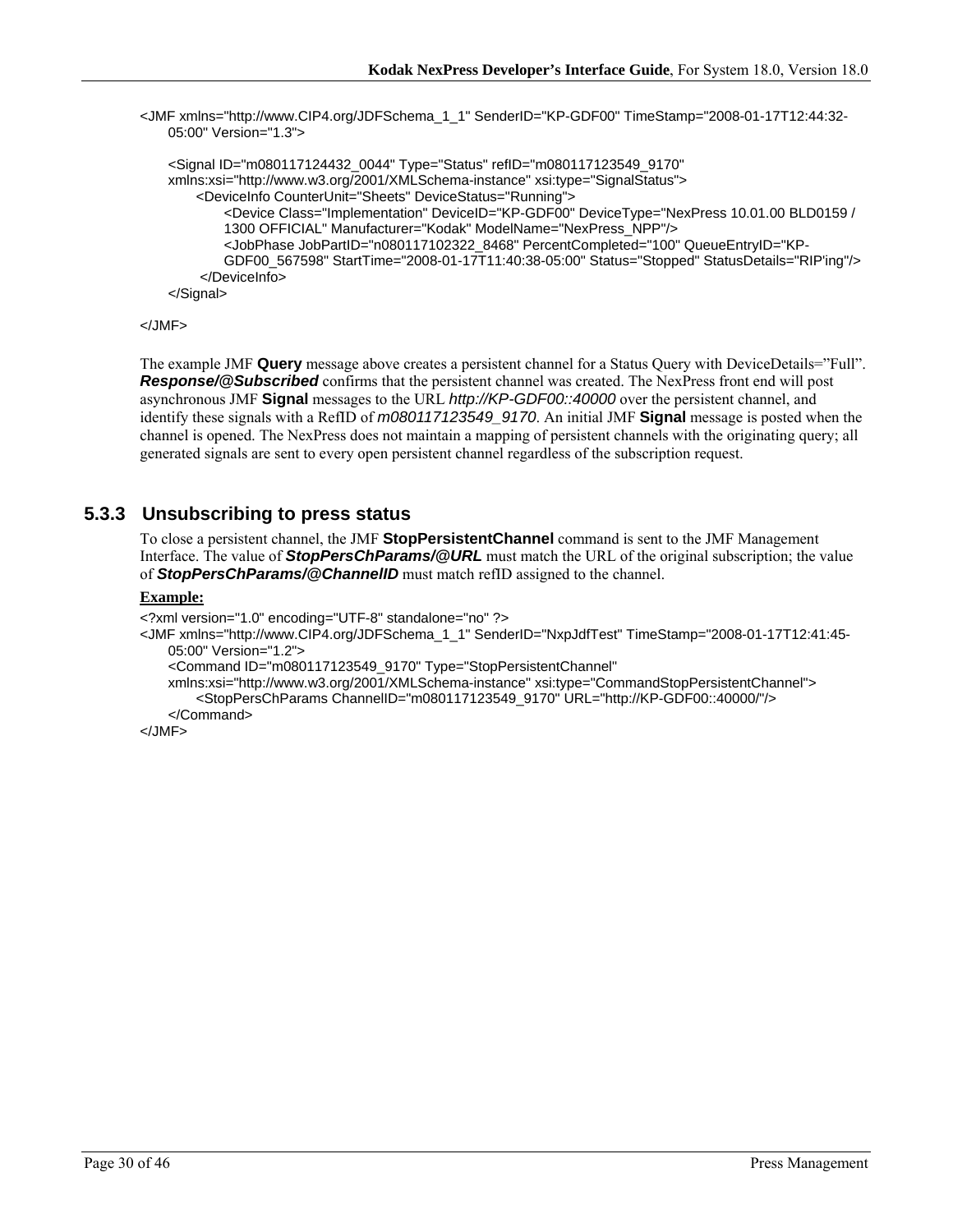# **6 Job Submission**

The NexPress front end offers two job submission interfaces: the Virtual Printer Hot Folder and the JDF Portal Interface. These interfaces are described in section 3.4.3. The choice of job submission interface for a given job depends upon workflow requirements, available workflow tools and Workflow Controller support. The Virtual Printer Hot Folder and the JDF Portal Interface provide different levels of job ticket and PDL support.

# **6.1 Submitting to the Virtual Printer Hot Folder**

The following table summarizes the Structured Document Formats that can be submitted through the Virtual Printer Hot Folder. VPJTT stands for Virtual Printer Hot Folder Job Ticket Template.

| Format                                                                                          | <b>PDL</b> | <b>Job Ticket</b>                           | <b>Page Composition</b>                      | <b>Media Identification</b>        |
|-------------------------------------------------------------------------------------------------|------------|---------------------------------------------|----------------------------------------------|------------------------------------|
| PDF, PDF/VT                                                                                     | <b>PDF</b> | PJTF/VPJTT                                  | <b>PDF</b>                                   | <b>VPJTT</b>                       |
| PDF, PDF/VT (Stamp<br>Annotated)                                                                | <b>PDF</b> | PJTF/VPJTT                                  | <b>PDF</b>                                   | <b>PDF Stamp Annotations</b>       |
| Single/Multiple File<br>PPML/VDX                                                                | <b>PDF</b> | <b>VPJTT</b>                                | PPML/VDX                                     | <b>VPJTT</b>                       |
| PostScript                                                                                      | <b>PS</b>  | <b>VPJTT</b>                                | PDF (produced<br>from PS upon<br>submission) | <b>VPJTT</b>                       |
| Single/Multiple File<br>PPML/VDX (with<br>embedded JDF MediaIntent,<br>or embedded JDF Process) | <b>PDF</b> | Embedded JDF<br>(MediaIntent or<br>Process) | PPML/VDX                                     | JDF Media Intent or JDF<br>Process |
| <b>PDF</b>                                                                                      | <b>PDF</b> | Embedded JDF<br>Process                     | <b>PDF</b>                                   | <b>JDF</b> Process                 |

The table above identifies the PDL, job ticket, page composition and media identification for each Structured Document Format. A PJTF job ticket can be embedded in the PDL for table entries containing PJTF/VPJTT Job Tickets; the embedded ticket will be merged with the VPJTT.

## **6.1.1 PDF & PDF/VT**

Adobe® PDF files can be submitted directly to the Virtual Printer Hot Folder interface. Each file submission constitutes a single print run. Job ticket settings are determined as follows:

- Merging of PJTF settings embedded in the PDF file with the Virtual Printer Job Ticket Template. Embedded PJTF settings take precedence over a corresponding value from the VPJTT. Refer to [KNDIR] for specific merge rules.
- If the submitted PDF file doesn't contain embedded PJTF, all job ticket settings are obtained from the Virtual Printer Job Ticket Template. Support for embedded PJTF may be deprecated in future releases. NexPress extensions to PJTF are not documented in this interface guide, or in [KNDIR]. Creation of a JDF job ticket, and submission to the JDF Portal interface, is recommended as an alternative to embedded PJTF. A conversion tool has been created for internal use that converts NexPress PJTF tickets into JDF; customer availablity of this conversion library has not been determined. Contact your support representative if you need to convert existing PJTF tickets into JDF.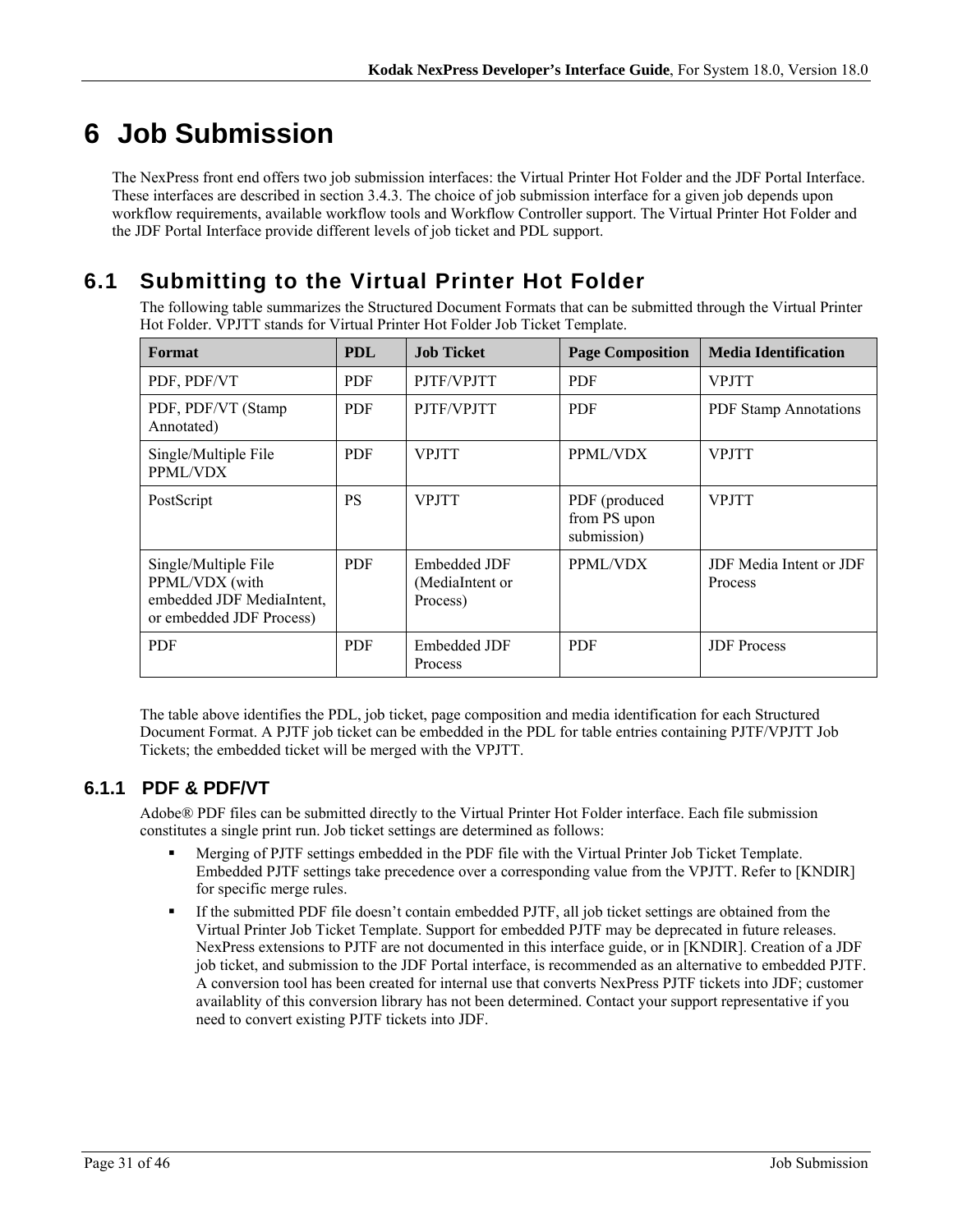### **6.1.2 PDF & PDF/VT with Stamp Annotations**

The Virtual Printer Hot Folder interface accepts direct submission of Adobe® PDF files that contain stamp annotations for media usage; each file submission constitutes a single print run. Job ticket settings are determined as follows:

- Merging of PJTF settings embedded in the PDF file with the settings specified in the Virtual Printer Job Ticket Template. Embedded PJTF settings take precedence over a corresponding value from the VPJTT. Refer to [KNDIR] for specific merge rules.
- If the submitted PDF file doesn't contain embedded PJTF, all job ticket settings are obtained from the Virtual Printer Job Ticket Template.
- The logical to physical media mapping of PDF stamp annotations is specified by the combined VPJTT and embedded PJTF. Non-stamp annotated pages of a PDF file are treated by the NexPress front end as implicitly mapped to *Body* media. Consequently, a single-substrate PDF-based job does not need to use PDF stamp annotation because all its pages implicitly map to *Body* media. The use of explicit *Cover* and *Insert* PDF stamp annotations is only necessary when a second or third media is required.

### **6.1.3 PostScript**

Adobe® PS files can be submitted directly to the Virtual Printer Hot Folder interface. Each file submission constitutes a single print run. All PostScript data is converted to PDF within the NexPress front end. In this way, all of the benefits of a PDF based job ticketed workflow are available for jobs initially encoded in PostScript. Prepress processing of the PostScript data is subject to settings specified in the Virtual Printer Job Ticket Template associated with the Virtual Printer Hot Folder. Embedded PJTF and PDF Stamp annotations are not used with PostScript.

### **6.1.4 Single/Multiple-File PPML/VDX**

A PPML/VDX-Layout file (either Single-File PPML/VDX or Multiple-File PPML/VDX formats) can be submitted directly to the Virtual Printer Hot Folder interface. Each file submission constitutes a single print run. Job ticket settings are specified in the Virtual Printer Job Ticket Template or from the embedded JDF Process Job Ticket. Embedded PJTF is ignored for PPML/VDX submissions.

Submission into the JDF Portal Interface with a fully specified JDF Process job ticket is preferred. Alternatively, JDF Process or JDF MediaIntent can be embedded into the PPML/VDX and submitted into a Virtual Printer Hot Folder.

#### **Example: PPML/VDX**

This example shows a Single-File PPML/VDX. Each **JOB** element shown contains three **DOCUMENT** elements, and each **DOCUMENT** element specifies the reader-ordered content pages.

```
%PDF-1.5 
… 
587 0 obj 
<< /Length … >> 
stream 
<PPMLVDX> 
    <ContentBindingTable> … </ContentBindingTable> 
    <Layout> 
        <PPML> 
            … 
            <PAGE_DESIGN TrimBox="0 0 612 792" BleedBox="-18 -18 630 810"/> 
            <JOB Label="0"> 
                <DOCUMENT Label="FCover"> 
                    <PAGE0/> 
                    <PAGF1/></DOCUMENT> 
                <DOCUMENT Label="Body"> 
                    <PAGE2/> 
                    <PAGE3/> 
                    <PAGE4/> 
                    …
```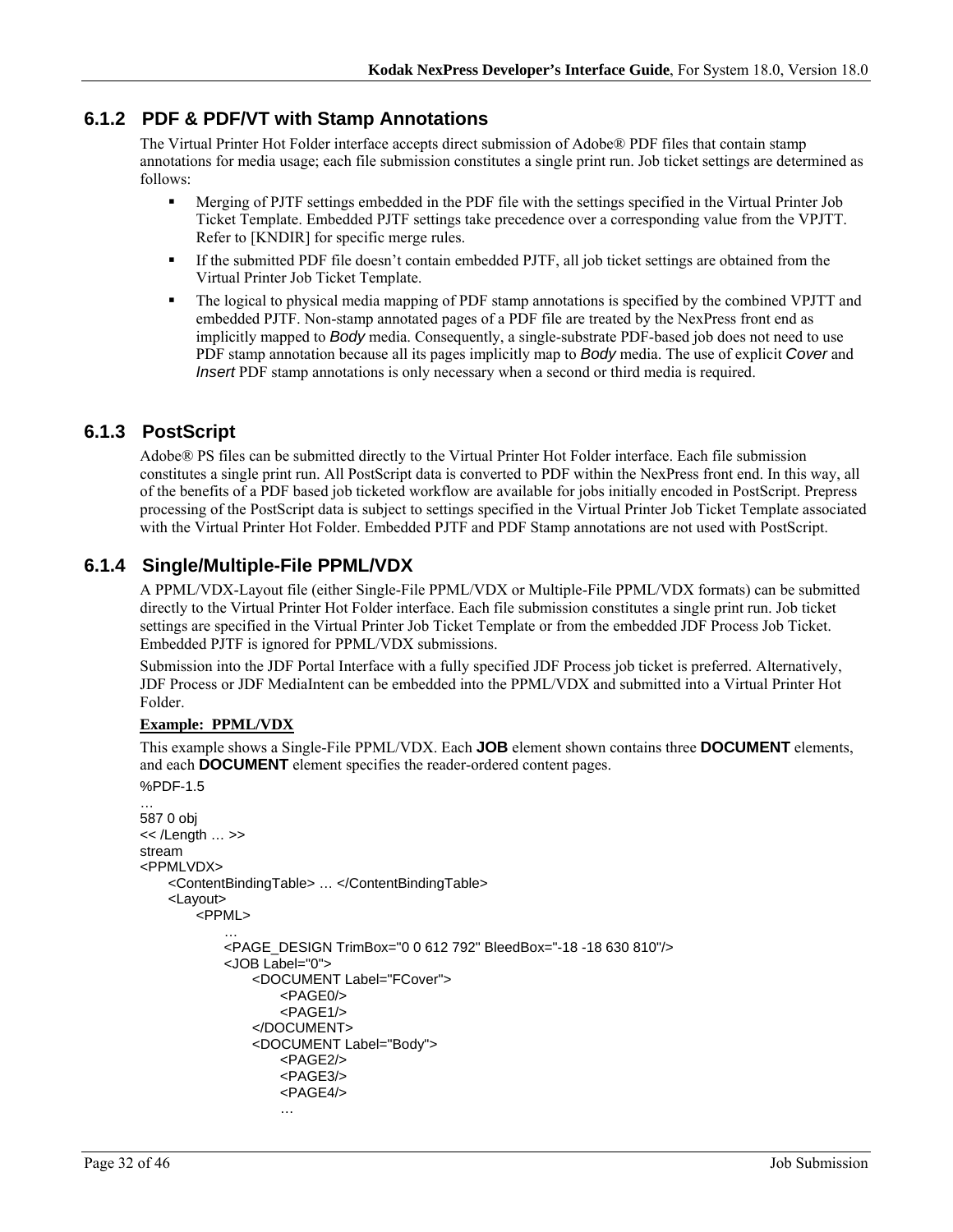```
<PAGEm/> 
               </DOCUMENT> 
               <DOCUMENT Label="BCover"> 
                   <PAGEm+1/> 
                   <PAGEm+2/> 
               </DOCUMENT> 
           </JOB> 
           … 
           <JOB Label="3""> 
               <DOCUMENT Label="FCover"> 
                   <PAGE0/> 
                   <PAGE1/> 
               </DOCUMENT> 
               <DOCUMENT Label="Body"> 
                   <PAGE2/> 
                   <PAGE3/> 
                   <PAGE4/> 
                   … 
                   <PAGEn/> 
               </DOCUMENT> 
               <DOCUMENT Label="BCover"> 
                   <PAGEn+1/> 
                   <PAGEn+2/> 
               </DOCUMENT> 
           </JOB> 
       </PPML> 
    </Layout> 
</PPMLVDX> 
endstream 
endobj 
… 
%%EOF
```
## **6.1.5 Single/Multiple-File PPML/VDX with JDF MediaIntent**

A PPML/VDX-Layout file (either Single-File PPML/VDX or Multiple-File PPML/VDX formats) containing embedded JDF MediaIntent can be submitted directly to the Virtual Printer Hot Folder interface. Each file submission constitutes a single print run. Job ticket settings are determined as follows:

- Merging of **MediaIntent** resources in JDF Product Intent with the settings specified in the Virtual Printer Job Ticket Template. **MediaIntent** resource settings take precedence over the media settings in the VPJTT. The value of attribute *MediaIntent/StockBrand/@Actual* attribute identifies the logical to physical media mapping. Refer to [KNDIR] for more detail.
- If the submitted PDF file doesn't contain embedded JDF **MediaIntent**, all job ticket settings are obtained from the Virtual Printer Job Ticket Template.
- Virtual Printer Job Ticket Template settings MUST provide appropriate default process parameterization to insure proper processing, since the NexPress front end uses only the **MediaIntent** resource. In general, the VPJTT specifies imposition layout, sheet-loading parameters (i.e. page distribution scheme, etc…), collation, output stack disjointing requirements, and the names of the physical medias corresponding to each of the three possible logical medias.

#### **Example: Embedded JDF MediaIntent**

The following example contains an embedded JDF Product Intent job ticket that could be used with the previous PPML/VDX example.

… 20 0 obj << /Length 21 0 R >>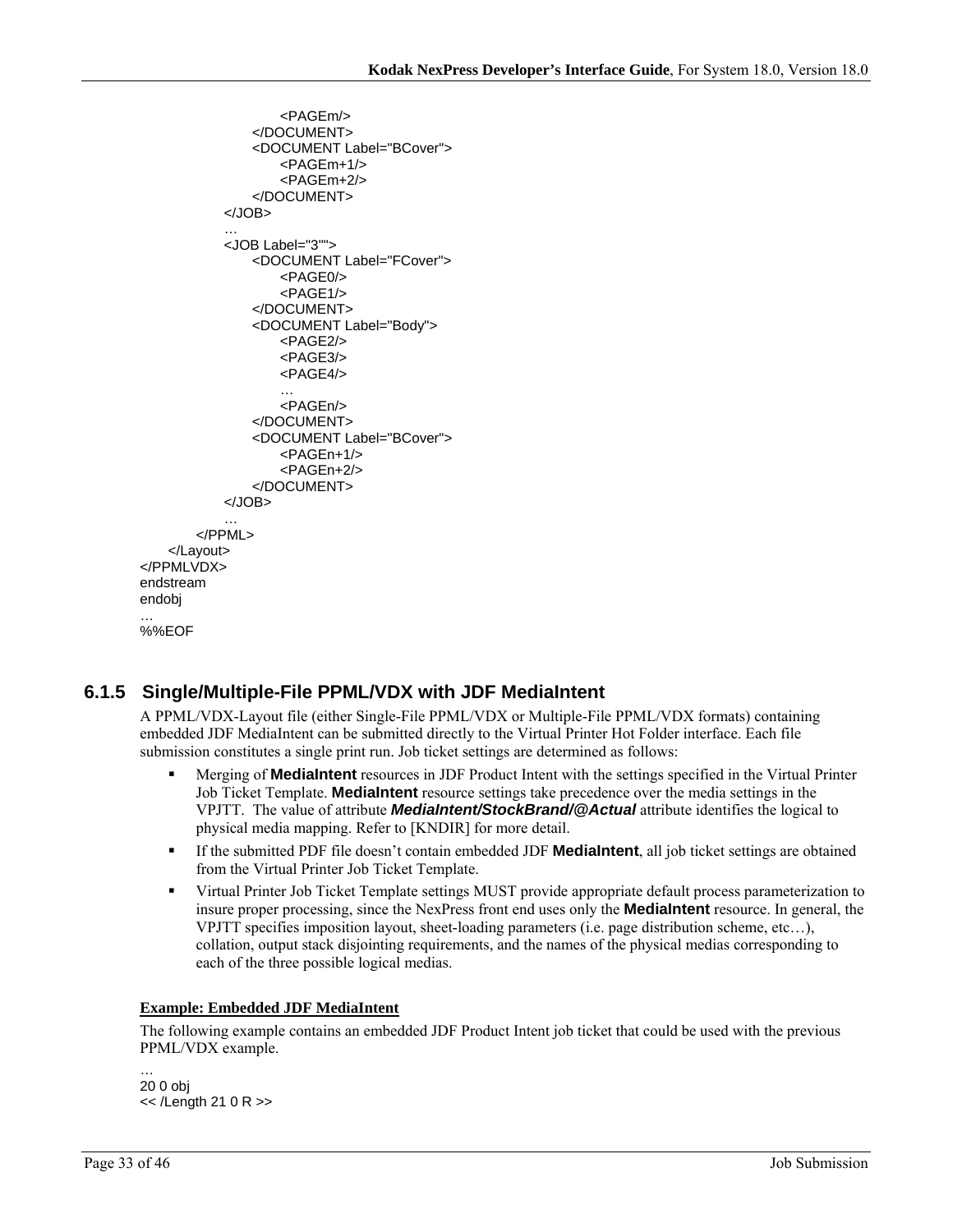```
stream 
<?xml version="1.0" encoding="UTF-8"?> 
<JDF ID="Booklet" Status="Waiting" Type="Product" Version="1.3" xmlns="http://www.CIP4.org/JDFSchema_1_1"> 
<ResourcePool> 
    … 
    <MediaIntent Class="Intent" ID="CoverMedia" Status="Available"> 
        <MediaType DataType="EnumerationSpan" Actual="Paper"/> 
        <FrontCoatings DataType="EnumerationSpan" Actual="Glossy"/> 
        <StockBrand DataType="StringSpan" Actual="Media1"/> 
    </MediaIntent> 
    <MediaIntent Class="Intent" ID="BodyMedia" Status="Available" > 
        <MediaType DataType="EnumerationSpan" Actual="Paper"/> 
        <FrontCoatings DataType="EnumerationSpan" Actual="Matte"/> 
        <StockBrand DataType="StringSpan" Actual="Media0"/> 
    </MediaIntent> 
    … 
</ResourcePool> 
… 
</ResourceLinkPool> 
    … 
    <MediaIntentLink Usage="Input" rRef="CoverMedia"/> 
    <MediaIntentLink Usage="Input" rRef="BodyMedia"/> 
    … 
</ResourceLinkPool> 
… 
endstream 
endobj
```

```
…
```
# **6.2 Submitting to the JDF Portal Interface**

The following table summarizes the Structured Document Formats that can be submitted through the JDF Portal Interface.

| Format                                                    | <b>PDL</b>           | <b>Job Ticket</b>  | <b>Page Composition</b> | <b>Media Identification</b>                     |
|-----------------------------------------------------------|----------------------|--------------------|-------------------------|-------------------------------------------------|
| JDF Process JT (PDF, PDF/VT)                              | <b>PDF</b><br>PDF/VT | <b>JDF</b> Process | PDF, PDF/VT             | <b>JDF</b> Process                              |
| <b>JDF</b> Process JT<br>(Stamp Annotated PDF,<br>PDF/VT) | PDF.<br>PDF/VT       | <b>JDF</b> Process | PDF, PDF/VT             | <b>PDF Stamp Annotations</b><br>and JDF Process |
| JDF Process JT (Single /<br>Multiple file PPML/VDX)       | <b>PDF</b>           | <b>JDF</b> Process | PPML/VDX                | <b>JDF</b> Process                              |

The JDF Portal Interface provides both an HTTP port and a hot-folder to receive submission requests.

JDF Portal Hot Folder: \\<servername>\HotFolder\JDFHotfolder

JDF Portal JMF Interface: Port 49700 services HTTP Post requests on behalf of the JDF Portal JMF Interface

A JDF Job Ticket is required for submission through the JDF Portal Interface; a page content file or PPML layout file cannot be submitted directly. Instead the JDF Process job ticket must reference the content file in its **RunList/LayoutElement/FileSpec**.

The first Combined Process Node found within the root JDF element of the submitted job ticket file will be processed. There are no configurable default job ticket settings for the JDF Portal Hot Folder; the JDF Process job ticket should include all required job settings.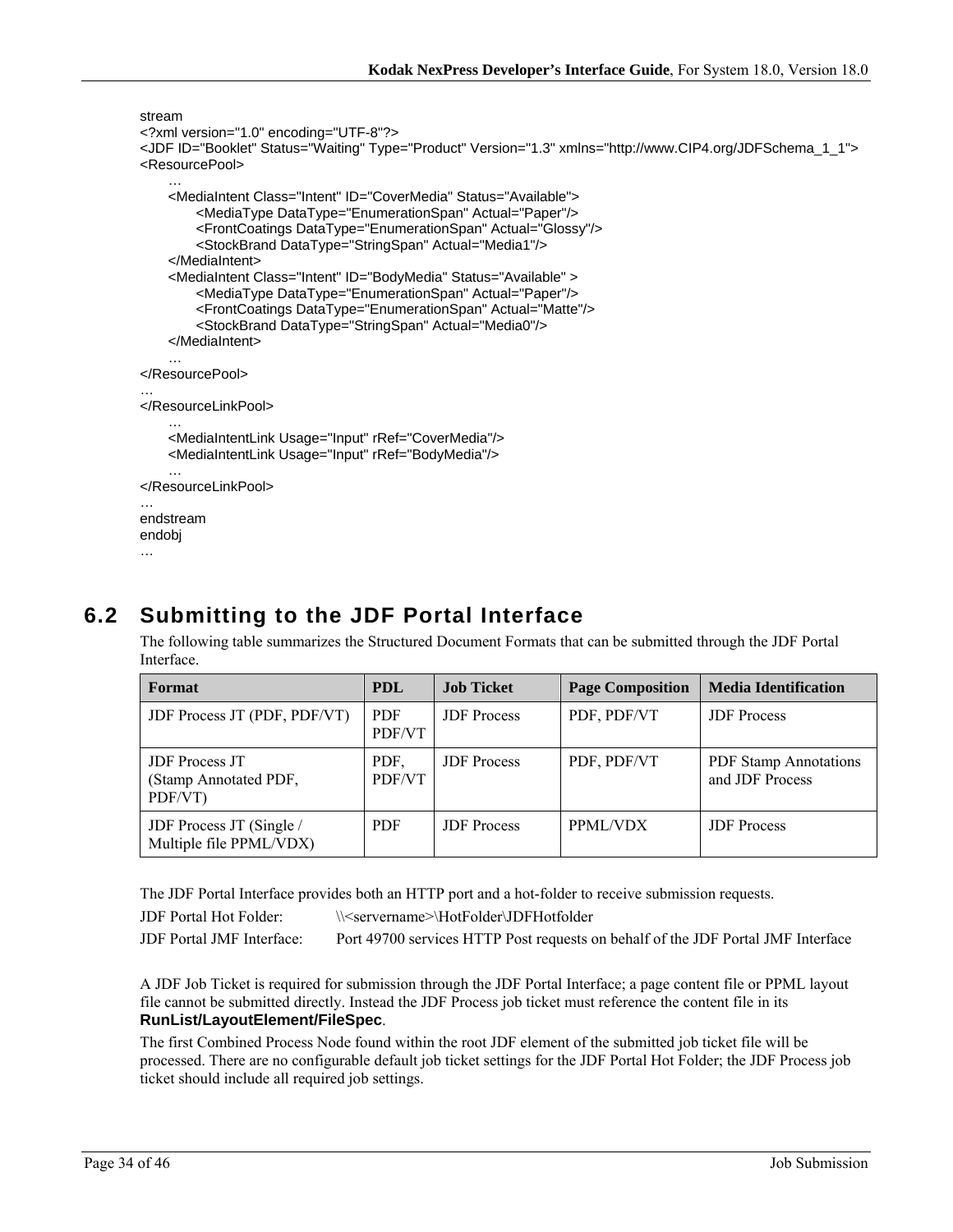The NexPress will resolve all dependent data resources, including any referenced content files. Job submission will fail, and printing will be aborted, if a content file cannot be resolved.

### **6.2.1 The JDF Portal JMF Interface**

The NexPress front end's JDF Portal will accept JDF job tickets through its JDF Portal JMF Interface. JMF Submissions use the SubmitQueueEntry command; the JDF Process Job Ticket is usually packaged as a MIME attachment but URIs of "HTTP:", "FTP:", or "FILE:" scheme can also be used.

Content files can also be MIME encoded; these three part MIME packages contain a JMF **SubmitQueueEntry** command as the first part, a JDF Process job ticket as the second part, and PDF formatted file (i.e. PDF or PPML/VDX) as the third part. The MIME header for the content file attachment should specify "Content-Disposition: Attachment" and "Content-Type: application/pdf"; failure to do so limits the size of the attachment to several hundred megabytes. The content filename can also be specified with the disposition; e.g. Content-Disposition: Attachment; filename="test.pdf".

The JDF Portal assigns each submission a unique JDF Portal Queue Entry ID; this ID is returned in the SubmitQueueEntry response. The JDF Portal Queue Entry ID is used for job queue management, it can also be used to track job progress.

#### **Example: SubmitQueueEntry using two-part MIME**

```
MIME-Version: 1.0 
Content-Type: multipart/related; boundary=-----967a0f3d165acc20 
-------967a0f3d165acc20 
Content-Type: application/vnd.cip4-jmf+xml 
<?xml version="1.0" encoding="UTF-8" standalone="no" ?> 
<JMF xmlns="http://www.CIP4.org/JDFSchema_1_1" SenderID="MessageSenderDevice" TimeStamp="2006-06-
    19T10:44:06-04:00" Version="1.3"> 
     <Command ID="m060619104406_0022" Type="SubmitQueueEntry" 
    xmlns:xsi="http://www.w3.org/2001/XMLSchema-instance" xsi:type="CommandSubmitQueueEntry"> 
         <QueueSubmissionParams Priority="2" URL="cid:jdfTag@kodak.com"/> 
     </Command> 
</JMF> 
-------967a0f3d165acc20 
Content-Type: application/vnd.cip4-jdf+xml 
Content-ID: <jdfTag@kodak.com>
<?xml version="1.0" encoding="UTF-8" standalone="no" ?> 
<JDF xmlns="http://www.CIP4.org/JDFSchema_1_1" ID="n060619104402_0007" Status="Ready" Type="Combined" 
    Types="LayoutPreparation Imposition ColorSpaceConversion Interpreting Rendering Screening DigitalPrinting" 
    Version="1.3" xmlns:NXP="www.nexpress.com" xmlns:xsi="http://www.w3.org/2001/XMLSchema-instance" 
    xsi:type="Combined"> 
… 
     <ResourcePool> 
         <ScreeningParams Class="Parameter" ID="r060619104402_0008" NXP:ScreeningID="1" 
    Status="Available"/> 
        <Component Amount="1" Class="Quantity" ComponentType="PartialProduct" ID="r060619104402_0009" 
        Status="Available"/> 
         <RunList Class="Parameter" ID="r060619104402_0010" Status="Available"> 
             <LayoutElement> 
                 <FileSpec URL=file://KP-GDF00/TestFiles/develop/onepage.pdf 
                UserFileName="BC Plus_2005.pdf"/> 
             </LayoutElement> 
         </RunList> 
… 
</JDF> 
-------967a0f3d165acc20—
```
### **6.2.2 The JDF Portal Hot Folder**

The NexPress front end's JDF Portal will accept JDF job tickets through its JDF Portal Hot Folder. JDF job tickets can be copied into the hot folder, or placed into the folder using a simple drag and drop operation. No JMF response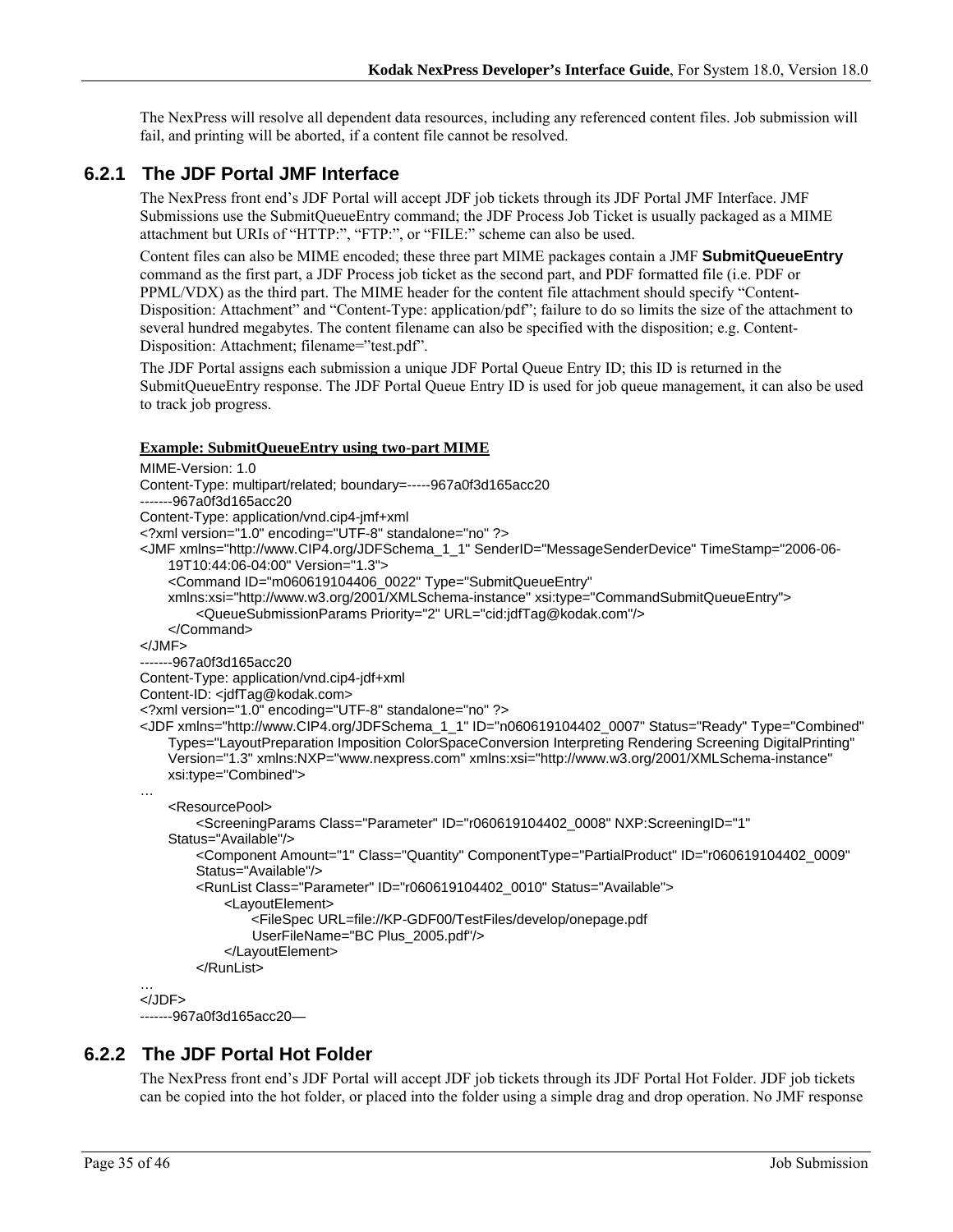is sent for jobs submitted to the hot folder. Signals will, however, be triggered by jobs submitted to the hot folder, and are sent to any open persistent channels.

### **6.2.3 Locating Content Files**

The JDF Specification [JDF] provides several options for the location of content files and how they are specified within the JDF Job Ticket. *JDF/ResourcePool/RunList/LayoutElement/FileSpec/@URL* identifies within the JDF Job Ticket where the file is located. URL schemes of "FILE:", "FTP:", and "HTTP:" are supported. "CID:" is also supported for MIME packaged submissions using a MIME file to the JDF Portal Hot Folder, or a 3-part MIME with JMF SubmitQueueEntry.

There are several additional issues that need to be considered when a URL scheme of "FILE:" is used:

- The JDF Portal process within the NexPress front end must have appropriate permissions to access the specified file. This is not a problem if the content file is located on a directory or local share. It can become problematic in some networks if the NexPress is not part of the domain. When retrieving content from a remote server it is recommended to use the "HTTP:" URL scheme to avoid such network issues.
- Content files are not removed when the JDF Job has completed unless **Runlist/Disposition** is used.

#### **6.2.3.1 Auto-Deletion of Content Files**

**FileSpec/Disposition** controls automatic deletion of content files. By default, the content file is preserved.

To enable automatic deletion, set *Disposition/@DispositionAction*="Delete". Only content files using a URL scheme of "FILE:" local to the DFE will be removed. When auto-deletion is enabled, the content file will be removed as the job finishes processing. *Disposition/@Until* can be used to specify an alternate removal time. The value of this attribute must be specified using ISO 8601 Date/Time format (i.e. yyyy-mm-ddThh:mm:ss-tz:tz). The file will be deleted within 5 minutes of the "Until" time provided.

#### **6.2.4 Media Selection**

Any JDF or PJTF embedded in the PDF file is ignored for submissions through the JDF Portal interface.

To assign media within a JDF file, the Media element can be partitioned by *SheetIndex* and/or *RunTags*, or an explicit LocationName value can be used with an unpartitioned Media element. See Section 4.1.1 for details on specifying media using PDF stamp annotations. These annotations can be used with *RunTags* to assign pages to specific media.

#### **6.2.4.1 Media/Location/@LocationName**

To define media using *Media/Location/@LocationName*, Media elements are defined and given LocationName values of Media0, Media1, Media2, or Media3. These LocationNames identify the four "logical trays" of the NexPress respectively known as "Body", "Cover", "Insert", and "Separator". With engine configurations of more than four supplies, "Media4", "Media5", …, "Media10" can be used to identify logical trays containing "Insert2", "Insert3", ... "Insert8" respectively.

The NexPress can infer values of **Location/@LocationName** from **DigitalPrintingParams** or **Media** partitioning if only Body and Cover media are used. For all other jobs, **Location/@LocationName** must be defined for each **Media**.

#### **Example: Media Selection Using LocationName**

In the following example, body pages will use SterlingUltraDigitalGloss\_118\_350x470, cover pages will use Wausau\_Bright\_White\_350\_350x470, and insert pages will use AquaTEC\_Permanent\_Uncoated\_237\_350x470.

 <Media Brand="SterlingUltraDigitalGloss\_118\_350x470" Class="Consumable" Dimension="992.11 1332.262" ID="r060619104402\_0011" NXP:ClearCoatBack="none" NXP:ClearCoatFront="none" Status="Available"> <Location LocationName="Media0"/>

</Media>

 <Media Brand="Wausau\_Bright\_White\_350\_350x470" Class="Consumable" Dimension="992.11 1332.262" ID="r060619104402\_0012" NXP:ClearCoatBack="none" NXP:ClearCoatFront="none" Status="Available"> <Location LocationName="Media1"/>

</Media>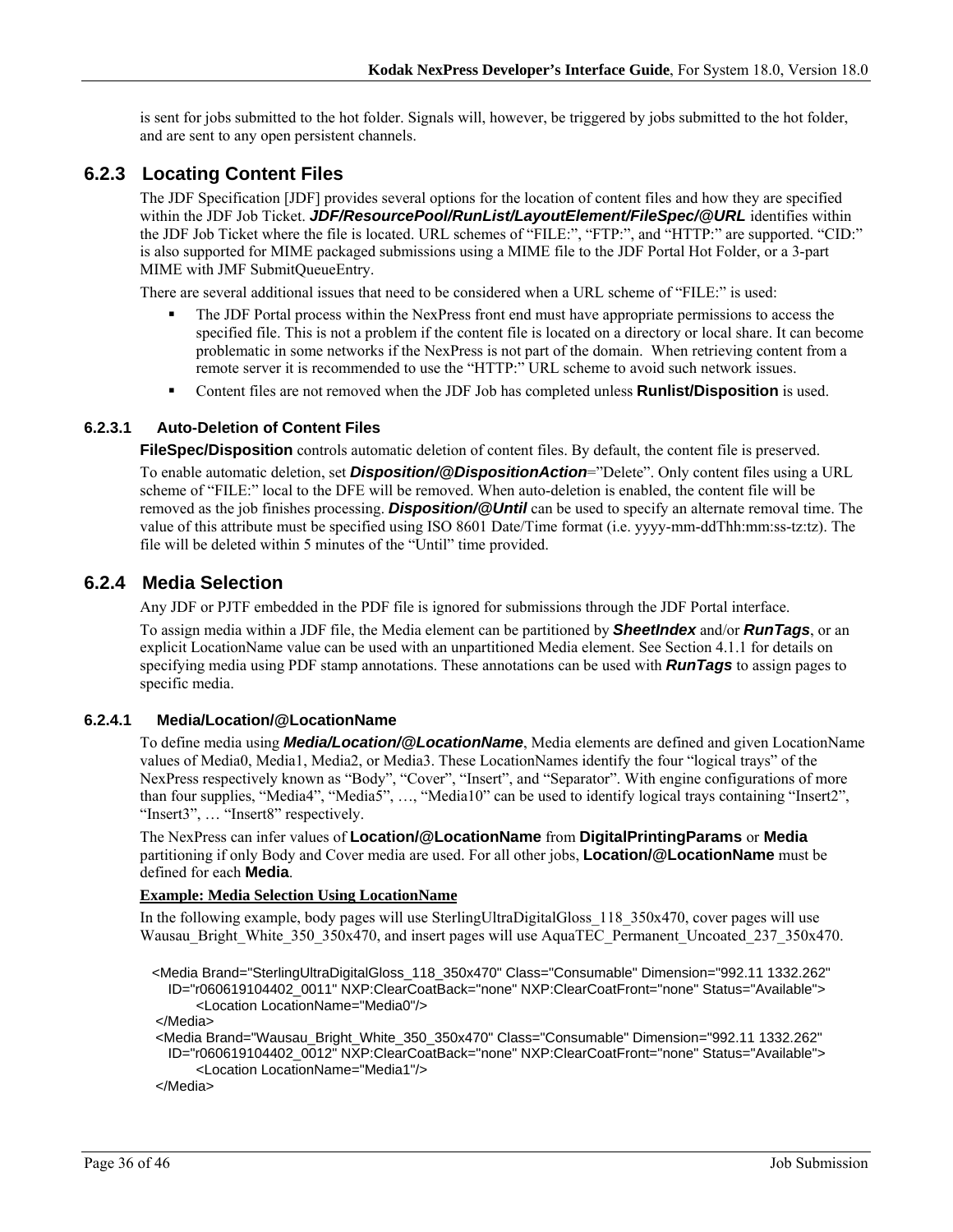<Media Brand="AquaTEC\_Permanent\_Uncoated\_237\_350x470" Class="Consumable" Dimension="992.11 1332.262" ID="r060619104402\_0013" NXP:ClearCoatBack="none" NXP:ClearCoatFront="none" Status="Available"> <Location LocationName="Media2"/>

```
 </Media>
```
#### **6.2.4.2 DigitalPrintingParams/@SheetIndex**

To define media using *DigitalPrintingParams/@SheetIndex*, the DigitalPrintingParams should be partitioned using a SheetIndex that corresponds to the assigned sheet number. For example, to specify cover media, a SheetIndex of 0 is the front cover, -1 is the back cover, and a range of  $1 \sim -2$  is all the sheets in between. When Media is partitioned or DigitalPrintingParams contains a MediaRef, the value of LocationName has no special significance.

#### **Example: Media Selection Using SheetIndex**

In the following example, body pages use SterlingUltraDigitalGloss\_118\_350x470, front cover pages use Wausau\_Bright\_White\_350\_350x470, and back cover pages use AquaTEC\_Permanent\_Uncoated\_237\_350x470.

```
 <Media Brand="SterlingUltraDigitalGloss_118_350x470" Class="Consumable" Dimension="992.11 1332.262" 
 ID="MediaForBody" NXP:ClearCoatBack="none" NXP:ClearCoatFront="none" Status="Available"> 
  <Location LocationName="Media0"/>
```
</Media>

```
 <Media Brand="Wausau_Bright_White_350_350x470" Class="Consumable" Dimension="992.11 1332.262" 
 ID="MediaForFrontCover" NXP:ClearCoatBack="none" NXP:ClearCoatFront="none" Status="Available"> 
  <Location LocationName="Media1"/>
```
</Media>

```
 <Media Brand="AquaTEC_Permanent_Uncoated_237_350x470" Class="Consumable" Dimension="992.11 
 1332.262" ID="MediaForInsert" NXP:ClearCoatBack="none" NXP:ClearCoatFront="none" Status="Available"> 
  <Location LocationName="Media2"/>
```
</Media>

```
… 
<DigitalPrintingParams PartIDKeys="SheetIndex"… >
```

```
<DigitalPrintingParams SheetIndex="0">
```
<MediaRef rRef="MediaForFrontCover" />

```
</DigitalPrintingParams>
```

```
<DigitalPrintingParams SheetIndex="1 ~ -2"> 
    <MediaRef rRef="MediaForBody" />
```

```
</DigitalPrintingParams>
```

```
<DigitalPrintingParams SheetIndex="-1">
```

```
<MediaRef rRef="MediaForInsert" />
```

```
</DigitalPrintingParams>
```

```
</DigitalPrintingParams>
```

```
…
```

```
- or - 
…
```

```
<Media ID="MyMedias" Class="Consumable" Status="Available" PartIDKeys="SheetIndex"> 
    <Media SheetIndex="0" Brand="Wausau_Bright_White_350_350x470"> 
        <Location LocationName="Media1"/> <!- Media for Front Cover --> 
    </Media> 
    <Media SheetIndex="1 ~ -2" Brand="SterlingUltraDigitalGloss_118_350x470"> 
        <Location LocationName="Media0"/> <!- Media for Body --> 
    </Media> 
    <Media SheetIndex="-1" Brand="AquaTEC_Permanent_Uncoated_237_350x470"> 
        <Location LocationName="Media2"/> <!- Media for Back Cover / Insert --> 
    </Media>
```
</Media>

#### **6.2.4.3 DigitalPrintingParams/@RunTags**

*DigitalPrintingParams/@RunTags* is used in the NexPress label methods (Stamp Annotation and PPML/VDX labels) for PDL page to media mapping.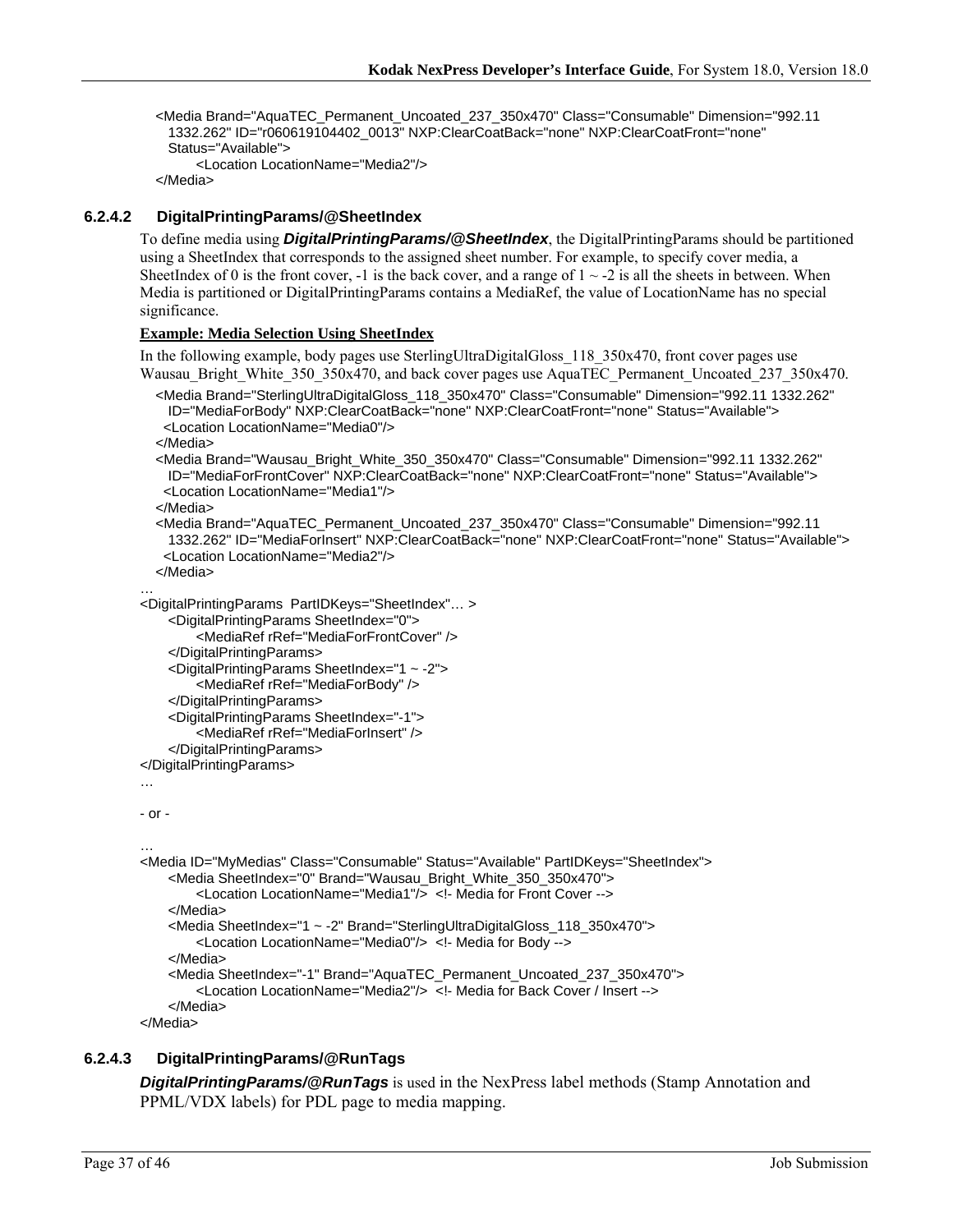When using Stamp Annotation, only the attribute values "SubstrateTypeCover" and "SubstrateTypeInsert" are valid RunTags values.

When using PPML/VDX labels, the attribute values must correspond to the arbitrary values of the PPML DOCUMENT/@Label attributes.

If the value of RunTags has no correspondence with a PDF stamp annotation or PPML DOCUMENT/@Label then the media partition is ignored.

#### **Example: Media Selection Using RunTags**

In the following example, body pages use SterlingUltraDigitalGloss 118 350x470, and front cover pages use Wausau Bright White 350 350x470.

```
 <Media Brand="SterlingUltraDigitalGloss_118_350x470" Class="Consumable" Dimension="992.11 1332.262" 
    ID="MediaForBody" NXP:ClearCoatBack="none" NXP:ClearCoatFront="none" Status="Available"> 
    <Location LocationName="Media0"/> 
   </Media> 
   <Media Brand="Wausau_Bright_White_350_350x470" Class="Consumable" Dimension="992.11 1332.262" 
    ID="MediaForCover" NXP:ClearCoatBack="none" NXP:ClearCoatFront="none" Status="Available"> 
    <Location LocationName="Media1"/> 
   </Media> 
… 
<DigitalPrintingParams PartIDKeys="RunTags"… > 
    <MediaRef rRef="MediaForBody" /> 
    <DigitalPrintingParams RunTags="SubstrateTypeCover"> 
        <MediaRef rRef="MediaForCover" /> 
    </DigitalPrintingParams> 
</DigitalPrintingParams> 
… 
- or - 
… 
<Media ID="MyMedias" Class="Consumable" Status="Available" PartIDKeys="RunTags"> 
    <Media RunTags="SubstrateTypeCover" Brand="Wausau_Bright_White_350_350x470"> 
        <Location LocationName="Media1"/> <!- Media for Cover --> 
    </Media> 
</Media>
```
#### **6.2.4.4 Media/@SheetIndex and Media/@RunTags**

If partitioning by both *SheetIndex* and *RunTags*, partition first by *SheetIndex*, then by *RunTags*. These PartIDKeys are used together to apply the combination of NexPress cover-mode and label methods of page-to-media mapping.

#### **Example: Media selection examples using both SheetIndex and RunTags**

```
<Media ID="MyMedias" Class="Consumable" Status="Available" Brand=" SterlingUltraDigitalGloss_118_350x470" 
    PartIDKeys="SheetIndex RunTags"> 
    <Location LocationName="Media0"/> <!-- Body substrate default--> 
    <Media SheetIndex="0 -1" Brand=" Wausau_Bright_White_350_350x470"> 
        <Location LocationName="Media1"/> <!- Cover media --> 
    </Media> 
    <Media SheetIndex="1 ~ -2" > 
        <Media RunTags="SubstrateTypeCover" Brand=" Wausau_Bright_White_350_350x470"> 
            <Location LocationName="Media1"/> 
        </Media> 
        <Media RunTags="SubstrateTypeInsert" Brand=" AquaTEC_Permanent_Uncoated_237_350x470"> 
            <Location LocationName="Media2"/> 
        </Media> 
    </Media>
```
…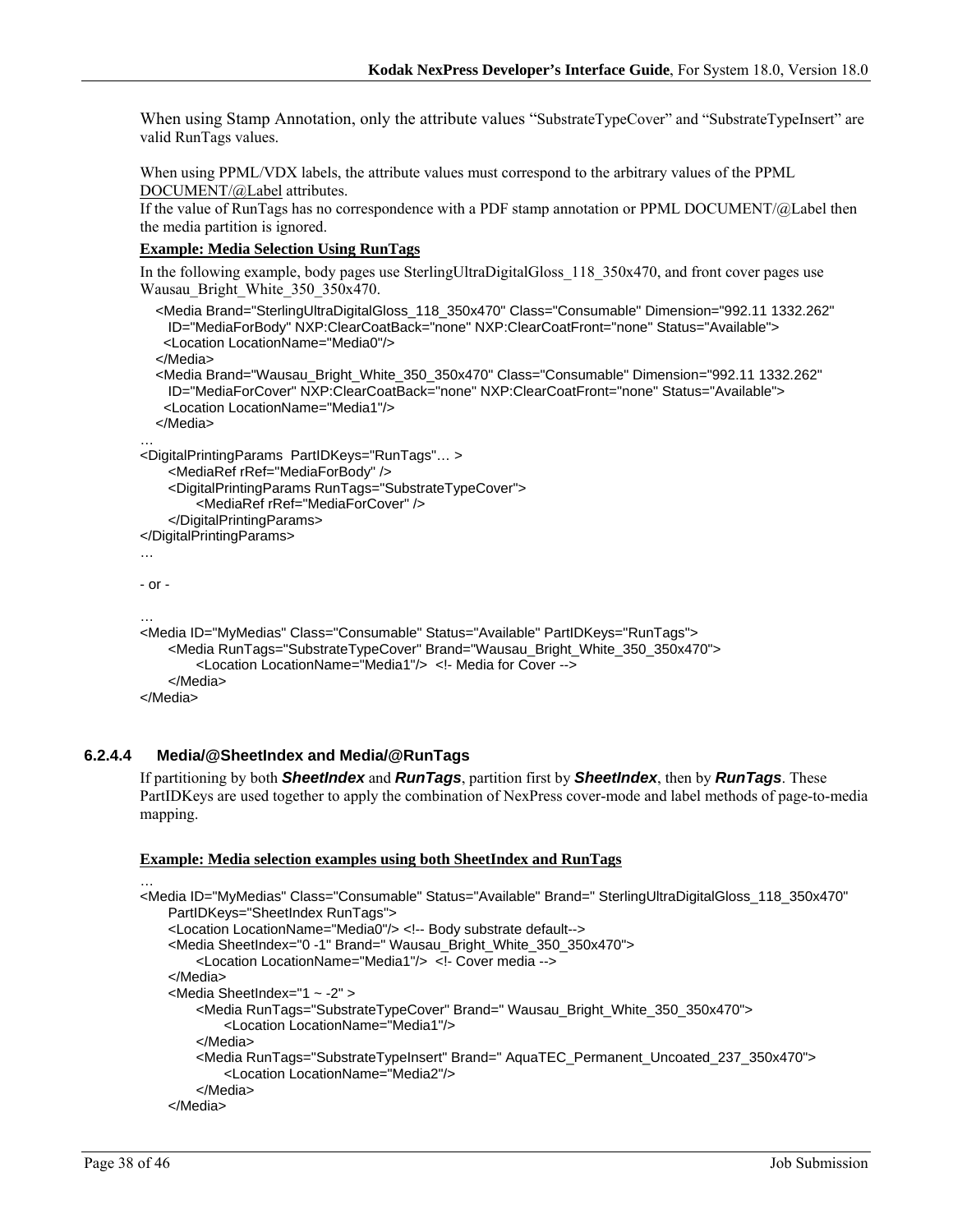</Media>

#### …

### **6.2.5 Single/Multiple PPML/VDX with JDF Process**

The JDF Portal Interface does not process JDF Intent; consequently JDF MediaIntent cannot be used with PPML/VDX submitted through the JDF Portal. Instead the PPML/VDX must specify imposed production sheet surfaces directly. Production sheets are imposed sheet layouts in which the PPML **PAGE** elements describe the contents of complete impositions including sheet marks (not individual reader content pages). These sheet definitions are presented in the order they are to be printed.

In the JDF Process job ticket, PPML **PAGE** elements should be treated as imposed sheet surface definitions and not as a reader-ordered set of pages to be imposed. The **LayoutPreparationParams** resource usually will specify a one-up layout (*LayoutPreparationParams/@NumberUp*="1 1", and either one or two-sided printing. Sheet marks and the details of the imposition layout are specified as part of the PPML graphical page content, and PPML pages are directly mapped to the front and/or back surfaces of a substrate. This is known as **Plain Imposition.**

NOTE: Supplemental PPML/VDX-Content files from the **ContentBindingTable** (for Multiple-file PPML/VDX) are fetched as content data during the resource collection phase of job execution. The job is aborted if any content files cannot be resolved.

#### **Example: Media selection using RunTag partitioning with PPML/VDX**

```
<PPML ...> 
... 
    <JOB> 
        <DOCUMENT Label="FCover"> 
            <PAGE> ... </Page> 
            <PAGE> ... </Page> 
        </DOCUMENT> 
        <DOCUMENT Label="Body"> 
            <PAGE> ... </Page> 
            <PAGE> ... </Page> 
            <PAGE> ... </Page> 
            <PAGE> ... </Page> 
            ... 
        </DOCUMENT> 
        <DOCUMENT Label="BCover"> 
            <PAGE> ... </Page> 
            <PAGE> ... </Page> 
        </DOCUMENT> 
    </JOB> 
    ... 
    <JOB> 
        <DOCUMENT Label="FCover"> 
            <PAGE> ... </Page> 
            <PAGE> ... </Page> 
        </DOCUMENT> 
        <DOCUMENT Label="Body"> 
            <PAGE> ... </Page> 
            <PAGE> ... </Page> 
            <PAGE> ... </Page> 
            <PAGE> ... </Page> 
            ... 
        </DOCUMENT> 
        <DOCUMENT Label="BCover"> 
            <PAGE> ... </Page> 
            <PAGE> ... </Page> 
        </DOCUMENT> 
    </JOB> 
</PPML>
```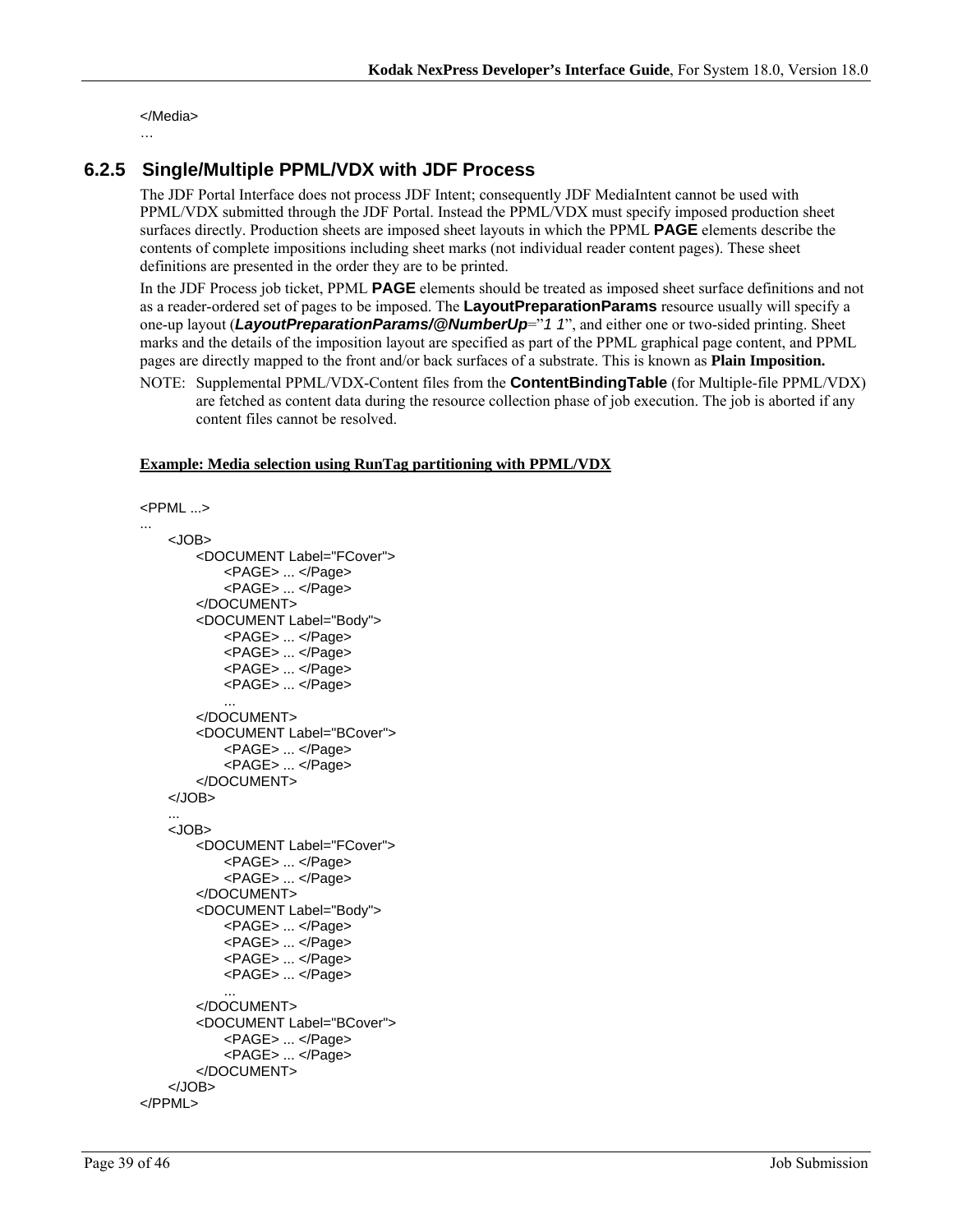```
<Media ID="MyMedias" Class="Consumable" Status="Available" PartIDKeys="RunTags"> 
    <Media RunTags="FCover" Brand="Wausau_Bright_White_350_350x470"> 
        <Location LocationName="Media1"/> <!- Cover media --> 
    </Media> 
    <Media RunTags="Body" Brand="SterlingUltraDigitalGloss_118_350x470"> 
        <Location LocationName="Media0"/> <!-- Body substrate --> 
    </Media> 
    <Media RunTags="BCover" Brand="Wausau_Bright_White_350_350x470"> 
        <Location LocationName="Media1"/> <!- Cover media --> 
    </Media> 
</Media> 
…
```
#### **Example: PPML/VDX print range specified by set numbers**

The following sample shows the specification of a print range using set numbers. Using zero-based counting, the instances 0 to 99 are to be printed from the total number of records in the VDX file. *RunList/@Sets* is supported only for VDX/PPML files because VDX instances are RIPped and printed independently.

```
… 
<ResourcePool>
```
…

```
<RunList ID="RLBooklet" Class="Parameter" Status="Available" ComponentGranularity="Set" Sets="0 ~ 99"> 
        <LayoutElement ElementType="Multiset"> 
            <FileSpec URL="File://KP-GDF00/TestFiles/develop/VDX/records10_pages10.vdx"/> 
        </LayoutElement> 
    </RunList> 
</ResourceLinkPool> 
… 
<ResourceLinkPool> 
    <RunListLink rRef="RLBooklet" CombinedProcessIndex="6" Usage="Input"/> 
</ResourceLinkPool>
```
### **6.2.6 Identifying a JDF Portal job after submission**

The JDF Portal assigns each submission a unique JDF Portal Queue Entry ID; this ID is returned in the SubmitQueueEntry response. A JDF Client must manage the association of each **QueueEntryID** value with a submitted job. This ID is required for control of the submitted job or to display job status. It is difficult to obtain this association for jobs submitted into the JDF Portal Hot Folder rather than through the JMF Interface. Jobs submitted into a Virtual Printer Hot Folder cannot be viewed or managed using the JDF Portal.

A job is assigned a second identifier upon submission to the Internal Job Queue. This ID, known as the NXP:CDFEJobID, is displayed on the NexPress Client. It is reported in the queueEntry of all JDF jobs that have begun processing.

The NexPress Client can be configured to identify jobs submitted through the JDF Portal Interface. By default, the JDF field is not shown in the Client's job list. If desired, change the preferences of one or more tabs in the Jobs screen to display the field. The JDF Portal Queue Entry ID cannot be displayed on the NexPress Client.

The JDF Job Ticket controls the "Job Name" and "File Name" fields in the NexPress Client.

"Job Name" is determined by selecting the first defined field in the JDF job ticket from the following prioritized list:

- 1. *JDF/@DescriptiveName*
- 2. *JDF/@JobID* of the NexPress Combined Node. If *JDF/@JobPartID* is defined, a '-' is prepended to value of JobPartID and combined with *JDF/@JobID*.
- 3. *JDF/AncestorPool/Ancestor/@DescriptiveName*
- 4. *JDF/AncestorPool/Ancestor/@JobID*. If *JDF/ AncestorPool/Ancestor/@JobPartID* is defined, a '-' is prepended to value of JobPartID and combined with *JDF/AncestorPool/Ancestor/@JobID*.
- 5. *JDF/@ID*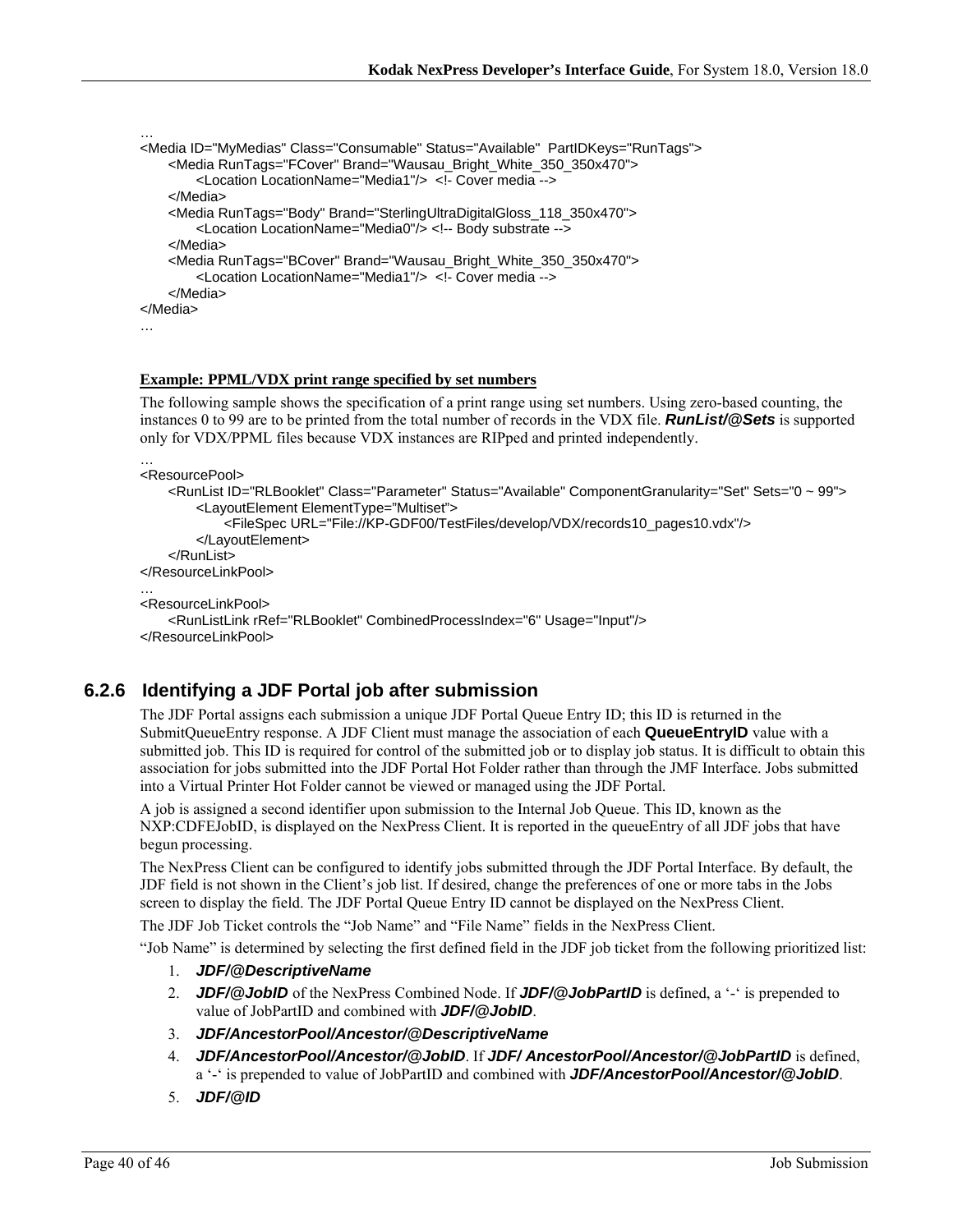"File Name" is determined by selecting the first defined field in the JDF job ticket using following list. If more than one FileSpec is found in the JDF, file name is set using the first FileSpec:

- 1. *JDF/ResourcePool/RunList/LayoutElement/FileSpec@UserFileName*
- 2. *JDF/ResourcePool/RunList/LayoutElement/FileSpec@URL* (pathname stripped)

### **6.2.7 Accessing completed JDF Portal Job detail**

The NexPress updates the JDF AuditPool as the job is processed. There are two ways to obtain the completed JDF job ticket:

- The NexPress front end can be instructed to write the JDF file to a designated share folder or web server.
- The JDF file can be fetched from the JDF storage directory on the NexPress front end.
- To write a completed JDF job ticket file to a designated location, include either

*JDF/NodeInfo/TargetRoute/@URL* in the JDF Job Ticket or *QueueSubmissionParams/@ReturnURL* in the JMF SubmitQueueEntry. If both are supplied, *ReturnURL* takes precedence. To identify a web server, the URI has the format "HTTP://servername:PORT#/". To identify a file share that is writeable by the local system account, the URI has the format "FILE://servername/sharename/file."

If no other location is specified for the completed JDF ticket, it will be written to

c:\HotFolder\JDFHotfolder\Unmerged. The filename of the completed JDF ticket written to the Unmerged directory is system-generated and cannot be programmatically determined from the JDF Portal interface; use an explicit TargetRoute or ReturnURL to facilitate matching completed JDF with its submitted ticket.

JDF Storage Directory: \\<servername>\HotFolder\JDFHotFolder\Unmerged

#### **Example: Specifying TargetRoute in a JDF Job Ticket**

<?xml version="1.0" encoding="UTF-8" standalone="no" ?>

<JDF xmlns="http://www.CIP4.org/JDFSchema\_1\_1" ID="n060621083401\_0074" Status="Ready" Type="Combined" Types="LayoutPreparation Imposition ColorSpaceConversion Interpreting Rendering Screening DigitalPrinting" Version="1.3" xmlns:NXP="www.nexpress.com" xmlns:xsi="http://www.w3.org/2001/XMLSchema-instance" xsi:type="Combined">

#### **Example: Specifying ReturnURL in JMF SubmitQueueEntry**

```
MIME-Version: 1.0 
Content-Type: multipart/related; boundary=-----da2a52b369b4dffb 
-------da2a52b369b4dffb 
Content-Type: application/vnd.cip4-jmf+xml 
<?xml version="1.0" encoding="UTF-8" standalone="no" ?> 
<JMF xmlns="http://www.CIP4.org/JDFSchema_1_1" SenderID="MessageSenderDevice" TimeStamp="2006-06-
    29T14:53:57-04:00" Version="1.3"> 
     <Command ID="m060629145357_0022" Type="SubmitQueueEntry" 
    xmlns:xsi="http://www.w3.org/2001/XMLSchema-instance" xsi:type="CommandSubmitQueueEntry"> 
        <QueueSubmissionParams Priority="2" ReturnURL=" file://KP-GDF00/ReturnJDF/ReturnJDF01.jdf " 
        URL="cid:jdfTag@kodak.com"/> 
     </Command> 
</JMF>
```
…

<sup>…</sup> 

<sup>&</sup>lt;NodeInfo TargetRoute="file://KP-GDF00/ReturnJDF/ReturnJDF01.jdf"/> </JDF>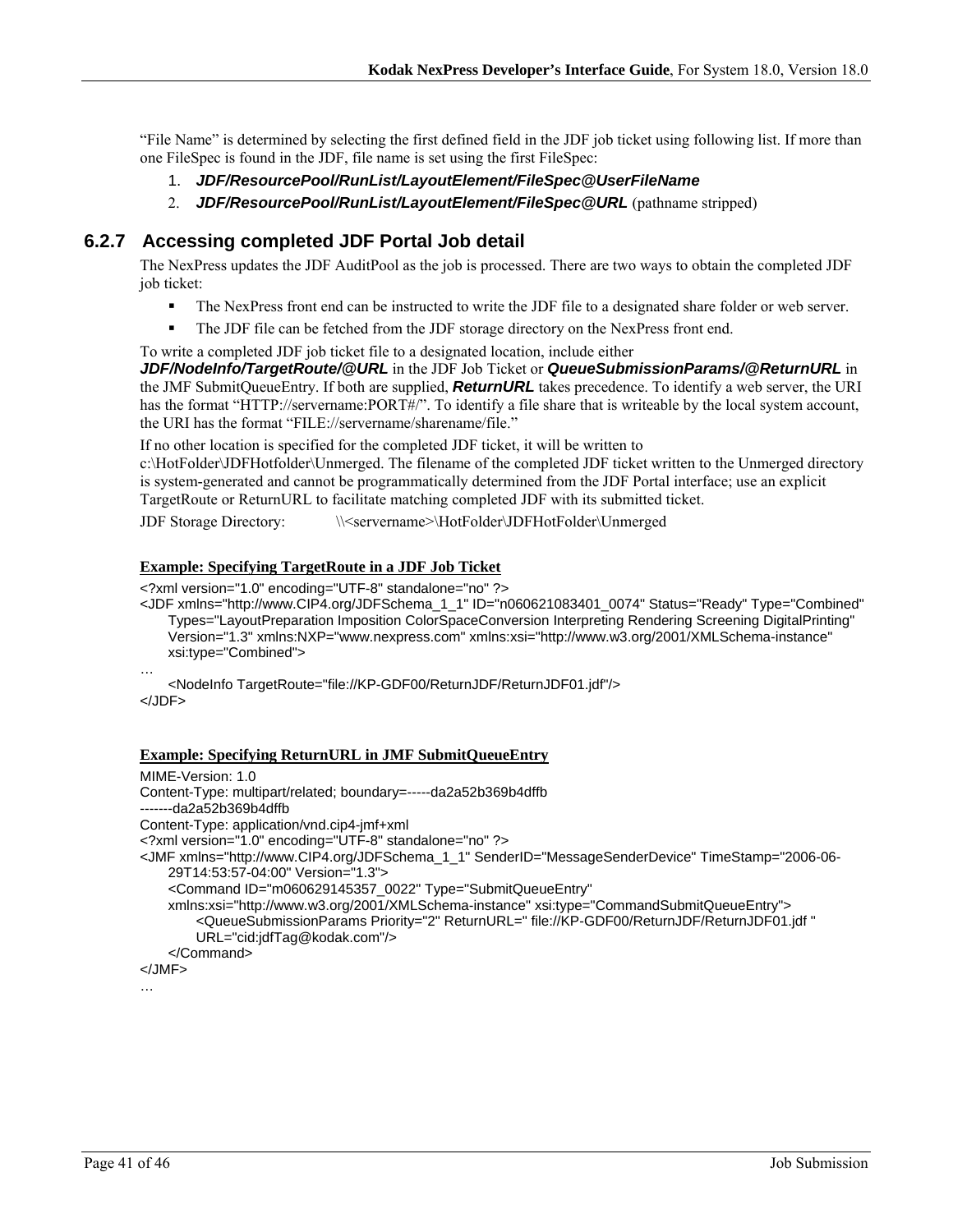# **7 Job Management**

Only jobs submitted through the JDF Portal Interface can subsequently be managed using the JMF interface. Jobs submitted into a Virtual Printer Hot Folder cannot be viewed or managed using the JDF Portal, and the state of the JDF Portal Job Queue does not effect submission through the Virtual Printer Hot Folder.

# **7.1 JDF Portal Job Queue Management**

The NexPress front end only supports management of the JDF Portal Queue using the JDF Portal JMF Interface. The portal supports the following queue management commands:

- Opening the JDF Portal Job Queue
- Closing the JDF Portal Job Queue
- Holding the JDF Portal Job Queue
- Resuming the JDF Portal Job Queue

The portal also supports the following queue handling query:

Querying the JDF Portal Job Queue status

The JDF Specification [JDF] identifies this group as Global Queue Handling messages. Details can be found in [JDF]. Any JMF global queue management messages defined in [JDF], but not supported by the NexPress front end are ignored.

Multiple JDF clients may be accessing the JDF Portal at the same time. Obvious race conditions will exist if multiple JDF clients attempt to control the state of the same JDF Portal Job Queue. It is recommended that only a single master JDF client manage the JDF Portal Job Queue state; if multiple peer JDF clients submit files to the same NexPress front end, it is recommended that the clients coordinate their use of the NexPress front end as a shared resource.

Even though [JDF] provides a complete description of JMF and its use, refer to [KNDIR] for details on the syntax and semantics of the NexPress front end's conformance to JMF.

All queue management commands use the same syntax, varying only by *JMF/Command/@Type* and *JMF/Command/@xsi:type*. A single example is provided as a reference for all queue management commands.

#### **Example: Queue Management Commands (featuring OpenQueue)**

```
<?xml version="1.0" encoding="UTF-8" standalone="no" ?> 
<JMF xmlns="http://www.CIP4.org/JDFSchema_1_1" SenderID="NxpJdfTest" TimeStamp="2008-01-17T13:33:13-
    05:00" Version="1.2"> 
     <Command ID="m080117133313_9173" Type="OpenQueue" xmlns:xsi="http://www.w3.org/2001/XMLSchema-
   instance" xsi:type="CommandOpenQueue"> 
         <QueueFilter QueueEntryDetails="Brief"/> 
     </Command> 
</JMF> 
… 
<?xml version="1.0" encoding="UTF-8" standalone="no" ?> 
<JMF xmlns="http://www.CIP4.org/JDFSchema_1_1" SenderID="KP-GDF00" TimeStamp="2008-01-17T13:34:17-
   05:00" Version="1.3"> 
     <Response ID="m080117133417_0043" ReturnCode="0" Type="OpenQueue" refID="m080117133313_9173" 
   xmlns:xsi="http://www.w3.org/2001/XMLSchema-instance" xsi:type="ResponseOpenQueue"> 
         <Queue DeviceID="KP-GDF00" Status="Waiting"/> 
     </Response>
```
</JMF>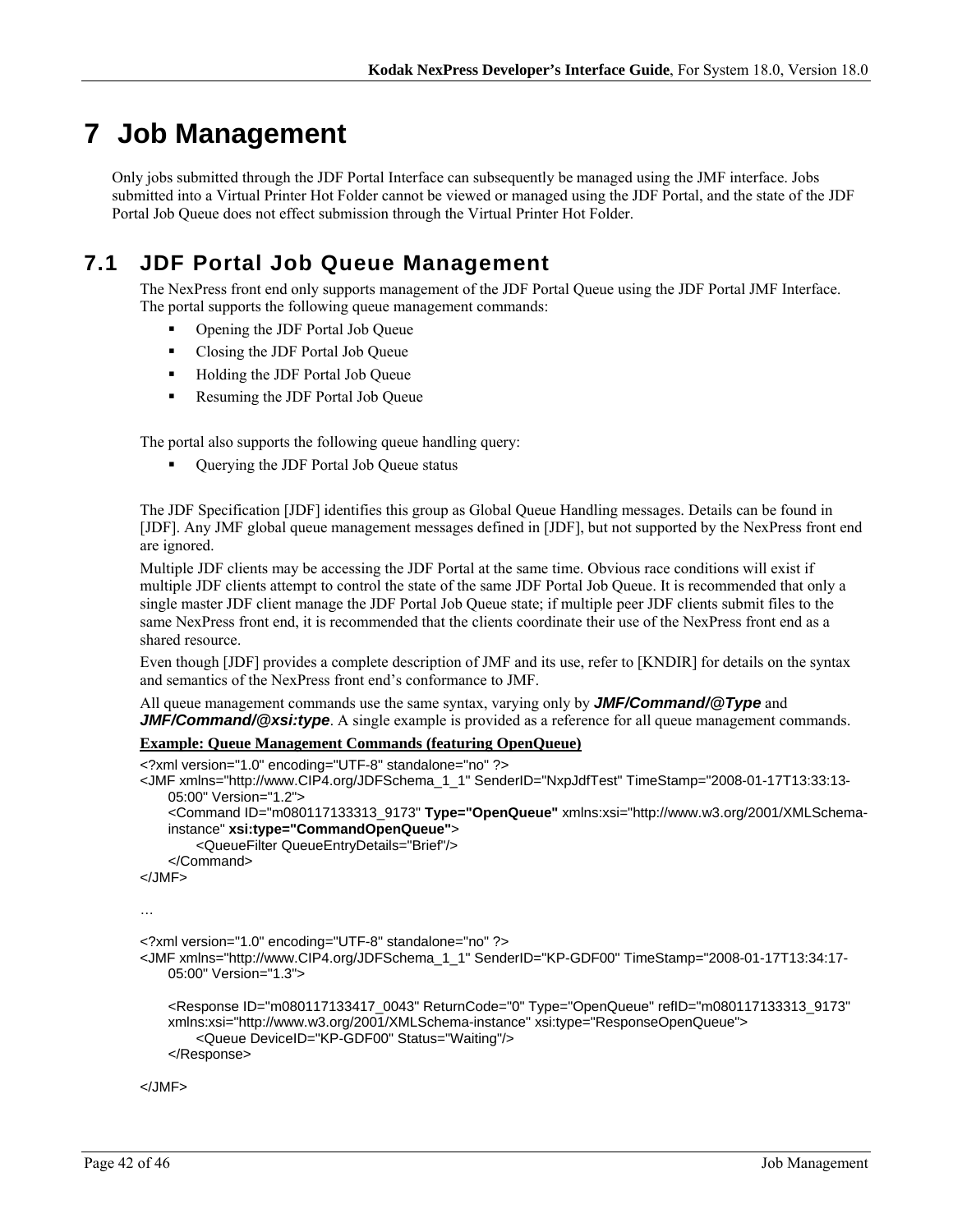### **7.1.1 Closing the JDF Portal Job Queue**

The JDF Portal Job Queue must be in the *Waiting* state and ready to accept jobs prior to submission of a JDF job. The JDF Portal Job Queue defaults to the *Waiting* state (open) after initialization.

If the JDF Portal Job Queue is in a *Waiting* (i.e. opened) state, the JMF **CloseQueue** command will transition the job queue to a *Closed* state.

JDF job tickets submitted to the JDF Portal Hot Folder while the JDF Portal Job Queue is in a *Closed* state will be deleted. JDF job tickets submitted through the JDF Portal JMF Interface are rejected when the JDF Portal Job Queue is in a *Closed* state.

| JMF/Command/@Type     | CloseOueue        |
|-----------------------|-------------------|
| JMF/Command/@xsi:type | CommandCloseQueue |

### **7.1.2 Opening the JDF Portal Job Queue**

If the JDF Portal Job Queue is in a *Closed* state, the JMF **OpenQueue** command will transition the queue back to *Waiting*. While *Closed*, the JDF Portal Job Queue will not accept any job submissions from the JDF Portal Hot Folder or the JDF Portal JMF Interface. Any existing entries in the JDF Portal Job Queue will continue to execute, and all supported JMF commands other than **SubmitQueueEntry** may be used

*JMF/Command/@Type* OpenQueue *JMF/Command/@xsi:type*CommandOpenQueue

### **7.1.3 Holding the JDF Portal Job Queue**

The JMF **HoldQueue** command will transition the job queue to a *Held* state. While *Held*, no jobs will begin execution. **HoldQueue** has no effect on jobs that have begun processing. New entries may still be submitted to a *Held* queue, but they will not be processed until the queue has been resumed.

| JMF/Command/@Type     | HoldOueue        |
|-----------------------|------------------|
| JMF/Command/@xsi:type | CommandHoldQueue |

## **7.1.4 Resuming the JDF Portal Job Queue**

If the JDF Portal Job Queue is in a Held state, the JMF **ResumeQueue** command will transition the job queue to a *Waiting* state.

| JMF/Command/@Type     | ResumeQueue        |
|-----------------------|--------------------|
| JMF/Command/@xsi:type | CommandResumeQueue |

### **7.1.5 Querying the JDF Portal Job Queue status**

JDF Portal Queue status is returned with the reponse from supported Queue Management Commands by including **<QueueFilter** *QueueEntryDetails="Brief***"/>** as shown in the example. **QueueStatus** can also be queried directly without affecting the queue state.

#### **Example: QueueStatus Query**

```
<?xml version="1.0" encoding="UTF-8" standalone="no" ?> 
<JMF xmlns="http://www.CIP4.org/JDFSchema_1_1" SenderID="NxpJdfTest" TimeStamp="2008-01-17T13:38:54-
    05:00" Version="1.2"> 
     <Query ID="m080117133854_9174" Type="QueueStatus" xmlns:xsi="http://www.w3.org/2001/XMLSchema-
    instance" xsi:type="QueryQueueStatus"> 
         <QueueFilter QueueEntryDetails="Brief"/> 
     </Query> 
</JMF>
```
…

```
<?xml version="1.0" encoding="UTF-8" standalone="no" ?>
```

```
<JMF xmlns="http://www.CIP4.org/JDFSchema_1_1" SenderID="KP-GDF00" TimeStamp="2008-01-17T13:38:59-
   05:00" Version="1.3">
```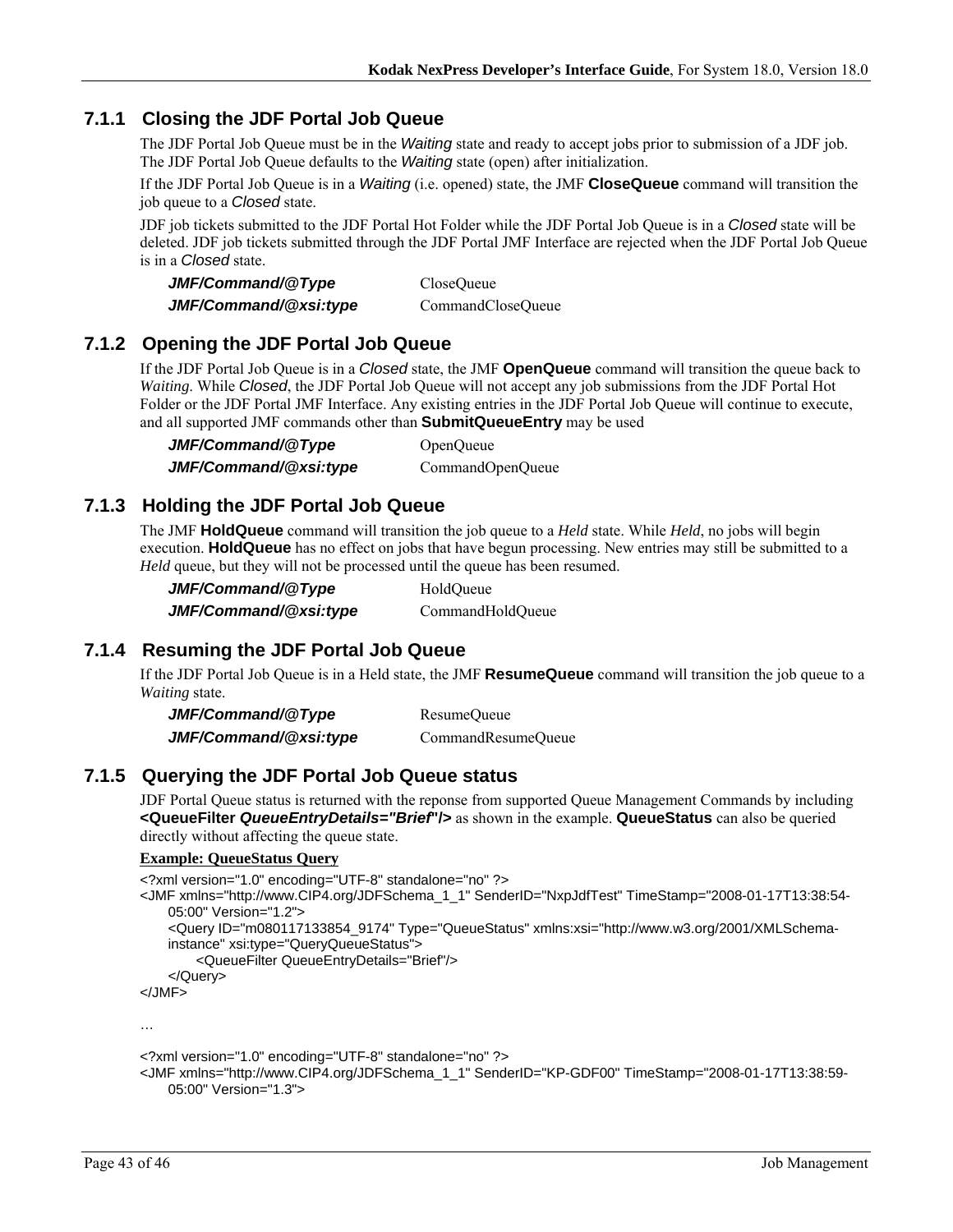```
 <Response ID="m080117133859_0043" ReturnCode="0" Subscribed="false" Type="QueueStatus" 
refID="m080117133854_9174" xmlns:xsi="http://www.w3.org/2001/XMLSchema-instance" 
xsi:type="ResponseQueueStatus"> 
     <Queue DeviceID="KP-GDF00" Status="Waiting"/> 
 </Response>
```
</JMF>

# **7.2 JDF Portal Job Entry Management**

The NexPress front end only supports direct management of JDF Portal queue entries using the JDF Portal JMF interface. Any job in the internal Job Queue, including those submitted through the JDF Portal, can also be held (stopped), resumed, aborted or removed (deleted) using the NexPress Client. The portal supports the following queue entry management commands:

- Aborting a JDF Portal Job Entry
- Removing a JDF Portal Job Entry
- Holding a JDF Portal Job Entry
- Suspending a JDF Portal Job Entry
- Resuming a JDF Portal Job Entry

The following queue entry queries are also supported:

Querying status of a JDF Portal Job Entry

The JDF Specification [JDF] identifies this group as Queue Entry Handling messages. Details can be found in [JDF]. Any JMF queue entry handling messages defined in [JDF], but not supported by the NexPress front end, are ignored.

Queue Entry Handling messages require a *QueueEntryDef/@QueueEntryID*; the supplied value identifies the affected job.

Even though [JDF] provides a complete description of JMF and its use, refer to [KNDIR] for details on the syntax and semantics of the NexPress front end's conformance to JMF.

All Queue Entry Handling commands use the same syntax, varying only by *JMF/Command/@Type* and *JMF/Command/@xsi:type.* A single example is provided as a reference for all queue entry handling commands.

#### **Example: Queue Entry Handling Commands (featuring AbortQueueEntry)**

```
<?xml version="1.0" encoding="UTF-8" standalone="no" ?> 
<JMF xmlns="http://www.CIP4.org/JDFSchema_1_1" SenderID="NxpJdfTest" TimeStamp="2006-06-21T14:09:24-
   04:00" Version="1.1"> 
     <Command ID="m060621140924_0092" Type="AbortQueueEntry"
   xmlns:xsi="http://www.w3.org/2001/XMLSchema-instance" xsi:type="CommandAbortQueueEntry">
         <QueueFilter QueueEntryDetails="Brief"/> 
         <QueueEntryDef QueueEntryID="Nxp2100@KP-GDF00_32"/> 
     </Command> 
</JMF>
```
### **7.2.1 Aborting a JDF Portal Job Entry**

The JMF **AbortQueueEntry** command will abort the JDF Portal Queue Entry matching the value of *Command/QueueEntryDef/@QueueEntryID*.

*JMF/Command/@Type*AbortQueueEntry

*JMF/Command/@xsi:type*CommandAbortQueueEntry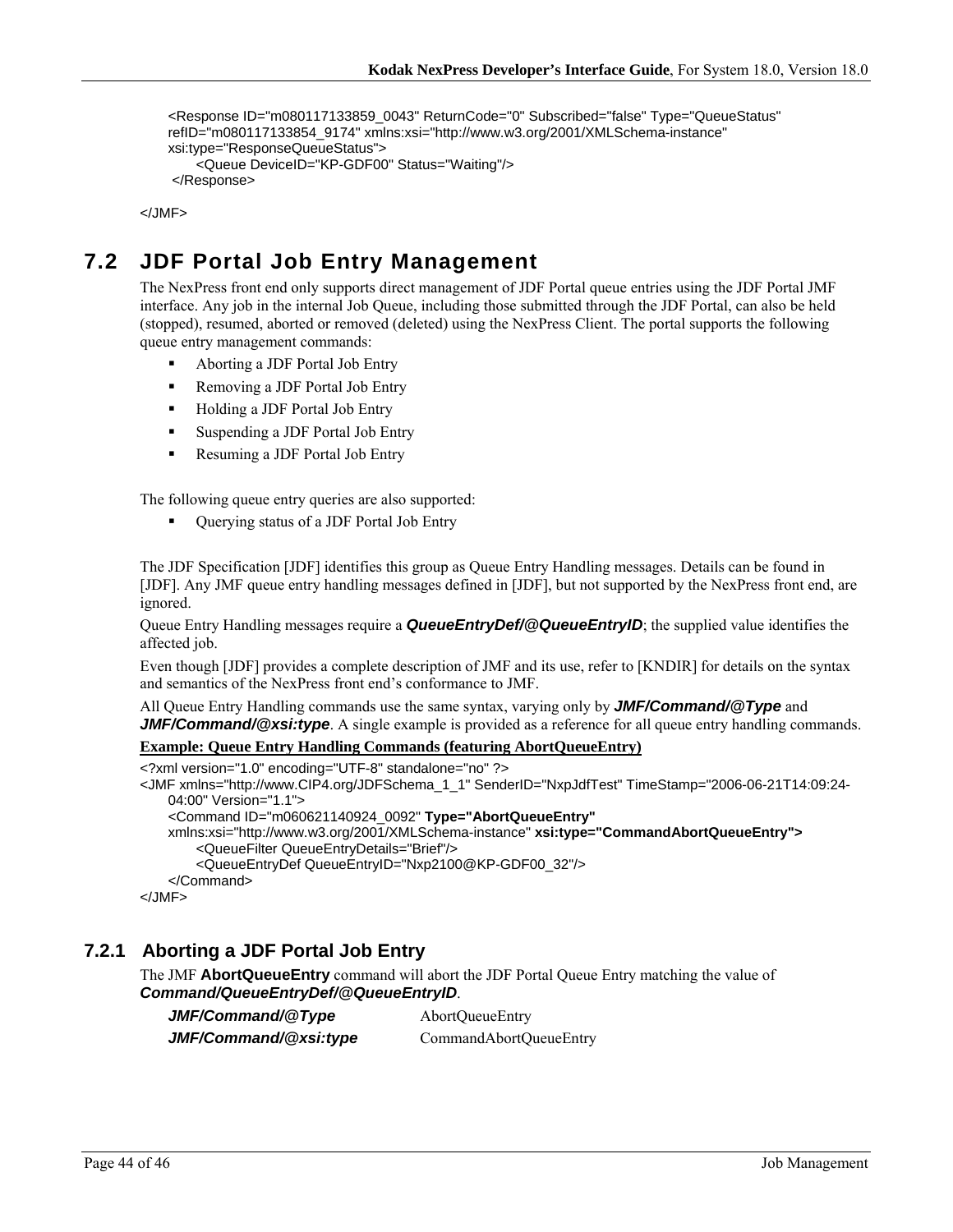### **7.2.2 Removing a JDF Portal Job Entry**

All jobs submitted through the JDF Portal remain in the JDF Portal queue and in the internal job queue until the job is removed. Jobs submitted with JMF **SubmitQueueEntry** use **QueueSubmissionParams/Disposition** to control automatic removal of the job upon completion. Jobs without this Disposition element are removed by the Portal when the job status becomes *Completed* or *Aborted*. Any job submitted through the JDF Portal Hot Folder will be automatically removed when it finishes processing.

The JMF **RemoveQueueEntry** command will remove the JDF Portal Queue Entry matching the value of *Command/QueueEntryDef/@QueueEntryID*.

Only JDF Portal Queue entries with a status of *Waiting, Held,* or *Aborted* can be removed.

| JMF/Command/@Type     | RemoveQueueEntry        |
|-----------------------|-------------------------|
| JMF/Command/@xsi:type | CommandRemoveQueueEntry |

### **7.2.3 Holding a JDF Portal Job Entry**

The JMF **HoldQueueEntry** command will transition to a *Held* status the JDF Portal Queue Entry matching the value of *Command/QueueEntryDef/@QueueEntryID*.

Only JDF Portal Queue entries with a status of *Waiting* can be held.

| JMF/Command/@Type     | HoldQueueEntry        |
|-----------------------|-----------------------|
| JMF/Command/@xsi:type | CommandHoldQueueEntry |

### **7.2.4 Suspending a JDF Portal Job Entry**

The JMF **SuspendQueueEntry** command will transition to a *Suspended* status the JDF Portal Queue Entry matching the value of *Command/QueueEntryDef/@QueueEntryID*.

Only JDF Portal Queue entries with a status of *Running* can be suspended.

| JMF/Command/@Type     | SuspendQueueEntry        |
|-----------------------|--------------------------|
| JMF/Command/@xsi:type | CommandSuspendQueueEntry |

## **7.2.5 Resuming a JDF Portal Job Entry**

The JMF **ResumeQueueEntry** command will transition to a *Waiting* or *Running* status the JDF Portal Queue Entry matching the value of *Command/QueueEntryDef/@QueueEntryID*. A QueueEntry with a status of *Held* becomes *Waiting*; an entry with a status of *Suspended* becomes *Running*.

Only JDF Portal Queue entries with a status of *Held* or *Suspended* can be resumed.

*JMF/Command/@Type*ResumeQueueEntry *JMF/Command/@xsi:type*CommandResumeQueueEntry

### **7.2.6 Retrieving status of a JDF Portal Job Entry**

The JMF **QueueStatus** or **Status** queries can be used at any time to determine the status of a submitted job.

NOTE: The JDF Portal provides only marginal support for **QueueStatus**. To filter by a specific QueueEntryID, use **Status** rather than **QueueStatus**.

#### **Example: Retrieving Status of a Specific QueueEntryID**

<?xml version="1.0" encoding="UTF-8" standalone="no" ?>

- <JMF xmlns="http://www.CIP4.org/JDFSchema\_1\_1" SenderID="NxpJdfTest" TimeStamp="2006-06-21T15:27:07- 04:00" Version="1.1">
	- <Query ID="m060621152707\_0097" Type="Status" xmlns:xsi="http://www.w3.org/2001/XMLSchema-instance" xsi:type="QueryStatus">

<StatusQuParams QueueEntryID="Nxp2100@KP-GDF00\_33" QueueInfo="true"/>

```
 </Query>
```
</JMF>

…

<?xml version="1.0" encoding="UTF-8" standalone="no" ?>